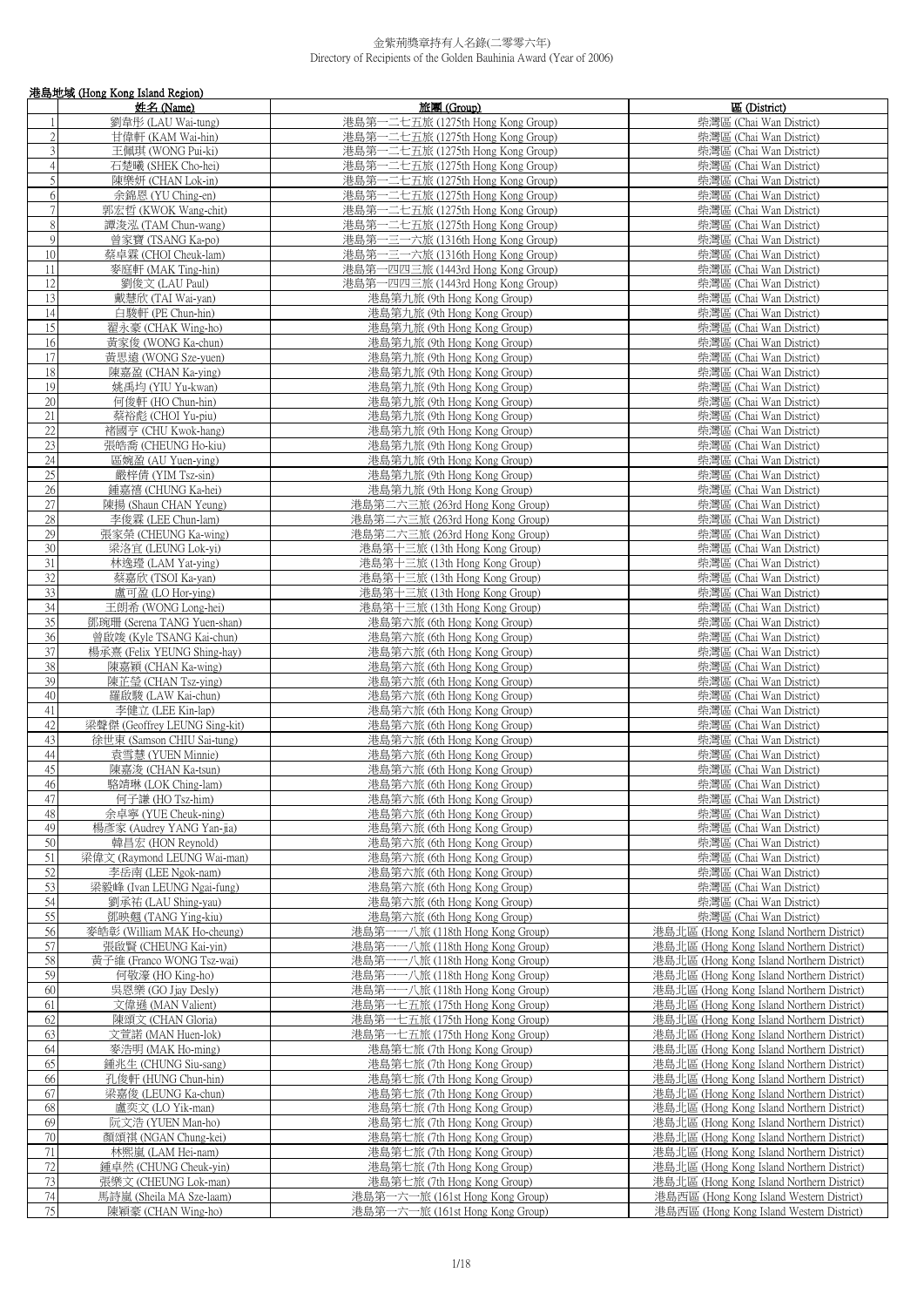|            | 姓名(Name)                                  | 旅團 (Group)                                                             | 區 (District)                                                                           |
|------------|-------------------------------------------|------------------------------------------------------------------------|----------------------------------------------------------------------------------------|
| 76         | 鄧珮宜 (TANG Pui-yi)                         | 港島第一六一旅 (161st Hong Kong Group)                                        | 港島西區 (Hong Kong Island Western District)                                               |
| 77         | 李蔚瑩 (LEE Wai-ying)                        | 港島第一六一旅 (161st Hong Kong Group)                                        | 港島西區 (Hong Kong Island Western District)                                               |
| 78         | 林莊誠 (LAM Chong-shing)                     | 港島第一六一旅 (161st Hong Kong Group)                                        | 港島西區 (Hong Kong Island Western District)                                               |
| 79         | 鮑曉穎 (PAU Hiu-wing)                        | 港島第二十二旅 (22nd Hong Kong Group)                                         | 港島西區 (Hong Kong Island Western District)                                               |
| 80         | 劉曉雯 (LAU Hiu-man)                         | 港島第二十二旅 (22nd Hong Kong Group)                                         | 港島西區 (Hong Kong Island Western District)                                               |
| 81         | 文浩天 (MAN Ho-tin)                          | 港島第一一四三旅 (1143rd Hong Kong Group)                                      | 港島南區 (Hong Kong Island Southern District)                                              |
| 82         | 莫倬原 (MOK Cheuk-yuen)                      | 港島第一一四三旅 (1143rd Hong Kong Group)                                      | 港島南區 (Hong Kong Island Southern District)                                              |
| 83         | 陳嘉熙 (CHAN Ka-hay)                         | 港島第一一四三旅 (1143rd Hong Kong Group)                                      | 港島南區 (Hong Kong Island Southern District)                                              |
| 84         | 蕭沛軒 (SIU Pui-hin)                         | 港島第七十旅 (70th Hong Kong Group)                                          | 港島南區 (Hong Kong Island Southern District)                                              |
| 85         | 劉業康 (LAU Yip-hong)                        | 港島第二〇四旅 (204th Hong Kong Group)                                        | 港島南區 (Hong Kong Island Southern District)                                              |
| 86         | 陳頌洋 (Clive CHAN Chung-yeung)              | 港島第二○四旅 (204th Hong Kong Group)                                        | 港島南區 (Hong Kong Island Southern District)                                              |
| 87         | 羅家翹 (Victor LAW Ka-kiu)                   | 港島第二〇四旅 (204th Hong Kong Group)                                        | 港島南區 (Hong Kong Island Southern District)                                              |
| 88         | 陳宇熙 (Uri CHAN Yu-hei)                     | 港島第二〇四旅 (204th Hong Kong Group)                                        | 港島南區 (Hong Kong Island Southern District)                                              |
| 89         | 賴瑋浚 (LAI Wai-chun)                        | 港島第二○四旅 (204th Hong Kong Group)                                        | 港島南區 (Hong Kong Island Southern District)                                              |
| 90         | 林錦濤 (LAM Kam-to)                          | 港島第二二四旅 (224th Hong Kong Group)                                        | 港島南區 (Hong Kong Island Southern District)                                              |
| 91         | 俞琪 (Cherry Ann U Ki)                      | 港島第二二四旅 (224th Hong Kong Group)                                        | 港島南區 (Hong Kong Island Southern District)                                              |
| 92         | 黃灝璋 (WONG Hoo-cheung)                     | 港島第二二四旅 (224th Hong Kong Group)                                        | 港島南區 (Hong Kong Island Southern District)                                              |
| 93         | 黃保汶 (WONG Po-man)                         | 港島第二二四旅 (224th Hong Kong Group)                                        | 港島南區 (Hong Kong Island Southern District)                                              |
| 94         | 冼卓穎 (SIN Cheuk-wing)                      | 港島第<br>二三六旅 (236th Hong Kong Group)                                    | 港島南區 (Hong Kong Island Southern District)                                              |
| 95         | 孔舒萱 (HUNG Shu-huen)                       | 港島第二三六旅 (236th Hong Kong Group)                                        | 港島南區 (Hong Kong Island Southern District)                                              |
| 96         | 史朗葶 (SE Long-ting)                        | 港島第二三六旅 (236th Hong Kong Group)                                        | 港島南區 (Hong Kong Island Southern District)                                              |
| 97         | 羅倩雯 (LAW Sin-man)                         | 港島第二三六旅 (236th Hong Kong Group)                                        | 港島南區 (Hong Kong Island Southern District)                                              |
| 98<br>99   | 黃廸康 (WONG Tik-hong)<br>盧浚傑 (LO Tsun-kit)  | 港島第二三六旅 (236th Hong Kong Group)<br>港島第二三六旅 (236th Hong Kong Group)     | 港島南區 (Hong Kong Island Southern District)<br>港島南區 (Hong Kong Island Southern District) |
| 100        |                                           | 港島第二三六旅 (236th Hong Kong Group)                                        |                                                                                        |
| 101        | 李昆洛 (LI Kwan-lok)<br>徐朗賢 (CHIU Long-vin)  | 港島第二三六旅 (236th Hong Kong Group)                                        | 港島南區 (Hong Kong Island Southern District)<br>港島南區 (Hong Kong Island Southern District) |
| 102        | 曾頌軒 (TSANG Chung-hin)                     | 港島第二三六旅 (236th Hong Kong Group)                                        | 港島南區 (Hong Kong Island Southern District)                                              |
| 103        | 樊梓軒 (FAN Tsz-hin)                         | 港島第二三六旅 (236th Hong Kong Group)                                        | 港島南區 (Hong Kong Island Southern District)                                              |
| 104        | 陳鎧澄 (Sharon CHAN Hoi-ching)               | 港島第二三六旅 (236th Hong Kong Group)                                        | 港島南區 (Hong Kong Island Southern District)                                              |
| 105        | 孫中惠 (SUEN Chung-wai)                      | 港島第二三六旅 (236th Hong Kong Group)                                        | 港島南區 (Hong Kong Island Southern District)                                              |
| 106        | 馮焌偉 (FUNG Chun-wai)                       | 港島第二三六旅 (236th Hong Kong Group)                                        | 港島南區 (Hong Kong Island Southern District)                                              |
| 107        | 郭穎朗 (KWOK Wing-long)                      | 港島第二三六旅 (236th Hong Kong Group)                                        | 港島南區 (Hong Kong Island Southern District)                                              |
| 108        | 李建耀 (LI Kin-yiu)                          | 港島第二四一旅 (241st Hong Kong Group)                                        | 港島南區 (Hong Kong Island Southern District)                                              |
| 109        | 蔡蓉蓉 (TSAI Yung-yung)                      | 港島第二四一旅 (241st Hong Kong Group)                                        | 港島南區 (Hong Kong Island Southern District)                                              |
| 110        | 蔡力為 (CHOI Lik-wei)                        | 港島第二四一旅 (241st Hong Kong Group)                                        | 港島南區 (Hong Kong Island Southern District)                                              |
| 111        | 饒卓恒 (YIU Cheuk-hang)                      | 港島第二四一旅 (241st Hong Kong Group)                                        | 港島南區 (Hong Kong Island Southern District)                                              |
| 112        | 吳晴欣 (NG Ching-yan)                        | 港島第二四一旅 (241st Hong Kong Group)                                        | 港島南區 (Hong Kong Island Southern District)                                              |
| 113        | 香海澄 (Billy HEUNG Hoi-ching)               | 港島第一三六八旅 (1368th Hong Kong Group)                                      | 筲箕灣區 (Shau Kei Wan District)                                                           |
| 114        | 吳麗齡 (NG Lai-ling)                         | 港島第一三六八旅 (1368th Hong Kong Group)                                      | 筲箕灣區 (Shau Kei Wan District)                                                           |
| 115        | 許民憲 (HUI Man-hin)                         | 港島第一三六八旅 (1368th Hong Kong Group)                                      | 筲箕灣區 (Shau Kei Wan District)                                                           |
| 116        | 廖樂生 (Joey LIU Lok-sang)                   | 港島第一三六八旅 (1368th Hong Kong Group)                                      | 筲箕灣區 (Shau Kei Wan District)                                                           |
| 117        | 方泉深 (FONG Chuen-sum)                      | 港島第一三六八旅 (1368th Hong Kong Group)                                      | 筲箕灣區 (Shau Kei Wan District)                                                           |
| 118        | 黃沛瑜 (Maggie WONG Pui-yu)                  | 港島第一三六八旅 (1368th Hong Kong Group)                                      | 筲箕灣區 (Shau Kei Wan District)                                                           |
| 119        | 蘇文穎 (SO Man-wing)                         | 港島第一三六八旅 (1368th Hong Kong Group)                                      | 筲箕灣區 (Shau Kei Wan District)                                                           |
| 120        | 李俊毅 (Ivan LI Chun-ngai)                   | 港島第二四二旅 (242nd Hong Kong Group)                                        | 筲箕灣區 (Shau Kei Wan District)                                                           |
| 121        | 張洛雯 (CHEUNG Lok-man)                      | 港島第二四二旅 (242nd Hong Kong Group)                                        | 筲箕灣區 (Shau Kei Wan District)                                                           |
| 122        | 朱憫謙 (CHU Man-him)                         | 港島第二四二旅 (242nd Hong Kong Group)                                        | 筲箕灣區 (Shau Kei Wan District)                                                           |
| 123        | 蕭詠瑜 (Jacqueline SIU Wing-yu)              | 港島第二四二旅 (242nd Hong Kong Group)                                        | 筲箕灣區 (Shau Kei Wan District)                                                           |
| 124        | 鄭穎思 (CHENG Wing-sze)                      | 港島第二四二旅 (242nd Hong Kong Group)                                        | 筲箕灣區 (Shau Kei Wan District)                                                           |
| 125        | 林俊希 (Arthur LAM Chun-hay)                 | 港島第二四二旅 (242nd Hong Kong Group)                                        | 筲箕灣區 (Shau Kei Wan District)                                                           |
| 126        | 藍庭彥 (NAM Ting-yin)                        | 港島第一〇八八旅 (1088th Hong Kong Group)                                      | 維多利亞城區 (Victoria District)                                                             |
| 127        | 黃梓甄 (WONG Jocelyn)                        | 港島第一〇八八旅 (1088th Hong Kong Group)                                      | 維多利亞城區 (Victoria District)                                                             |
| 128<br>129 | 梁佩瀅 (LEUNG Pui-ying)<br>陳家灝 (CHAN Kar-ho) | 港島第一〇八八旅 (1088th Hong Kong Group)<br>港島第一〇八八旅 (1088th Hong Kong Group) | 維多利亞城區 (Victoria District)<br>維多利亞城區 (Victoria District)                               |
| 130        | 陳釭澄 (Cora CHAN Kong-ching)                | 港島第一〇八八旅 (1088th Hong Kong Group)                                      | 維多利亞城區 (Victoria District)                                                             |
| 131        | 陳嘉玲 (CHAN Ka-ling)                        | 一五五旅 (1155th Hong Kong Group)<br>港島第                                   | 維多利亞城區 (Victoria District)                                                             |
| 132        | 許湘華 (HUI Sheung-wa)                       | 一五五旅 (1155th Hong Kong Group)<br>港島第                                   | 維多利亞城區 (Victoria District)                                                             |
| 133        | 陳鵷 (CHAN Yun)                             | -五五旅 (1155th Hong Kong Group)<br>港島第                                   | 維多利亞城區 (Victoria District)                                                             |
| 134        | 李俊浩 (LEE Chun-ho)                         | -五五旅 (1155th Hong Kong Group)<br>港島第                                   | 維多利亞城區 (Victoria District)                                                             |
| 135        | 林光耀 (LAM Kwong-yiu)                       | 港島第<br>·五五旅 (1155th Hong Kong Group)                                   | 維多利亞城區 (Victoria District)                                                             |
| 136        | 鄭俊熙 (CHENG Chun-hei)                      | ·五五旅 (1155th Hong Kong Group)<br>港島第-                                  | 維多利亞城區 (Victoria District)                                                             |
| 137        | 余穎彤 (Jenny YU)                            | 港島第<br>·五五旅 (1155th Hong Kong Group)                                   | 維多利亞城區 (Victoria District)                                                             |
| 138        | 伍尚鏗 (NG Sheung-hang)                      | 港島第<br>•五五旅 (1155th Hong Kong Group)                                   | 維多利亞城區 (Victoria District)                                                             |
| 139        | 黎浩天 (LAI Ho-tin)                          | -五五旅 (1155th Hong Kong Group)<br>港島第                                   | 維多利亞城區 (Victoria District)                                                             |
| 140        | 楊樺禮 (YEUNG Wah-lai)                       | 港島第<br>-五五旅 (1155th Hong Kong Group)                                   | 維多利亞城區 (Victoria District)                                                             |
| 141        | 戴崇鈞 (TAI Sung-kwan)                       | ·五五旅 (1155th Hong Kong Group)<br>港島第                                   | 維多利亞城區 (Victoria District)                                                             |
| 142        | 李梓汶 (Rachel LEE Tsz-man)                  | 港島第<br>·五五旅 (1155th Hong Kong Group)                                   | 維多利亞城區 (Victoria District)                                                             |
| 143        | 陳浚僖 (CHAN Tsun-hei)                       | -五五旅 (1155th Hong Kong Group)<br>港島第一                                  | 維多利亞城區 (Victoria District)                                                             |
| 144        | 陳樂然 (CHAN Lok-yin)                        | 港島第<br>•五五旅 (1155th Hong Kong Group)                                   | 維多利亞城區 (Victoria District)                                                             |
| 145        | 蘇庭鋒 (SO Ting-fung)                        | 港島第<br>-五五旅 (1155th Hong Kong Group)                                   | 維多利亞城區 (Victoria District)                                                             |
| 146        | 李欣樺 (LEE Yan-wa)                          | -五五旅 (1155th Hong Kong Group)<br>港島第                                   | 維多利亞城區 (Victoria District)                                                             |
| 147        | 陳綺彤 (CHAN Yee-tung)                       | 港島第-<br>-五五旅 (1155th Hong Kong Group)                                  | 維多利亞城區 (Victoria District)                                                             |
| 148        | 陳靜瑩 (CHAN Ching-ying)                     | -五五旅 (1155th Hong Kong Group)<br>港島第-                                  | 維多利亞城區 (Victoria District)                                                             |
| 149        | 蘇瑋翔 (Jeffrey SO Wai-cheung)               | 港島第一一五五旅 (1155th Hong Kong Group)                                      | 維多利亞城區 (Victoria District)                                                             |
| 150        | 徐永炘 (TSUI Ryan)                           | 港島第一旅 (1st Hong Kong Group)                                            | 維多利亞城區 (Victoria District)                                                             |
| 151        | 司徒衍廷 (Alvin SZE TO Hin-ting)              | 港島第一旅 (1st Hong Kong Group)                                            | 維多利亞城區 (Victoria District)                                                             |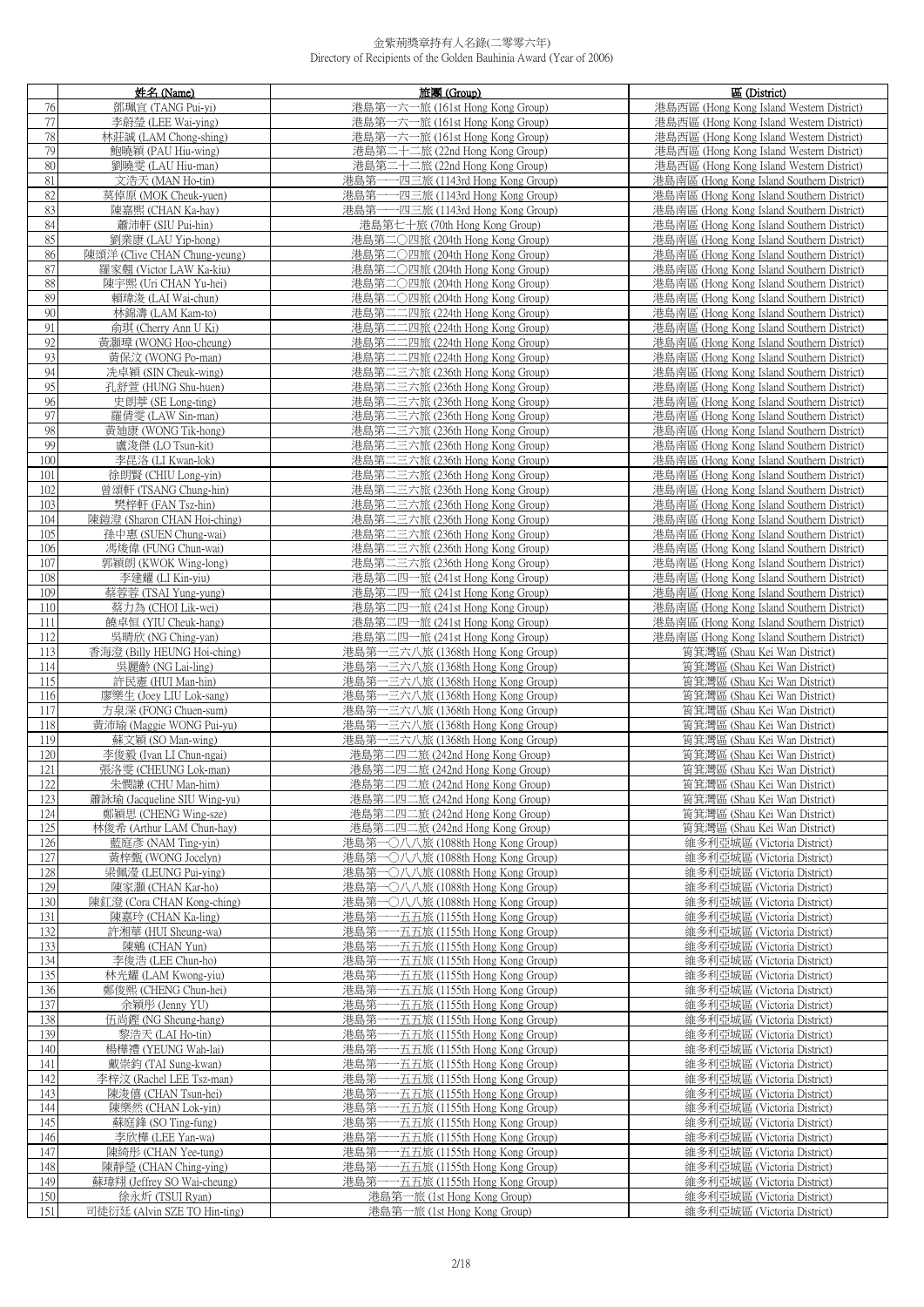|            | 姓名 (Name)                                | 旅團 (Group)                                                         | 區 (District)                                       |
|------------|------------------------------------------|--------------------------------------------------------------------|----------------------------------------------------|
| 152        | 布廷晞 (PO Ting-hei)                        | 港島第一旅 (1st Hong Kong Group)                                        | 維多利亞城區 (Victoria District)                         |
| 153        | 梁裕康 (LEUNG Brian)                        | 港島第一旅 (1st Hong Kong Group)                                        | 維多利亞城區 (Victoria District)                         |
| 154        | 梁奕勤 (LEUNG Chester)                      | 港島第一旅 (1st Hong Kong Group)                                        | 維多利亞城區 (Victoria District)                         |
| 155        | 梁嘉俊 (Christopher LEUNG Ka-chun)          | 港島第一旅 (1st Hong Kong Group)                                        | 維多利亞城區 (Victoria District)                         |
| 156        | 林廷擇 (Matthew LAM Ting-chak)              | 港島第一旅 (1st Hong Kong Group)                                        | 維多利亞城區 (Victoria District)                         |
| 157        | 曹健勤 (CHO Angus)                          | 港島第一旅 (1st Hong Kong Group)                                        | 維多利亞城區 (Victoria District)                         |
|            | 周俊亨 (CHOW Gary)                          | 港島第一旅 (1st Hong Kong Group)                                        |                                                    |
| 158        |                                          |                                                                    | 維多利亞城區 (Victoria District)                         |
| 159        | 陸同洲 (LU Edwin)                           | 港島第一旅 (1st Hong Kong Group)                                        | 維多利亞城區 (Victoria District)                         |
| 160        | 伍冠翰 (NG Ernest)                          | 港島第一旅 (1st Hong Kong Group)                                        | 維多利亞城區 (Victoria District)                         |
| 161        | 彭耀江 (PANG Yiu-kong)                      | 港島第一旅 (1st Hong Kong Group)                                        | 維多利亞城區 (Victoria District)                         |
| 162        | 黃施樂 (WONG Arvin)                         | 港島第一旅 (1st Hong Kong Group)                                        | 維多利亞城區 (Victoria District)                         |
| 163        | 翁天望 (Timothy YUNG Tin-mong)              | 港島第一旅 (1st Hong Kong Group)                                        | 維多利亞城區 (Victoria District)                         |
| 164        | 梁浩軒 (Jeremy LEUNG Ho-hin)                | 港島第一旅 (1st Hong Kong Group)                                        | 維多利亞城區 (Victoria District)                         |
| 165        | 陳栢亨 (James CHAN Pak-hang)                | 港島第一旅 (1st Hong Kong Group)                                        | 維多利亞城區 (Victoria District)                         |
| 166        | 林展顥 (Vincent LAM Chin-ho)                | 港島第一旅 (1st Hong Kong Group)                                        | 維多利亞城區 (Victoria District)                         |
| 167        | 鍾卓亨 (CHUNG Cheuk-hang)                   | 港島第一旅 (1st Hong Kong Group)                                        | 維多利亞城區 (Victoria District)                         |
| 168        | 陳燁進 (CHAN Ip-chun)                       | 港島第一旅 (1st Hong Kong Group)                                        | 維多利亞城區 (Victoria District)                         |
| 169        | 歐陽萱達 (AU YEUNG Huen-tat)                 | 港島第一旅 (1st Hong Kong Group)                                        | 維多利亞城區 (Victoria District)                         |
| 170        | 招浩鈞 (CHIU Ho-kwun)                       | 港島第九十九旅 (99th Hong Kong Group)                                     | 維多利亞城區 (Victoria District)                         |
| 171        | 張柏禧 (CHEUNG Pak-hey)                     | 港島第九十九旅 (99th Hong Kong Group)                                     | 維多利亞城區 (Victoria District)                         |
| 172        | 李皓麟 (LI Ho-lun)                          | 港島第九十九旅 (99th Hong Kong Group)                                     | 維多利亞城區 (Victoria District)                         |
| 173        | 梁栢熹 (LEUNG Pak-hei)                      | 港島第九十九旅 (99th Hong Kong Group)                                     | 維多利亞城區 (Victoria District)                         |
| 174        | 麥杰舜 (MAK Kit-shun)                       | 港島第九十九旅 (99th Hong Kong Group)                                     | 維多利亞城區 (Victoria District)                         |
| 175        | 張凱宇 (Michael CHEUNG Hoi-yue)             | 港島第九十九旅 (99th Hong Kong Group)                                     | 維多利亞城區 (Victoria District)                         |
| 176        | 鄭偉舜 (Alexander CHENG Wai-shun)           | 港島第九十九旅 (99th Hong Kong Group)                                     | 維多利亞城區 (Victoria District)                         |
| 177        | 袁敏聰 (Kelvin YUEN Man-chung)              | 港島第九十九旅 (99th Hong Kong Group)                                     | 維多利亞城區 (Victoria District)                         |
| 178        | 孫銘延 (SUEN Ming-yin)                      | 港島第二十一旅 (21st Hong Kong Group)                                     | 維多利亞城區 (Victoria District)                         |
| 179        | 劉雅婷 (Samantha LAU Ngar-ting)             | 港島第二六一旅 (261st Hong Kong Group)                                    | 維多利亞城區 (Victoria District)                         |
| 180        | 曾昱嵐 (TSANG Yuk-laam)                     | 港島第二六一旅 (261st Hong Kong Group)                                    | 維多利亞城區 (Victoria District)                         |
| 181        | 張祐銓 (Kenny TEO Yau-chuen)                | 港島第二六一旅 (261st Hong Kong Group)                                    | 維多利亞城區 (Victoria District)                         |
| 182        | 梁靖珊 (LEUNG Ching-san)                    | 港島第二六一旅 (261st Hong Kong Group)                                    | 維多利亞城區 (Victoria District)                         |
| 183        | 陳芷蕙 (CHAN Tsz-wai)                       | 港島第六十六旅 (66th Hong Kong Group)                                     | 維多利亞城區 (Victoria District)                         |
| 184        | 黎依樂 (LAI Yi-lok)                         | 港島第六十六旅 (66th Hong Kong Group)                                     | 維多利亞城區 (Victoria District)                         |
| 185        | 鄭凱方 (CHENG Hoi-fon)                      | 港島第六十六旅 (66th Hong Kong Group)                                     | 維多利亞城區 (Victoria District)                         |
| 186        | 佘紀因 (SHEIR Kei-yan)                      | 港島第六十六旅 (66th Hong Kong Group)                                     | 維多利亞城區 (Victoria District)                         |
| 187        | 蘇亭熹 (SO Ting-hei)                        | 港島第六十六旅 (66th Hong Kong Group)                                     | 維多利亞城區 (Victoria District)                         |
| 188        | 林錫豪 (Jason LAM Sik-ho)                   | 港島第一一六旅 (116th Hong Kong Group)                                    | 灣仔區 (Wan Chai District)                            |
| 189        | 姚家朗 (YIU Ka-long)                        | 港島第一一六旅 (116th Hong Kong Group)                                    | 灣仔區 (Wan Chai District)                            |
| 190        | 譚皓中 (TAM Ho-chung)                       | 港島第一一六旅 (116th Hong Kong Group)                                    | 灣仔區 (Wan Chai District)                            |
| 191        | 雷雪雯 (Sharon LUI Suet-man)                | 港島第一一六旅 (116th Hong Kong Group)                                    | 灣仔區 (Wan Chai District)                            |
| 192        | 陳炤言 (CHAN Chiu-yin)                      | 港島第一一六旅 (116th Hong Kong Group)                                    | 灣仔區 (Wan Chai District)                            |
| 193        | 曾樂庭 (Trixie TSANG Lok-ting)              | 港島第一一六旅 (116th Hong Kong Group)                                    | 灣仔區 (Wan Chai District)                            |
| 194        | 陳詩敏 (CHAN Sze-man)<br>廖子豐 (LIU Tsz-fung) | 港島第一八六旅 (186th Hong Kong Group)                                    | 灣仔區 (Wan Chai District)                            |
| 195        |                                          | 港島第一八六旅 (186th Hong Kong Group)                                    | 灣仔區 (Wan Chai District)                            |
| 196<br>197 | 劉朗軒 (LAU Long-hin)<br>劉澤延 (LAU Chak-yin) | 港島第一八六旅 (186th Hong Kong Group)<br>港島第一八六旅 (186th Hong Kong Group) | 灣仔區 (Wan Chai District)<br>灣仔區 (Wan Chai District) |
| 198        | 陳樂熹 (CHAN Lok-hei)                       | 港島第一八六旅 (186th Hong Kong Group)                                    | 灣仔區 (Wan Chai District)                            |
| 199        | 莫亦熙 (MOK Yik-hei)                        | 港島第一八六旅 (186th Hong Kong Group)                                    | 灣仔區 (Wan Chai District)                            |
| 200        | 廖景彥 (LIU King-yin)                       | 港島第二〇八旅 (208th Hong Kong Group)                                    | 灣仔區 (Wan Chai District)                            |
| 201        | 侯啟東 (Stanley HAU Kai-tung)               | 港島第二〇八旅 (208th Hong Kong Group)                                    | 灣仔區 (Wan Chai District)                            |
| 202        | 陳梓杰 (Ryan CHAN Tze-kit)                  | 港島第二〇八旅 (208th Hong Kong Group)                                    | 灣仔區 (Wan Chai District)                            |
| 203        | 盧霆謙 (LO Ting-him)                        | 港島第二〇八旅 (208th Hong Kong Group)                                    | 灣仔區 (Wan Chai District)                            |
| 204        | 劉梓鋒 (LAU Tsz-fung)                       | 港島第二〇八旅 (208th Hong Kong Group)                                    | 灣仔區 (Wan Chai District)                            |
| 205        | 黃振熙 (Arthur WONG Chun-hei)               | 港島第二〇八旅 (208th Hong Kong Group)                                    | 灣仔區 (Wan Chai District)                            |
| 206        | 陳卓邦 (CHAN Cheuk-pong)                    | 港島第二〇八旅 (208th Hong Kong Group)                                    | 灣仔區 (Wan Chai District)                            |
| 207        | 鄭百亨 (CHENG Pak-hang)                     | 港島第二〇八旅 (208th Hong Kong Group)                                    | 灣仔區 (Wan Chai District)                            |
| 208        | 劉煒桑 (LAU Wilson)                         | 港島第二〇八旅 (208th Hong Kong Group)                                    | 灣仔區 (Wan Chai District)                            |
| 209        | 李諾健 (LI Lok-kin)                         | 港島第二〇八旅 (208th Hong Kong Group)                                    | 灣仔區 (Wan Chai District)                            |
| 210        | 陳洛文 (CHAN Lok-man)                       | 港島第二二九旅 (229th Hong Kong Group)                                    | 灣仔區 (Wan Chai District)                            |
| 211        | 麥縈 (MAK Yin)                             | 港島第二二九旅 (229th Hong Kong Group)                                    | 灣仔區 (Wan Chai District)                            |
| 212        | 鄭曉晴 (CHEANG Zoe)                         | 港島第二二九旅 (229th Hong Kong Group)                                    | 灣仔區 (Wan Chai District)                            |
| 213        | 劉家暄 (LAU Jonathan)                       | 港島第二二九旅 (229th Hong Kong Group)                                    | 灣仔區 (Wan Chai District)                            |
| 214        | 廖子悠 (LIU Tsz-yau)                        | 港島第二二九旅 (229th Hong Kong Group)                                    | 灣仔區 (Wan Chai District)                            |
| 215        | 李愷昕 (LI Jane Beatrice)                   | 港島第二二九旅 (229th Hong Kong Group)                                    | 灣仔區 (Wan Chai District)                            |
| 216        | 唐乙正 (Catherine TONG Eu-gen)              | 港島第二二九旅 (229th Hong Kong Group)                                    | 灣仔區 (Wan Chai District)                            |
| 217        | 連漪婷 (Edith LIN Yi-ting)                  | 港島第二二九旅 (229th Hong Kong Group)                                    | 灣仔區 (Wan Chai District)                            |
| 218        | 余芷欣 (Karen YU Tsz-yan)                   | 港島第二二九旅 (229th Hong Kong Group)                                    | 灣仔區 (Wan Chai District)                            |
| 219        | 黃韋樂 (WONG Wai-lok)                       | 港島第二六九旅 (269th Hong Kong Group)                                    | 灣仔區 (Wan Chai District)                            |
| 220        | 周梓熙 (CHAU Tsz-hei)                       | 港島第二六九旅 (269th Hong Kong Group)                                    | 灣仔區 (Wan Chai District)                            |
| 221        | --- (Douglas A.C. LEE)                   | 港島第二六九旅 (269th Hong Kong Group)                                    | 灣仔區 (Wan Chai District)                            |
| 222        | 何誌庭 (Raymond HO Chi-ting)                | 港島第二四五旅 (245th Hong Kong Group)                                    | 灣仔區 (Wan Chai District)                            |
| 223        | 程俊邦 (CHING Alvin)                        | 港島第十八旅 (18th Hong Kong Group)                                      | 灣仔區 (Wan Chai District)                            |
| 224        | 李浩天 (LEE Ho-tin)                         | 港島第十八旅 (18th Hong Kong Group)                                      | 灣仔區 (Wan Chai District)                            |
| 225        | 林滙昕 (LAM Wui-yan)                        | 港島第十八旅 (18th Hong Kong Group)                                      | 灣仔區 (Wan Chai District)                            |
| 226        | 張偉庭 (CHEUNG Wai-ting)                    | 港島第十八旅 (18th Hong Kong Group)                                      | 灣仔區 (Wan Chai District)                            |
| 227        | 易子皓 (Adrian YICK Tze-ho)                 | 港島第十八旅 (18th Hong Kong Group)                                      | 灣仔區 (Wan Chai District)                            |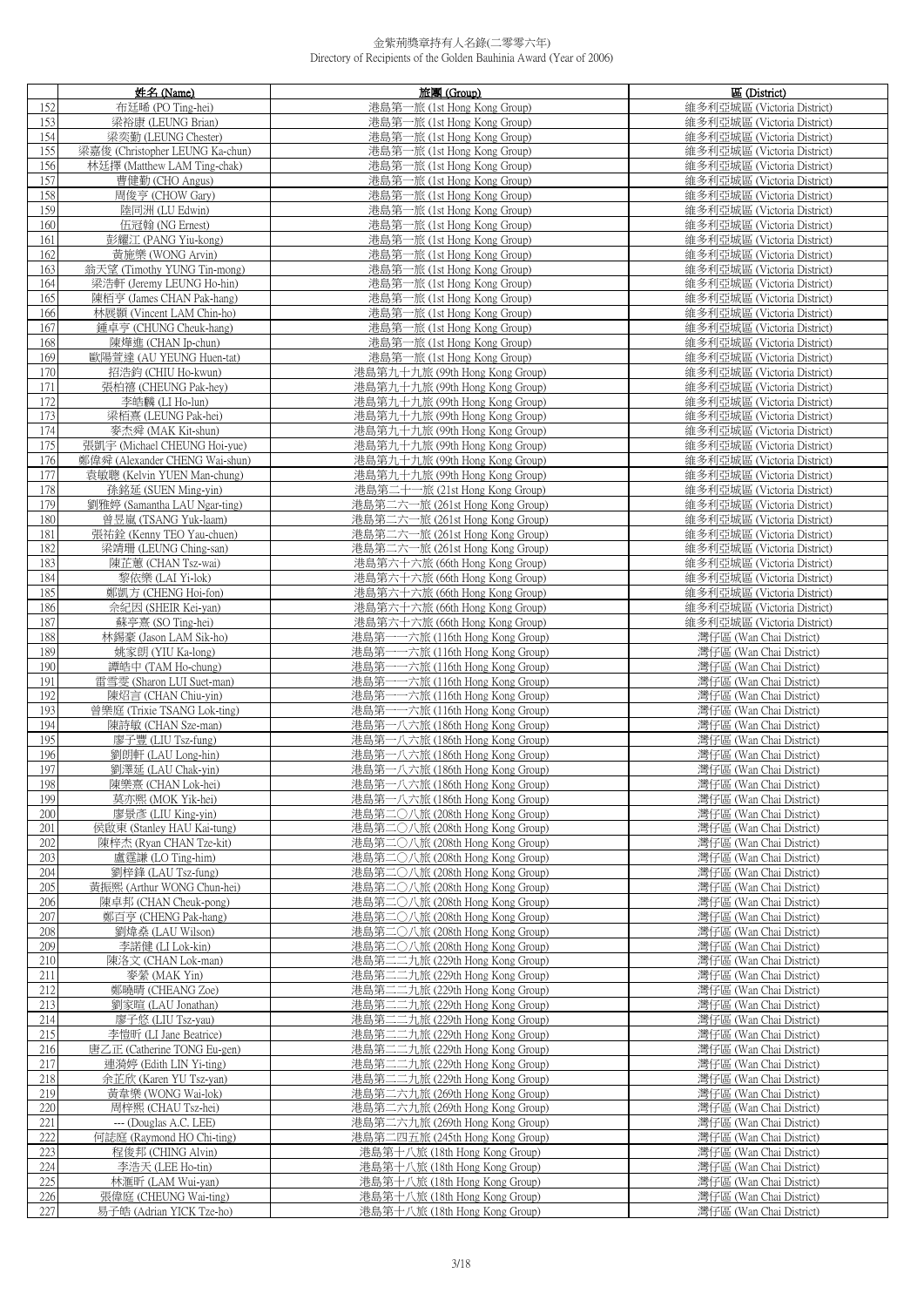|     | 姓名 (Name)                    | 旅團 (Group)                               | 區 (District)            |
|-----|------------------------------|------------------------------------------|-------------------------|
| 228 | 譚正逸 (TAM Ching-yat)          | 港島第十八旅 (18th Hong Kong Group)            | 灣仔區 (Wan Chai District) |
| 229 | 鄧嘉翹 (TANG Kar-kiu)           | 港島第十八旅 (18th Hong Kong Group)            | 灣仔區 (Wan Chai District) |
| 230 | 林碩政 (LAM Shek-ching)         | 港島第十八旅 (18th Hong Kong Group)            | 灣仔區 (Wan Chai District) |
| 231 | 呂佩珊 (LUI Pui-shan)           | 港島第十八旅 (18th Hong Kong Group)            | 灣仔區 (Wan Chai District) |
| 232 | 許施勳 (Steven HUI See-fun)     | 港島第十五旅 (15th Hong Kong Group)            | 灣仔區 (Wan Chai District) |
| 233 | 陳翱然 (CHAN O-Yinn)            | 港島第十五旅 (15th Hong Kong Group)            | 灣仔區 (Wan Chai District) |
| 234 | 田宜鉅 (TIN Yi-kui)             | 港島第十五旅 (15th Hong Kong Group)            | 灣仔區 (Wan Chai District) |
| 235 | 胡智略 (WOO Caspar)             | 港島第十五旅 (15th Hong Kong Group)            | 灣仔區 (Wan Chai District) |
| 236 | 林晉熙 (Justin LAM Chun-hei)    | 港島第十五旅 (15th Hong Kong Group)            | 灣仔區 (Wan Chai District) |
| 237 | 何正天 (HO Wesley)              | 港島第十五旅 (15th Hong Kong Group)            | 灣仔區 (Wan Chai District) |
| 238 | 劉冠宏 (LAU Kwun-wang)          | 港島第十五旅 (15th Hong Kong Group)            | 灣仔區 (Wan Chai District) |
| 239 | 賴伯殷 (LAI Pak-yan)            | 港島第十五旅 (15th Hong Kong Group)            | 灣仔區 (Wan Chai District) |
| 240 | 陳雋燊 (CHAN Chun-san)          | 港島第十五旅 (15th Hong Kong Group)            | 灣仔區 (Wan Chai District) |
| 241 | 鄭敏聰 (Calvin CHENG Man-chung) | 港島第十五旅 (15th Hong Kong Group)            | 灣仔區 (Wan Chai District) |
| 242 | 樊逸徽 (FAN Samuel)             | 港島第十五旅 (15th Hong Kong Group)            | 灣仔區 (Wan Chai District) |
| 243 | 林曉澤 (LAM Hiu-chak)           | 港島第十五旅 (15th Hong Kong Group)            | 灣仔區 (Wan Chai District) |
| 244 | 鄒晉文 (CHOW Chun-man)          | 港島第十五旅 (15th Hong Kong Group)            | 灣仔區 (Wan Chai District) |
| 245 | 梁杰 (LEUNG Kit)               | 港島第十五旅 (15th Hong Kong Group)            | 灣仔區 (Wan Chai District) |
| 246 | 莊文皓 (CHONG Man-ho)           | 港島第十五旅 (15th Hong Kong Group)            | 灣仔區 (Wan Chai District) |
| 247 | 陳文鉅 (CHAN Man-kui)           | 港島第十五旅 (15th Hong Kong Group)            | 灣仔區 (Wan Chai District) |
| 248 | 陳政年 (CHAN Jing-nin)          | 港島第十五旅 (15th Hong Kong Group)            | 灣仔區 (Wan Chai District) |
| 249 | 邱晉樂 (YAU Chun-lok)           | 港島第十五旅 (15th Hong Kong Group)            | 灣仔區 (Wan Chai District) |
| 250 | 林展鋒 (LAM Adrian)             | 港島第十五旅 (15th Hong Kong Group)            | 灣仔區 (Wan Chai District) |
| 251 | 劉嘉盈 (LAU Ka-ying)            | 港島第十四旅 (14th Hong Kong Group)            | 灣仔區 (Wan Chai District) |
| 252 | 劉嘉穎 (LAU Ka-wing)            | 港島第十四旅 (14th Hong Kong Group)            | 灣仔區 (Wan Chai District) |
| 253 | 黃曉桐 (WONG Hiu-tung)          | 港島第十四旅 (14th Hong Kong Group)            | 灣仔區 (Wan Chai District) |
| 254 | 關家駿 (KWAN Ka-chun)           | 港島第十四旅 (14th Hong Kong Group)            | 灣仔區 (Wan Chai District) |
| 255 | 雷樂韻 (LEI Lok-wan)            | 港島第十四旅 (14th Hong Kong Group)            | 灣仔區 (Wan Chai District) |
| 256 | 伍芷筠 (NG Tsz-kwan)            | 港島第十四旅 (14th Hong Kong Group)            | 灣仔區 (Wan Chai District) |
| 257 | 吳康蕾 (Valerie NG Hong-lui)    | 港島第三十三旅 (33rd Hong Kong Group)           | 灣仔區 (Wan Chai District) |
| 258 | 胡匡明 (Herman BUATON Hon-ming) | 港島第六十一旅 (61st Hong Kong Group)           | 灣仔區 (Wan Chai District) |
| 259 | 廖頌文 (LIU Chung-man)          | 港島第六十一旅 (61st Hong Kong Group)           | 灣仔區 (Wan Chai District) |
| 260 | 李瑋洛 (LEE Wai-lok)            | 港島第六十一旅 (61st Hong Kong Group)           | 灣仔區 (Wan Chai District) |
| 261 | 陳俊恆 (Leon Walton CHAN)       | 港島第六十二旅 (62nd Hong Kong Group)           | 灣仔區 (Wan Chai District) |
| 262 | 林彥朗 (LAM Yin-long)           | 港島第六十二旅 (62nd Hong Kong Group)           | 灣仔區 (Wan Chai District) |
| 263 | 梁智豪 (Anthony LEUNG Chi-ho)   | 港島第六十二旅 (62nd Hong Kong Group)           | 灣仔區 (Wan Chai District) |
| 264 | 林昊 (LAM Jamie Holden)        | 港島第六十二旅 (62nd Hong Kong Group)           | 灣仔區 (Wan Chai District) |
| 265 | 勞虹睿 (LO Hung-yui)            | 港島第六十二旅 (62nd Hong Kong Group)           | 灣仔區 (Wan Chai District) |
| 266 | 羅子詠 (LO Tsz-wing)            | 港島第六十二旅 (62nd Hong Kong Group)           | 灣仔區 (Wan Chai District) |
| 267 | 周晉灝 (CHAU Tsun-ho)           | 港島第六海童軍旅 (6th Hong Kong Sea Scout Group) | 灣仔區 (Wan Chai District) |
| 268 | 姚卓林 (YIU Cheuk-lam)          | 港島第六海童軍旅 (6th Hong Kong Sea Scout Group) | 灣仔區 (Wan Chai District) |

#### 九龍地域 (Kowloon Region)

|     | 姓名(Name)                 | 旅團 (Group)                        | 區 (District)                 |
|-----|--------------------------|-----------------------------------|------------------------------|
| 269 | 孫嘉豪 (SUN Ka-ho)          | 九龍第一八〇旅 (180th Kowloon Group)     | 九龍城區 (Kowloon City District) |
| 270 | 楊梓雋 (YEUNG Tsz-chun)     | 九龍第一八○旅 (180th Kowloon Group)     | 九龍城區 (Kowloon City District) |
| 271 | 麥梓浚 (MAK Tsz-tsun)       | 九龍第一八〇旅 (180th Kowloon Group)     | 九龍城區 (Kowloon City District) |
| 272 | 劉子俊 (LAU Chi-chun)       | 九龍第一八〇旅 (180th Kowloon Group)     | 九龍城區 (Kowloon City District) |
| 273 | 岑銘陞 (SHUM Ming-sing)     | 九龍第一八〇旅 (180th Kowloon Group)     | 九龍城區 (Kowloon City District) |
| 274 | 郭錫庭 (KWOK Sik-ting)      | 九龍第一八〇旅 (180th Kowloon Group)     | 九龍城區 (Kowloon City District) |
| 275 | 湛卓文 (CHAM Cheuk-man)     | 九龍第一八〇旅 (180th Kowloon Group)     | 九龍城區 (Kowloon City District) |
| 276 | 施凱維 (SZE Hoi-wai)        | 九龍第一八〇旅 (180th Kowloon Group)     | 九龍城區 (Kowloon City District) |
| 277 | 黃仲雯 (WONG Chung-man)     | 九龍第一六一旅 (161st Kowloon Group)     | 九龍城區 (Kowloon City District) |
| 278 | 陳學誼 (CHAN Hok-yi)        | 九龍第一六一旅 (161st Kowloon Group)     | 九龍城區 (Kowloon City District) |
| 279 | 尤靖雯 (YAU Ching-man)      | 九龍第一六一旅 (161st Kowloon Group)     | 九龍城區 (Kowloon City District) |
| 280 | 梁庭丰 (LEUNG Ting-fung)    | 九龍第一六一旅 (161st Kowloon Group)     | 九龍城區 (Kowloon City District) |
| 281 | 梁鈞裕 (LEUNG Kwan-yu)      | 九龍第一六一旅 (161st Kowloon Group)     | 九龍城區 (Kowloon City District) |
| 282 | 何采樺 (HO Tsoi-wa)         | 九龍第一六一旅 (161st Kowloon Group)     | 九龍城區 (Kowloon City District) |
| 283 | 劉家豪 (LAU Ka-ho)          | 九龍第一六一旅 (161st Kowloon Group)     | 九龍城區 (Kowloon City District) |
| 284 | 張浩維 (CHEUNG Ho-wei)      | 九龍第一六一旅 (161st Kowloon Group)     | 九龍城區 (Kowloon City District) |
| 285 | 李懿翹 (LI Yi-kiu)          | 九龍第一六一旅 (161st Kowloon Group)     | 九龍城區 (Kowloon City District) |
| 286 | 黃逸喜 (WONG Yat-hei)       | 九龍第一六一旅 (161st Kowloon Group)     | 九龍城區 (Kowloon City District) |
| 287 | 余俊穎 (YU Chun-wing)       | 九龍第一六一旅 (161st Kowloon Group)     | 九龍城區 (Kowloon City District) |
| 288 | 鄭智健 (Mori CHENG Chi-kin) | 九龍第十七旅 (17th Kowloon Group)       | 九龍城區 (Kowloon City District) |
| 289 | 陳梓浩 (CHAN Tsz-ho)        | 九龍第五十<br>-旅 (51st Kowloon Group)  | 九龍城區 (Kowloon City District) |
| 290 | 佘期凱 (Victor SHE Ki-hoi)  | 九龍第五十一旅 (51st Kowloon Group)      | 九龍城區 (Kowloon City District) |
| 291 | 歐陽皓男 (AU YEUNG Ho-nam)   | 九龍第五十一旅 (51st Kowloon Group)      | 九龍城區 (Kowloon City District) |
| 292 | 何家明 (HO Ka-ming)         | 九龍第五十一旅 (51st Kowloon Group)      | 九龍城區 (Kowloon City District) |
| 293 | 李俊軒 (LEE Chun-hin)       | 九龍第五十一<br>-旅 (51st Kowloon Group) | 九龍城區 (Kowloon City District) |
| 294 | 鄧梓然 (TANG Tsz-yin)       | 九龍第五十一旅 (51st Kowloon Group)      | 九龍城區 (Kowloon City District) |
| 295 | 梁穎琴 (LEUNG Wing-kam)     | 九龍第五十一旅 (51st Kowloon Group)      | 九龍城區 (Kowloon City District) |
| 296 | 覃蔚琛 (CHAM Wai-sum)       | 九龍第五十一旅 (51st Kowloon Group)      | 九龍城區 (Kowloon City District) |
| 297 | 葉尚銘 (IP Sheung-ming)     | -旅 (51st Kowloon Group)<br>九龍第五十一 | 九龍城區 (Kowloon City District) |
| 298 | 莊易儒 (CHONG Yik-yu)       | 九龍第五十三旅 (53rd Kowloon Group)      | 九龍城區 (Kowloon City District) |
| 299 | 林俊謙 (LAM Tsun-him)       | 九龍第五十三旅 (53rd Kowloon Group)      | 九龍城區 (Kowloon City District) |
| 300 | 簡仲熙 (KAN Chung-hei)      | 九龍第五十三旅 (53rd Kowloon Group)      | 九龍城區 (Kowloon City District) |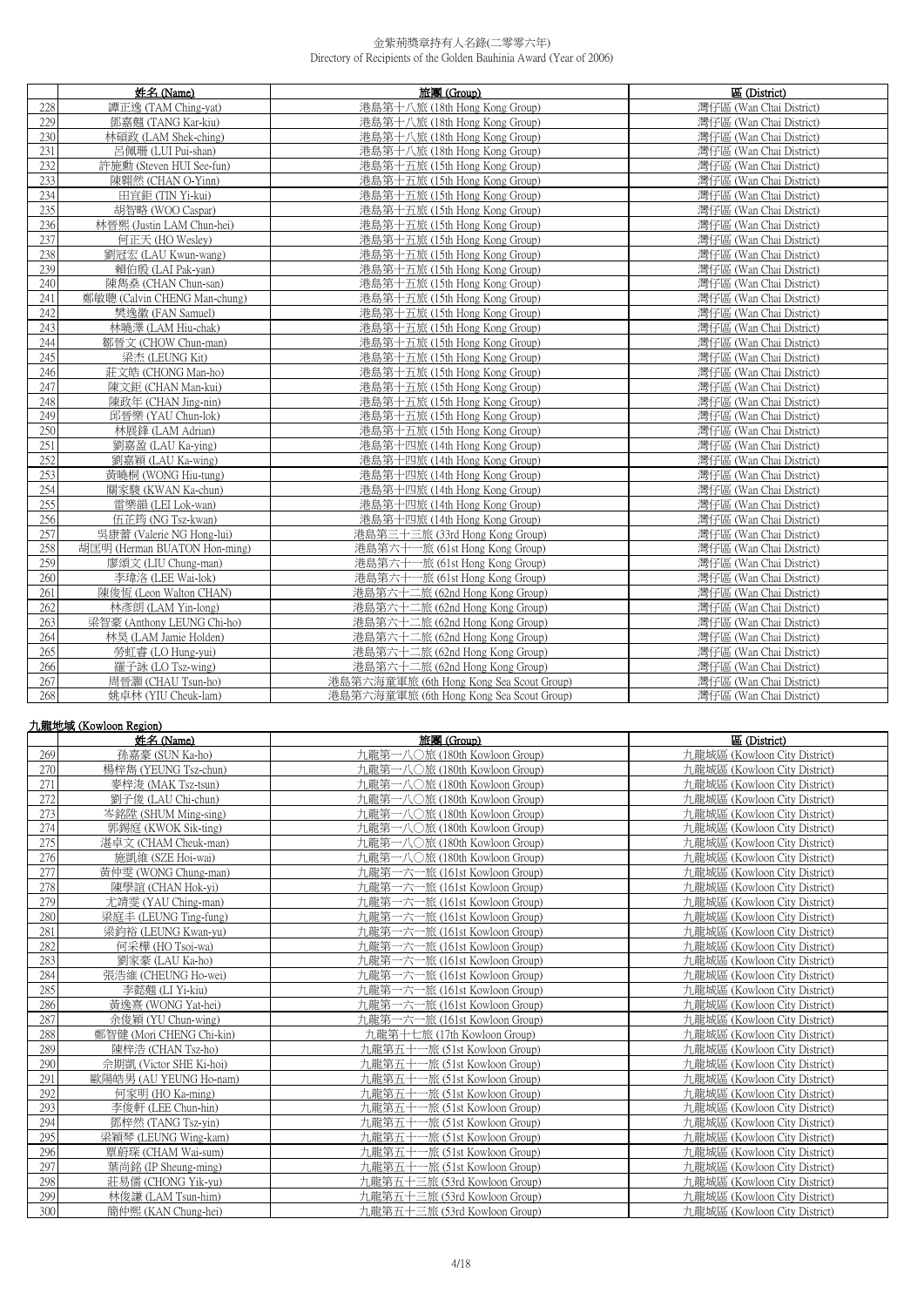|            | 姓名 (Name)                                  | 旅團 (Group)                                                                           | 區 (District)                                                   |
|------------|--------------------------------------------|--------------------------------------------------------------------------------------|----------------------------------------------------------------|
| 301        | 練益志 (LIN Yick-chi)                         | 九龍第五十三旅 (53rd Kowloon Group)                                                         | 九龍城區 (Kowloon City District)                                   |
| 302        | 林祐平 (Eric LAM Yau-ping)                    | 九龍第五十三旅 (53rd Kowloon Group)                                                         | 九龍城區 (Kowloon City District)                                   |
| 303        | 許晉熙 (HUI Chun-hei)                         | 九龍第五十三旅 (53rd Kowloon Group)                                                         | 九龍城區 (Kowloon City District)                                   |
| 304        | 陳稀怡 (CHAN Hei-yi)                          | 九龍第四十一旅 (41st Kowloon Group)                                                         | 九龍城區 (Kowloon City District)                                   |
| 305        | 陳稀文 (CHAN Hei-man)                         | 九龍第四十一旅 (41st Kowloon Group)                                                         | 九龍城區 (Kowloon City District)                                   |
| 306        | 盧德豐 (LO Tak-fung)                          | 九龍第四十一旅 (41st Kowloon Group)                                                         | 九龍城區 (Kowloon City District)                                   |
| 307        | 鍾榮嘉 (CHUNG Wing-ka)                        | 九龍第一〇九〇旅 (1090th Kowloon Group)                                                      | 九龍塘區 (Kowloong Tong District)                                  |
| 308        | 陳英傑 (Brandon CHAN)                         | 九龍第一〇九〇旅 (1090th Kowloon Group)                                                      | 九龍塘區 (Kowloong Tong District)                                  |
| 309        | 梁子豐 (Sidney LEUNG)                         | 九龍第一〇九〇旅 (1090th Kowloon Group)                                                      | 九龍塘區 (Kowloong Tong District)                                  |
| 310        | 歐向山 (Jonathan AU Heung-san)                | 九龍第一〇九〇旅 (1090th Kowloon Group)                                                      | 九龍塘區 (Kowloong Tong District)                                  |
|            | 蔡博倫 (Alan CHOI Boh-lun)                    |                                                                                      | 九龍塘區 (Kowloong Tong District)                                  |
| 311        |                                            | 九龍第一〇九〇旅 (1090th Kowloon Group)                                                      |                                                                |
| 312<br>313 | 黃俊達 (Derek WONG Chun-tat)                  | 九龍第一〇九〇旅 (1090th Kowloon Group)                                                      | 九龍塘區 (Kowloong Tong District)                                  |
|            | 林天瀚 (Skyler LAM)                           | 九龍第一〇九〇旅 (1090th Kowloon Group)                                                      | 九龍塘區 (Kowloong Tong District)                                  |
| 314        | 吳梓晉 (NG Tsz-chun)                          | 九龍第一三六一旅 (1361st Kowloon Group)                                                      | 九龍塘區 (Kowloong Tong District)                                  |
| 315        | 陸銘杰 (LUK Min-kit)                          | 九龍第一三六一旅 (1361st Kowloon Group)                                                      | 九龍塘區 (Kowloong Tong District)                                  |
| 316        | 陳偉翹 (CHAN Wai-kiu)                         | 九龍第一五九三旅 (1593rd Kowloon Group)                                                      | 九龍塘區 (Kowloong Tong District)                                  |
| 317        | 陳焯峰 (CHEN Cheuk-fung)                      | 九龍第一五九三旅 (1593rd Kowloon Group)                                                      | 九龍塘區 (Kowloong Tong District)                                  |
| 318        | 李銘灝 (LI Ming-ho)                           | 九龍第一五九三旅 (1593rd Kowloon Group)                                                      | 九龍塘區 (Kowloong Tong District)                                  |
| 319        | 林嘉麒 (LAM Ka-ki)                            | 九龍第一五九三旅 (1593rd Kowloon Group)                                                      | 九龍塘區 (Kowloong Tong District)                                  |
| 320        | 吳韋賢 (NG Wai-yin)                           | 力龍第一五九三旅 (1593rd Kowloon Group)                                                      | 九龍塘區 (Kowloong Tong District)                                  |
| 321        | 崔裕強 (TSUI Yu-keung)                        | 九龍第一五九三旅 (1593rd Kowloon Group)                                                      | 九龍塘區 (Kowloong Tong District)                                  |
| 322        | 湯敏言 (TONG Mun-yin)                         | 九龍第十一海童軍旅 (11th Kowloon Sea Scout Group)                                             | 九龍塘區 (Kowloong Tong District)                                  |
| 323        | 黃奕澄 (WONG Yik-ching)                       | 九龍第十一海童軍旅 (11th Kowloon Sea Scout Group)                                             | 力龍塘區 (Kowloong Tong District)                                  |
| 324        | 梁鈺珩 (LEUNG Yuk-hang)                       | 九龍第十一海童軍旅 (11th Kowloon Sea Scout Group)                                             | 九龍塘區 (Kowloong Tong District)                                  |
| 325        | 林澤朗 (Jerome LAM Chak-long)                 | 九龍第十一海童軍旅 (11th Kowloon Sea Scout Group)                                             | 九龍塘區 (Kowloong Tong District)                                  |
| 326        | 勞于澄 (LO Yu-ching)                          | 九龍第十一海童軍旅 (11th Kowloon Sea Scout Group)                                             | 九龍塘區 (Kowloong Tong District)                                  |
| 327        | 朱浩宏 (CHU Hao-wan)                          | 九龍第十一海童軍旅 (11th Kowloon Sea Scout Group)                                             | 九龍塘區 (Kowloong Tong District)                                  |
| 328        | 陳長熙 (CHENG Cheung-hay)                     | 九龍第十一海童軍旅 (11th Kowloon Sea Scout Group)                                             | 九龍塘區 (Kowloong Tong District)                                  |
| 329        | 湯子才 (TONG Zhi-cai)                         | 九龍第十一海童軍旅 (11th Kowloon Sea Scout Group)                                             | 九龍塘區 (Kowloong Tong District)                                  |
| 330        | 林頌儀 (LAM Chung-yee)                        | 九龍第十一海童軍旅 (11th Kowloon Sea Scout Group)                                             | 九龍塘區 (Kowloong Tong District)                                  |
| 331        | 鄧灝豐 (TANG Ho-fung)                         | 九龍第十一海童軍旅 (11th Kowloon Sea Scout Group)                                             | 九龍塘區 (Kowloong Tong District)                                  |
| 332        | 容卓彥 (Geoffrey YUNG)                        | 九龍第十一海童軍旅 (11th Kowloon Sea Scout Group)                                             | 九龍塘區 (Kowloong Tong District)                                  |
| 333        | 周婉盈 (CHOW Yuen-ying)                       | 九龍第十一海童軍旅 (11th Kowloon Sea Scout Group)                                             | 九龍塘區 (Kowloong Tong District)                                  |
| 334<br>335 | 陳鍵維 (CHAN Kin-wai)<br>謝璧琪 (TSE Pik-kei)    | 九龍第十一海童軍旅 (11th Kowloon Sea Scout Group)<br>九龍第十一海童軍旅 (11th Kowloon Sea Scout Group) | 九龍塘區 (Kowloong Tong District)<br>九龍塘區 (Kowloong Tong District) |
| 336        | 黎鑑輝 (LAI Kam-fai)                          | 九龍第十一海童軍旅 (11th Kowloon Sea Scout Group)                                             | 九龍塘區 (Kowloong Tong District)                                  |
| 337        | 楊倬軒 (YEUNG Cheuk-hin)                      | 九龍第十一海童軍旅 (11th Kowloon Sea Scout Group)                                             | 九龍塘區 (Kowloong Tong District)                                  |
| 338        | 王思瀚 (WONG Sze-hon)                         | 九龍第十一海童軍旅 (11th Kowloon Sea Scout Group)                                             | 九龍塘區 (Kowloong Tong District)                                  |
| 339        | 林浚朗 (Gerard LAM Chun-long)                 | 九龍第十一海童軍旅 (11th Kowloon Sea Scout Group)                                             | 九龍塘區 (Kowloong Tong District)                                  |
| 340        | 劉倩衡 (LAU Sin-hang)                         | 九龍第十一海童軍旅 (11th Kowloon Sea Scout Group)                                             | 九龍塘區 (Kowloong Tong District)                                  |
| 341        | 袁梓泰 (YUEN Tsz-tai)                         | 九龍第五十七旅 (57th Kowloon Group)                                                         | 九龍塘區 (Kowloong Tong District)                                  |
| 342        | 黃芷晴 (WONG Tsz-ching)                       | 九龍第五十七旅 (57th Kowloon Group)                                                         | 九龍塘區 (Kowloong Tong District)                                  |
| 343        | 藍梓昕 (Joanne NAM Chi-yan)                   | 九龍第一一七旅 (117th Kowloon Group)                                                        | 何文田區 (Ho Man Tin District)                                     |
| 344        | 李瑋殷 (LI Wai-yan)                           | 九龍第一一七旅 (117th Kowloon Group)                                                        | 何文田區 (Ho Man Tin District)                                     |
| 345        | 鄭佩佩 (CHENG Pui-pui)                        | 九龍第一一七旅 (117th Kowloon Group)                                                        | 何文田區 (Ho Man Tin District)                                     |
| 346        | 王書駿 (WONG Shu-chun)                        | 九龍第七十九旅 (79th Kowloon Group)                                                         | 何文田區 (Ho Man Tin District)                                     |
| 347        | 蕭韻蓉 (SIU Wan-yung)                         | 九龍第七十九旅 (79th Kowloon Group)                                                         | 何文田區 (Ho Man Tin District)                                     |
| 348        | 郭以信 (KWOK Yee-shun)                        | 九龍第七十九旅 (79th Kowloon Group)                                                         | 何文田區 (Ho Man Tin District)                                     |
| 349        | 陳浩基 (David CHAN Ho-kei)                    | 九龍第七十八旅 (78th Kowloon Group)                                                         | 何文田區 (Ho Man Tin District)                                     |
| 350        | 鄭博文 (CHENG Pok-man)                        | 九龍第七十八旅 (78th Kowloon Group)                                                         | 何文田區 (Ho Man Tin District)                                     |
| 351        | 唐穎銘 (TONG Wing-ming)                       | 九龍第七十八旅 (78th Kowloon Group)                                                         | 何文田區 (Ho Man Tin District)                                     |
| 352        | 關卓敏 (KWAN Cheuk-man)                       | 九龍第七十八旅 (78th Kowloon Group)                                                         | 何文田區 (Ho Man Tin District)                                     |
| 353        | 陳正恆 (CHAN Ching-hang)                      | 九龍第七十八旅 (78th Kowloon Group)                                                         | 何文田區 (Ho Man Tin District)                                     |
| 354        | 謝家祥 (CHE Ka-cheung)                        | 九龍第七十八旅 (78th Kowloon Group)                                                         | 何文田區 (Ho Man Tin District)                                     |
| 355        | 李子光 (LEE Tsz-kwong)                        | 九龍第七十八旅 (78th Kowloon Group)                                                         | 何文田區 (Ho Man Tin District)                                     |
| 356        | 簡朗曦 (KAN Long-hei)                         | 九龍第七十八旅 (78th Kowloon Group)                                                         | 何文田區 (Ho Man Tin District)                                     |
| 357        | 譚琬恩 (TAM Yuen-yan)                         | 九龍第七十八旅 (78th Kowloon Group)                                                         | 何文田區 (Ho Man Tin District)                                     |
| 358        | 鄭雅丹 (CHENG Nga-tan)                        | 九龍第七十八旅 (78th Kowloon Group)                                                         | 何文田區 (Ho Man Tin District)                                     |
| 359        | 謝緯曈 (TSE Wai-tung)                         | 九龍第七十八旅 (78th Kowloon Group)                                                         | 何文田區 (Ho Man Tin District)                                     |
| 360        | 唐浩軒 (TONG Ho-hin)                          | 九龍第七十八旅 (78th Kowloon Group)                                                         | 何文田區 (Ho Man Tin District)                                     |
| 361        | 麥茜婷 (MAK Sin-ting)                         | 九龍第七十八旅 (78th Kowloon Group)                                                         | 何文田區 (Ho Man Tin District)                                     |
| 362        | 殷曉媚 (YIN Xiao-mei)                         | 九龍第九十九旅 (99th Kowloon Group)                                                         | 何文田區 (Ho Man Tin District)                                     |
| 363<br>364 | 林綺紅 (LAM Yee-hung)<br>姚承駿 (YIU Shing-chun) | 九龍第九十九旅 (99th Kowloon Group)<br>九龍第二〇五旅 (205th Kowloon Group)                        | 何文田區 (Ho Man Tin District)<br>何文田區 (Ho Man Tin District)       |
| 365        | 鍾昉晞 (CHUNG Fong-hei)                       | 九龍第二〇五旅 (205th Kowloon Group)                                                        | 何文田區 (Ho Man Tin District)                                     |
| 366        | 黃稜傑 (Michael WONG Ling-kit)                | 九龍第二〇五旅 (205th Kowloon Group)                                                        | 何文田區 (Ho Man Tin District)                                     |
| 367        | 卞凱鈴 (BIN Hoi-ling)                         | 九龍第二〇五旅 (205th Kowloon Group)                                                        | 何文田區 (Ho Man Tin District)                                     |
| 368        | 陳宗霆 (CHAN Chung-ting)                      | 九龍第二〇五旅 (205th Kowloon Group)                                                        | 何文田區 (Ho Man Tin District)                                     |
| 369        | 高鈺婷 (Candy KO Yuk-ting)                    | 九龍第二〇五旅 (205th Kowloon Group)                                                        | 何文田區 (Ho Man Tin District)                                     |
| 370        | 黃致傑 (WONG Chi-kit)                         | 九龍第二〇五旅 (205th Kowloon Group)                                                        | 何文田區 (Ho Man Tin District)                                     |
| 371        | 易國堅 (YICK Kwok-kin)                        | 九龍第二〇五旅 (205th Kowloon Group)                                                        | 何文田區 (Ho Man Tin District)                                     |
| 372        | 謝曉如 (TSE Hiu-yu)                           | 九龍第八十八旅 (88th Kowloon Group)                                                         | 何文田區 (Ho Man Tin District)                                     |
| 373        | 邱俊禮 (YAU Chun-lai)                         | 九龍第六海童軍旅 (6th Kowloon Sea Scout Group)                                               | 何文田區 (Ho Man Tin District)                                     |
| 374        | 劉達浠 (LAU Tat-hei)                          | 九龍第六海童軍旅 (6th Kowloon Sea Scout Group)                                               | 何文田區 (Ho Man Tin District)                                     |
| 375        | 蔡芷盈 (CHOI Tsz-ying)                        | 九龍第一〇〇旅 (100th Kowloon Group)                                                        | 旺角區 (Mong Kok District)                                        |
| 376        | 呂宛盈 (LUI Yuen-ying)                        | 九龍第一〇〇旅 (100th Kowloon Group)                                                        | 旺角區 (Mong Kok District)                                        |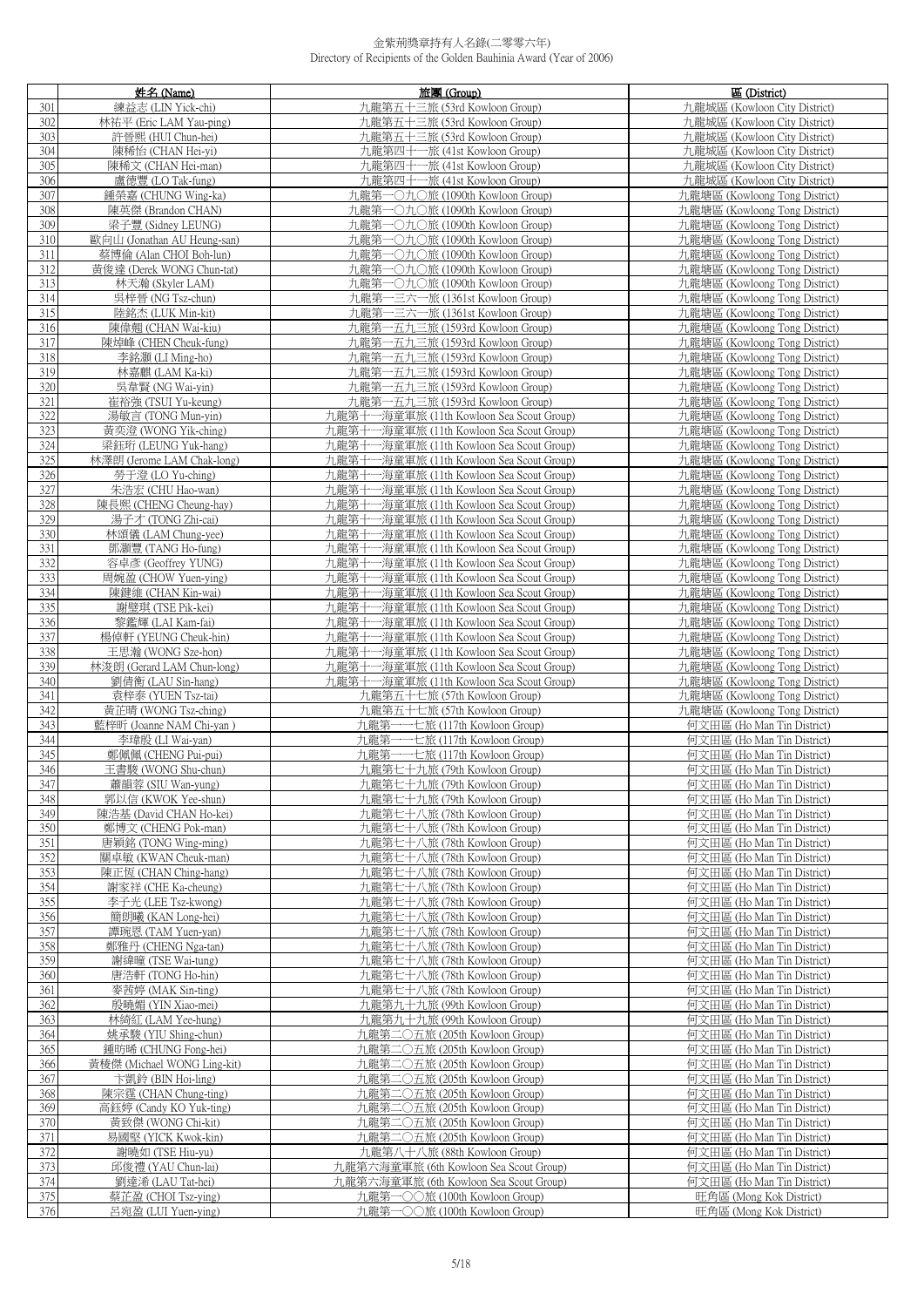|     | 姓名 (Name)                       | 旅團(Group)                                | 區 (District)            |
|-----|---------------------------------|------------------------------------------|-------------------------|
| 377 | 鄧穎陽 (TANG Wing-yeung)           | 九龍第一〇〇旅 (100th Kowloon Group)            | 旺角區 (Mong Kok District) |
| 378 | 陳懷逸 (CHAN Wai-yat)              | 九龍第一〇〇旅 (100th Kowloon Group)            | 旺角區 (Mong Kok District) |
|     |                                 |                                          |                         |
| 379 | 劉昕僖 (LAU Yan-hei)               | 九龍第一〇〇旅 (100th Kowloon Group)            | 旺角區 (Mong Kok District) |
| 380 | 李衍萱 (Charlotte LEE Hin-huen)    | 九龍第一〇〇旅 (100th Kowloon Group)            | 旺角區 (Mong Kok District) |
| 381 | 伍雋樂 (NG Chun-lok)               | 九龍第一〇〇旅 (100th Kowloon Group)            | 旺角區 (Mong Kok District) |
| 382 | 王穎晞 (Jessica WONG Wing-hei)     | 九龍第一〇〇旅 (100th Kowloon Group)            | 旺角區 (Mong Kok District) |
| 383 | 馮卓盈 (Kitty FUNG Cheuk-ying)     | 九龍第一〇〇旅 (100th Kowloon Group)            | 旺角區 (Mong Kok District) |
| 384 | 譚子健 (TAM Tsz-kin)               | 九龍第一三六旅 (136th Kowloon Group)            | 旺角區 (Mong Kok District) |
| 385 | 鄧文韜 (TANG Man-to)               | 九龍第一三六旅 (136th Kowloon Group)            | 旺角區 (Mong Kok District) |
|     | 周靖琳 (CHOW Ching-lam)            | 九龍第一三六旅 (136th Kowloon Group)            | 旺角區 (Mong Kok District) |
| 386 |                                 |                                          |                         |
| 387 | 黃希樂 (WONG Hay-lok)              | 九龍第一三六旅 (136th Kowloon Group)            | 旺角區 (Mong Kok District) |
| 388 | 任陞豪 (YAM Sing-ho)               | 九龍第一三六旅 (136th Kowloon Group)            | 旺角區 (Mong Kok District) |
| 389 | 梁博驊 (LEUNG Pok-wa)              | 九龍第一三六旅 (136th Kowloon Group)            | 旺角區 (Mong Kok District) |
| 390 | 洪瑋駿 (HUNG Wai-chun)             | 九龍第一三六旅 (136th Kowloon Group)            | 旺角區 (Mong Kok District) |
| 391 | 梁嘉俊 (LEUNG Ka-chun)             | 九龍第一三六旅 (136th Kowloon Group)            | 旺角區 (Mong Kok District) |
| 392 | 吳紹銘 (NG Siu-ming)               | 九龍第一三六旅 (136th Kowloon Group)            | 旺角區 (Mong Kok District) |
| 393 | 梁肇麟 (LEUNG Siu-lun)             | 九龍第一三六旅 (136th Kowloon Group)            | 旺角區 (Mong Kok District) |
| 394 |                                 |                                          |                         |
|     | 黃浠桐 (WONG Hei-tung)             | 九龍第二一七旅 (217th Kowloon Group)            | 旺角區 (Mong Kok District) |
| 395 | 溫皓賢 (Oscar WAN Ho-yin)          | 九龍第二一七旅 (217th Kowloon Group)            | 旺角區 (Mong Kok District) |
| 396 | 林灝璋 (LAM Ho-cheung)             | 九龍第二一七旅 (217th Kowloon Group)            | 旺角區 (Mong Kok District) |
| 397 | 陳子豐 (CHAN Tsz-fung)             | 九龍第十旅 (10th Kowloon Group)               | 旺角區 (Mong Kok District) |
| 398 | 李培鎧 (Perry LI Pui-hoi)          | 力.龍第十旅 (10th Kowloon Group)              | 旺角區 (Mong Kok District) |
| 399 | 蘇文正 (SO Man-ching)              | 九龍第十旅 (10th Kowloon Group)               | 旺角區 (Mong Kok District) |
| 400 | 何炳曦 (Kelvin HO Ping-hei)        | 九龍第十旅 (10th Kowloon Group)               | 旺角區 (Mong Kok District) |
| 401 | 歐陽俊軒 (Jenkin AU YEUNG Chun-hin) | 九龍第十旅 (10th Kowloon Group)               | 旺角區 (Mong Kok District) |
|     |                                 | 九龍第十旅 (10th Kowloon Group)               | 旺角區 (Mong Kok District) |
| 402 | 黃卓倫 (WONG Cheuk-lun)            |                                          |                         |
| 403 | 鄭加濤 (CHENG Ka-to)               | 九龍第十旅 (10th Kowloon Group)               | 旺角區 (Mong Kok District) |
| 404 | 歐陽正軒 (AU YEUNG Ching-hin)       | 九龍第十旅 (10th Kowloon Group)               | 旺角區 (Mong Kok District) |
| 405 | 司徒子浩 (SETO Tsz-ho)              | 九龍第十旅 (10th Kowloon Group)               | 旺角區 (Mong Kok District) |
| 406 | 譚禮賢 (TAM Lai-yin)               | 九龍第十旅 (10th Kowloon Group)               | 旺角區 (Mong Kok District) |
| 407 | 唐菀蔚 (Vanessa TONG Yuen-wai)     | 九龍第十旅 (10th Kowloon Group)               | 旺角區 (Mong Kok District) |
| 408 | 楊智滔 (YEUNG Chi-to)              | 九龍第十旅 (10th Kowloon Group)               | 旺角區 (Mong Kok District) |
| 409 | 黃怡婷 (WONG Yi-ting)              | 九龍第三十五旅 (35th Kowloon Group)             | 旺角區 (Mong Kok District) |
| 410 | 黃錦茵 (WONG Kam-yan)              | 九龍第三十五旅 (35th Kowloon Group)             | 旺角區 (Mong Kok District) |
| 411 |                                 | 九龍第一三七〇旅 (1370th Kowloon Group)          | 油尖區 (Yau Tsim District) |
|     | 黃信恆 (WONG Shun-hang)            |                                          |                         |
| 412 | 黃曉翠 (WONG Hiu-chui)             | 九龍第一三七〇旅 (1370th Kowloon Group)          | 油尖區 (Yau Tsim District) |
| 413 | 李嶧喬 (LEE Yik-kiu)               | 九龍第一三七〇旅 (1370th Kowloon Group)          | 油尖區 (Yau Tsim District) |
| 414 | 葉熙淳 (Adrian IP)                 | 九龍第一三七〇旅 (1370th Kowloon Group)          | 油尖區 (Yau Tsim District) |
| 415 | 蔡錦榮 (CHOI Kam-wing)             | 九龍第一三七〇旅 (1370th Kowloon Group)          | 油尖區 (Yau Tsim District) |
| 416 | 董鈞灝 (TUNG Kwan-ho)              | 九龍第一三七〇旅 (1370th Kowloon Group)          | 油尖區 (Yau Tsim District) |
| 417 | 江佩樺 (KONG Pui-wah)              | 九龍第十九旅 (19th Kowloon Group)              | 油尖區 (Yau Tsim District) |
| 418 | 趙苑瑩 (CHIU Yuen-ying)            | 九龍第十九旅 (19th Kowloon Group)              | 油尖區 (Yau Tsim District) |
| 419 | 陳雪穎 (CHAN Suet-wing)            | 九龍第十九旅 (19th Kowloon Group)              | 油尖區 (Yau Tsim District) |
| 420 | 邱逸鏵 (YAU Yat-wah)               | 九龍第十九旅 (19th Kowloon Group)              | 油尖區 (Yau Tsim District) |
|     |                                 |                                          |                         |
| 421 | 黃駿彥 (WONG Chun-yin)             | 九龍第十九旅 (19th Kowloon Group)              | 油尖區 (Yau Tsim District) |
| 422 | 陳俊穎 (CHAN Chun-wing)            | 九龍第十九旅 (19th Kowloon Group)              | 油尖區 (Yau Tsim District) |
| 423 | 葉俊璋 (Derek IP Chun-cheung)      | 九龍第十八旅 (18th Kowloon Group)              | 油尖區 (Yau Tsim District) |
| 424 | 王卓騏 (WONG Cheuk-ki)             | 九龍第十八旅 (18th Kowloon Group)              | 油尖區 (Yau Tsim District) |
| 425 | 俞皓宏 (YU Ho-wang)                | 九龍第十八旅 (18th Kowloon Group)              | 油尖區 (Yau Tsim District) |
| 426 | 楊俊豪 (YEUNG Chun-ho)             | 九龍第十八旅 (18th Kowloon Group)              | 油尖區 (Yau Tsim District) |
| 427 | 陳希諾 (CHAN Hei-lok)              | 九龍第十八旅 (18th Kowloon Group)              | 油尖區 (Yau Tsim District) |
| 428 | 陳尚仁 (Martin HABERZETTL)         | 九龍第十八旅 (18th Kowloon Group)              | 油尖區 (Yau Tsim District) |
| 429 | 陸子謙 (LUK Tsz-him)               | 九龍第十八旅 (18th Kowloon Group)              | 油尖區 (Yau Tsim District) |
| 430 | 陳樂嘉 (CHAN Roberto Lok-ka)       | 九龍第十八旅 (18th Kowloon Group)              | 油尖區 (Yau Tsim District) |
|     |                                 |                                          | 油尖區 (Yau Tsim District) |
| 431 | 熊珞斌 (HUNG Lok-bun)              | 九龍第十八旅 (18th Kowloon Group)              |                         |
| 432 | 馮焯堯 (FUNG Cheuk-yiu)            | 九龍第十八旅 (18th Kowloon Group)              | 油尖區 (Yau Tsim District) |
| 433 | 關文浩 (Calvin KWAN Man-ho)        | 九龍第十八旅 (18th Kowloon Group)              | 油尖區 (Yau Tsim District) |
| 434 | 劉浩軒 (LAU Ho-hin)                | 九龍第十三海童軍旅 (13th Kowloon Sea Scout Group) | 油尖區 (Yau Tsim District) |
| 435 | 王鈺祺 (WONG Yuk-kei)              | 九龍第十三海童軍旅 (13th Kowloon Sea Scout Group) | 油尖區 (Yau Tsim District) |
| 436 | 禤健峰 (HUEN Kin-fung)             | 九龍第十三海童軍旅 (13th Kowloon Sea Scout Group) | 油尖區 (Yau Tsim District) |
| 437 | 陳敏芙 (CHAN Man-fu)               | 九龍第十三海童軍旅 (13th Kowloon Sea Scout Group) | 油尖區 (Yau Tsim District) |
| 438 | 伍可瀠 (NG Ho-ying)                | 九龍第十三海童軍旅 (13th Kowloon Sea Scout Group) | 油尖區 (Yau Tsim District) |
| 439 | 巴樂怡 (BAR Lok-yee)               | 九龍第十三海童軍旅 (13th Kowloon Sea Scout Group) | 油尖區 (Yau Tsim District) |
|     |                                 |                                          |                         |
| 440 | 許子恩 (HUI Tsz-yan)               | 九龍第四十七旅 (47th Kowloon Group)             | 油尖區 (Yau Tsim District) |
| 441 | 黎苑柔 (LAI Yuen-yau)              | 九龍第四十七旅 (47th Kowloon Group)             | 油尖區 (Yau Tsim District) |
| 442 | 王凱盈 (WONG Hoi-ying)             | 九龍第四十七旅 (47th Kowloon Group)             | 油尖區 (Yau Tsim District) |
| 443 | 鄧燕嫻 (TANG Yin-han)              | 九龍第一一五四旅 (1154th Kowloon Group)          | 紅磡區 (Hung Hom District) |
| 444 | 蕭淑芳 (SIU Shuk-fong)             | 九龍第一一五四旅 (1154th Kowloon Group)          | 紅磡區 (Hung Hom District) |
| 445 | 陳尚文 (CHAN Sheung-man)           | 九龍第一二八八旅 (1288th Kowloon Group)          | 紅磡區 (Hung Hom District) |
| 446 | 馮浩堅 (FUNG Ho-kin)               | 九龍第一二八八旅 (1288th Kowloon Group)          | 紅磡區 (Hung Hom District) |
| 447 | 鍾澄毅 (Joseph CHUNG)              | 九龍第一二八八旅 (1288th Kowloon Group)          | 紅磡區 (Hung Hom District) |
| 448 | 鄧軒麟 (TANG Hin-lun)              | 九龍第一三五八旅 (1358th Kowloon Group)          | 紅磡區 (Hung Hom District) |
|     |                                 |                                          |                         |
| 449 | 李嘉淳 (LI Ka-shun)                | 九龍第一三五八旅 (1358th Kowloon Group)          | 紅磡區 (Hung Hom District) |
| 450 | 徐瑋延 (TSUI Wai-yin)              | 九龍第一三五八旅 (1358th Kowloon Group)          | 紅磡區 (Hung Hom District) |
| 451 | 梁澤軒 (LEUNG Chak-hin)            | 一三五八旅 (1358th Kowloon Group)<br>九龍第一     | 紅磡區 (Hung Hom District) |
| 452 | 彭浚仁 (PANG Tsun-yan)             | 九龍第一三五八旅 (1358th Kowloon Group)          | 紅磡區 (Hung Hom District) |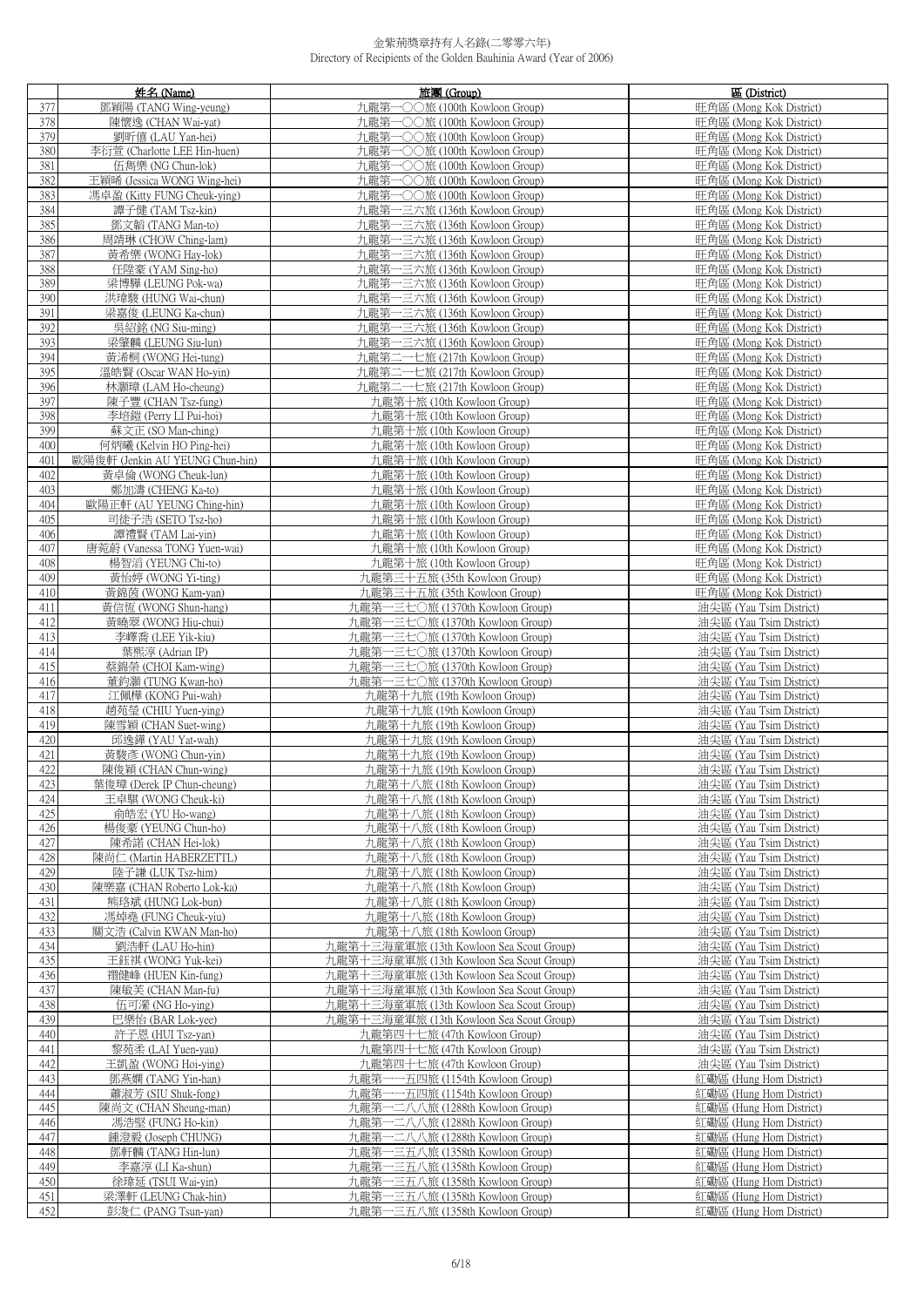|            | 姓名 (Name)                                  | 旅團 (Group)                                                   | 區 (District)                                                             |
|------------|--------------------------------------------|--------------------------------------------------------------|--------------------------------------------------------------------------|
| 453        | 劉釗彤 (LAU Chiu-tung)                        | 九龍第一三五八旅 (1358th Kowloon Group)                              | 紅磡區 (Hung Hom District)                                                  |
| 454        | 曾慶逸 (TSANG Hing-yat)                       | 九龍第一五〇旅 (150th Kowloon Group)                                | 紅磡區 (Hung Hom District)                                                  |
| 455        | 戴敏儀 (TAI Man-yee)                          | 九龍第一五〇旅 (150th Kowloon Group)                                | 紅磡區 (Hung Hom District)                                                  |
| 456        | 羅倩彤 (LAW Sin-tung)                         | 九龍第一五〇旅 (150th Kowloon Group)                                | 紅磡區 (Hung Hom District)                                                  |
| 457        | 呂綺庭 (LUI Yee-ting)                         | 九龍第一五〇旅 (150th Kowloon Group)                                | 紅磡區 (Hung Hom District)                                                  |
| 458        | 張苑琳 (CHEUNG Yuen-lam)                      | 九龍第一五〇旅 (150th Kowloon Group)                                | 紅磡區 (Hung Hom District)                                                  |
| 459        | 吳承謙 (NG Shing-him)                         | 九龍第八十旅 (80th Kowloon Group)                                  | 紅磡區 (Hung Hom District)                                                  |
| 460        | 吳卓軒 (NG Cheuk-hin)                         | 九龍第八十旅 (80th Kowloon Group)                                  | 紅磡區 (Hung Hom District)                                                  |
| 461        | 楊卓峯 (YEUNG Cheuk-fung)                     | 九龍第八十旅 (80th Kowloon Group)                                  | 紅磡區 (Hung Hom District)                                                  |
| 462        | 彭啟樑 (PANG Kai-leung)                       | 九龍第八十旅 (80th Kowloon Group)                                  | 紅磡區 (Hung Hom District)                                                  |
| 463        | 周民豐 (CHAU Man-fung)                        | 九龍第八十旅 (80th Kowloon Group)                                  | 紅磡區 (Hung Hom District)                                                  |
| 464        | 邱灝彰 (YAU Ho-cheung)                        | 九龍第八十旅 (80th Kowloon Group)                                  | 紅磡區 (Hung Hom District)                                                  |
| 465        | 龐嘉浩 (PONG Ka-ho)                           | 九龍第八十旅 (80th Kowloon Group)                                  | 紅磡區 (Hung Hom District)                                                  |
| 466        | 黎天漢 (LAI Tin-hon)                          | 九龍第八十旅 (80th Kowloon Group)                                  | 紅磡區 (Hung Hom District)                                                  |
| 467        | 劉琨祺 (Quinky LAU)                           | 九龍第四十二旅 (42nd Kowloon Group)                                 | 紅磡區 (Hung Hom District)                                                  |
| 468        | 蔡廷燿 (CHOI Ting-yiu)                        | 九龍第四十二旅 (42nd Kowloon Group)                                 | 紅磡區 (Hung Hom District)                                                  |
| 469        | 顏浚達 (NGAN Tsun-tat)                        | 九龍第四十三旅 (43rd Kowloon Group)                                 | 紅磡區 (Hung Hom District)                                                  |
| 470        | 陳灝勤 (CHAN Ho-ken)                          | 九龍第四十三旅 (43rd Kowloon Group)                                 | 紅磡區 (Hung Hom District)                                                  |
| 471        | 尹頌熙 (WAN Chung-hei)                        | 九龍第四十三旅 (43rd Kowloon Group)                                 | 紅磡區 (Hung Hom District)                                                  |
| 472        | 梁逸軒 (LEUNG Yat-hin)                        | 九龍第一〇二旅 (102nd Kowloon Group)                                | 深水埗西區 (Sham Shui Po West District)                                       |
| 473        | 何鴻富 (HO Hung-fu)                           | 九龍第一八七旅 (187th Kowloon Group)                                | 深水埗西區 (Sham Shui Po West District)                                       |
| 474        | 吳佩芝 (NG Pui-chi)                           | 九龍第一八七旅 (187th Kowloon Group)                                | 深水埗西區 (Sham Shui Po West District)                                       |
| 475        | 黃樂婷 (WONG Lok-ting)                        | 九龍第一八七旅 (187th Kowloon Group)                                | 深水埗西區 (Sham Shui Po West District)                                       |
| 476        | 祁尚諭 (KEE Sheung-yu)                        | 九龍第一八七旅 (187th Kowloon Group)                                | 深水埗西區 (Sham Shui Po West District)                                       |
| 477        | 馮瑋倫 (FUNG Wai-lun)                         | 九龍第一三五七旅 (1357th Kowloon Group)                              | 深水埗西區 (Sham Shui Po West District)                                       |
| 478        | 盧咏姿 (Cherry LO Wing-chi)                   | 九龍第一三五七旅 (1357th Kowloon Group)                              | 深水埗西區 (Sham Shui Po West District)                                       |
| 479        | 楊嘉晴 (YEUNG Ka-ching)                       | 九龍第一三五七旅 (1357th Kowloon Group)                              | 深水埗西區 (Sham Shui Po West District)                                       |
| 480        | 蔡偉程 (TSOI Wai-ching)                       | 九龍第一三五七旅 (1357th Kowloon Group)                              | 深水埗西區 (Sham Shui Po West District)                                       |
| 481        | 陳博熙 (CHAN Pok-hei)                         | 九龍第一三五七旅 (1357th Kowloon Group)                              | 深水埗西區 (Sham Shui Po West District)                                       |
| 482        | 邱凱藍 (YAU Hoi-nam)                          | 九龍第一三五七旅 (1357th Kowloon Group)                              | 深水埗西區 (Sham Shui Po West District)                                       |
| 483        | 黃俊森 (Sam WONG Chun-sum)                    | 九龍第一三五七旅 (1357th Kowloon Group)                              | 深水埗西區 (Sham Shui Po West District)                                       |
| 484        | 葉穎芊 (YIP Wing-chin)                        | 九龍第一三五七旅 (1357th Kowloon Group)                              | 深水埗西區 (Sham Shui Po West District)                                       |
| 485        | 區雋滔 (AU Chun-to)                           | 九龍第一三五七旅 (1357th Kowloon Group)                              | 深水埗西區 (Sham Shui Po West District)                                       |
| 486        | 吳斯宇 (NG Sze-yu)                            | 九龍第一六〇二旅 (1602nd Kowloon Group)                              | 深水埗西區 (Sham Shui Po West District)                                       |
| 487        | 李廷鋒 (LI Ting-fung)                         | 九龍第一六〇二旅 (1602nd Kowloon Group)                              | 深水埗西區 (Sham Shui Po West District)                                       |
| 488        | 陳駿煒 (CHAN Chun-wai)                        | 九龍第一六〇二旅 (1602nd Kowloon Group)                              | 深水埗西區 (Sham Shui Po West District)                                       |
| 489        | 陳嘉豪 (CHAN Ka-ho)                           | 九龍第一六〇二旅 (1602nd Kowloon Group)                              | 深水埗西區 (Sham Shui Po West District)                                       |
| 490        | 文世傑 (MAN Sai-kit)                          | 九龍第一六〇二旅 (1602nd Kowloon Group)                              | 深水埗西區 (Sham Shui Po West District)                                       |
| 491        | 靳珈泰 (GUN Ka-tai)                           | 九龍第九十旅 (90th Kowloon Group)                                  | 深水埗西區 (Sham Shui Po West District)                                       |
| 492        | 馮詩晴 (FUNG Sze-ching)                       | 九龍第九十旅 (90th Kowloon Group)                                  | 深水埗西區 (Sham Shui Po West District)                                       |
| 493        | 李佩錡 (Catherine LI Pui-ki)                  | 九龍第九十旅 (90th Kowloon Group)                                  | 深水埗西區 (Sham Shui Po West District)                                       |
| 494        | 彭展鴻 (PANG Chin-hung)                       | 九龍第九十旅 (90th Kowloon Group)                                  | 深水埗西區 (Sham Shui Po West District)                                       |
| 495        | 蔡麗婷 (CHOY Lai-ting)                        | 九龍第九十旅 (90th Kowloon Group)                                  | 深水埗西區 (Sham Shui Po West District)                                       |
| 496        | 阮冠樂 (YUEN Kwun-lok)                        | 九龍第九十旅 (90th Kowloon Group)                                  | 深水埗西區 (Sham Shui Po West District)                                       |
| 497        | 李梓藝 (LI Chee-ngai)                         | 九龍第九十旅 (90th Kowloon Group)                                  | 深水埗西區 (Sham Shui Po West District)                                       |
| 498        | 李嘉汶 (LEE Ka-man)                           | 九龍第九十旅 (90th Kowloon Group)                                  | 深水埗西區 (Sham Shui Po West District)                                       |
| 499        | 廖芷欣 (LIU Tsz-yan)                          | 九龍第九十旅 (90th Kowloon Group)                                  | 深水埗西區 (Sham Shui Po West District)                                       |
| 500        | 蔡浩然 (CHOI Ho-yin)                          | 九龍第九十旅 (90th Kowloon Group)                                  | 深水埗西區 (Sham Shui Po West District)                                       |
| 501        | 吳智樂 (NG Chi-lok)                           | 九龍第九十旅 (90th Kowloon Group)                                  | 深水埗西區 (Sham Shui Po West District)                                       |
| 502        | 黎欣穎 (Cherie LAI Yan-wing)                  | 九龍第三十三旅 (33rd Kowloon Group)                                 | 深水埗西區 (Sham Shui Po West District)                                       |
| 503        | 周廉皓 (CHOW Lim-ho)                          | 九龍第三十三旅 (33rd Kowloon Group)                                 | 深水埗西區 (Sham Shui Po West District)                                       |
| 504        | 邱詠倫 (YAU Wing-lun)                         | 九龍第三十三旅 (33rd Kowloon Group)                                 | 深水埗西區 (Sham Shui Po West District)                                       |
| 505<br>506 | 何德泓 (HO Tak-wang)                          | 九龍第五十四旅 (54th Kowloon Group)<br>九龍第五十四旅 (54th Kowloon Group) | 深水埗西區 (Sham Shui Po West District)<br>深水埗西區 (Sham Shui Po West District) |
| 507        | 方贊峯 (FONG Tsan-fung)<br>馬清然 (MA Ching-yin) | 九龍第五十四旅 (54th Kowloon Group)                                 | 深水埗西區 (Sham Shui Po West District)                                       |
| 508        | 陳家鼎 (CHAN Ka-ting)                         | 九龍第一八六旅 (186th Kowloon Group)                                | 深水埗東區 (Sham Shui Po East District)                                       |
| 509        | 關佑銘 (KWAN Yau-ming)                        | 九龍第一五一旅 (151st Kowloon Group)                                | 深水埗東區 (Sham Shui Po East District)                                       |
| 510        | 李芷欣 (Rachel LEE)                           | 九龍第一五一旅 (151st Kowloon Group)                                | 深水埗東區 (Sham Shui Po East District)                                       |
| 511        | 姚景烜 (YIU King-huen)                        | 九龍第六十二旅 (62nd Kowloon Group)                                 | 深水埗東區 (Sham Shui Po East District)                                       |
| 512        | 林彥鋒 (LAM Yin-fung)                         | 九龍第六十二旅 (62nd Kowloon Group)                                 | 深水埗東區 (Sham Shui Po East District)                                       |
| 513        | 呂彥民 (LUI Yin-man)                          | 九龍第六十二旅 (62nd Kowloon Group)                                 | 深水埗東區 (Sham Shui Po East District)                                       |
| 514        | 鍾栢良 (CHUNG Pak-leung)                      | 九龍第六十二旅 (62nd Kowloon Group)                                 | 深水埗東區 (Sham Shui Po East District)                                       |
| 515        | 陳汶鍵 (CHAN Man-kin)                         | 九龍第六十二旅 (62nd Kowloon Group)                                 | 深水埗東區 (Sham Shui Po East District)                                       |
| 516        | 翁瑄培 (Rex YUNG Xun-pui)                     | 九龍第六十二旅 (62nd Kowloon Group)                                 | 深水埗東區 (Sham Shui Po East District)                                       |
| 517        | 周芷蔚 (CHOU Chih-wei)                        | 九龍第六十二旅 (62nd Kowloon Group)                                 | 深水埗東區 (Sham Shui Po East District)                                       |
| 518        | 周沛宜 (CHAU Pui-yee)                         | 九龍第六十二旅 (62nd Kowloon Group)                                 | 深水埗東區 (Sham Shui Po East District)                                       |
| 519        | 曾明德 (TSANG Ming-tak)                       | 九龍第六十二旅 (62nd Kowloon Group)                                 | 深水埗東區 (Sham Shui Po East District)                                       |
| 520        | 盧綺婷 (LOO Yee-ting)                         | 九龍第六十二旅 (62nd Kowloon Group)                                 | 深水埗東區 (Sham Shui Po East District)                                       |
| 521        | 梁詩敏 (LEUNG Sze-man)                        | 九龍第六十二旅 (62nd Kowloon Group)                                 | 深水埗東區 (Sham Shui Po East District)                                       |
| 522        | 劉芷慧 (LAU Che-wai)                          | 九龍第六十二旅 (62nd Kowloon Group)                                 | 深水埗東區 (Sham Shui Po East District)                                       |
| 523        | 林毓恒 (LAM Yuk-hang)                         | 九龍第六十二旅 (62nd Kowloon Group)                                 | 深水埗東區 (Sham Shui Po East District)                                       |
| 524        | 廖可宜 (Bobbo LIU Ho-yee)                     | 九龍第六十二旅 (62nd Kowloon Group)                                 | 深水埗東區 (Sham Shui Po East District)                                       |
| 525        | 鄭皓鐘 (CHENG Ho-chung)                       | 九龍第六十二旅 (62nd Kowloon Group)                                 | 深水埗東區 (Sham Shui Po East District)                                       |
| 526        | 黃子洛 (WONG Tsz-lok)                         | 九龍第六十二旅 (62nd Kowloon Group)                                 | 深水埗東區 (Sham Shui Po East District)                                       |
| 527        | 蘇卓穎 (SO Cheuk-wing)                        | 九龍第六十二旅 (62nd Kowloon Group)                                 | 深水埗東區 (Sham Shui Po East District)                                       |
| 528        | 陳悅彤 (Venus CHAN Yuet-tung)                 | 九龍第六十二旅 (62nd Kowloon Group)                                 | 深水埗東區 (Sham Shui Po East District)                                       |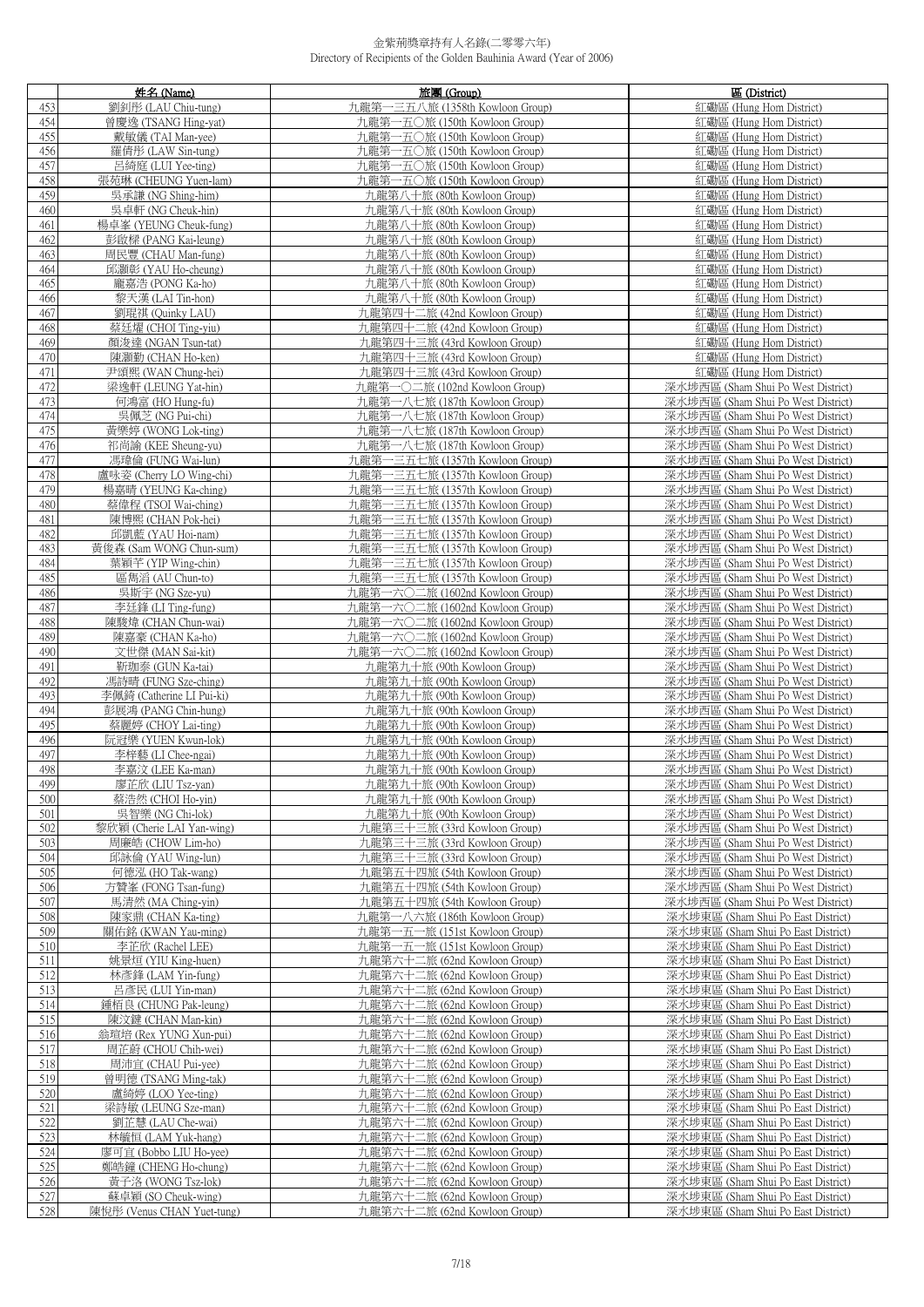|     | 姓名 (Name)                    | 旅團 (Group)                           | 區 (District)                       |
|-----|------------------------------|--------------------------------------|------------------------------------|
| 529 | 伍韋軒 (NG Wai-hin)             | 九龍第六十二旅 (62nd Kowloon Group)         | 深水埗東區 (Sham Shui Po East District) |
| 530 | 李啟源 (LEE Qi-yuan)            | 九龍第一二〇一旅 (1201st Kowloon Group)      | 深旺區 (Sham Mong District)           |
| 531 | 黃浩瑋 (WONG Ho-wai)            | 九龍第一二〇一旅 (1201st Kowloon Group)      | 深旺區 (Sham Mong District)           |
| 532 | 湯逸翹 (TONG Yat-kiu)           | 九龍第一二〇<br>一旅 (1201st Kowloon Group)  | 深旺區 (Sham Mong District)           |
| 533 | 謝漢宗 (TSE Hon-chung)          | 九龍第一二〇一旅 (1201st Kowloon Group)      | 深旺區 (Sham Mong District)           |
| 534 | 大石若奈 (OISHI Wakana)          | 九龍第一二〇一旅 (1201st Kowloon Group)      | 深旺區 (Sham Mong District)           |
| 535 | 譚文菁 (Molly TAM Man-ching)    | 九龍第一二〇-<br>一旅 (1201st Kowloon Group) | 深旺區 (Sham Mong District)           |
| 536 | 李栢愉 (LI Pak-yu)              | 九龍第一二〇一旅 (1201st Kowloon Group)      | 深旺區 (Sham Mong District)           |
| 537 | 周浩霖 (CHAU Ho-lam)            | 九龍第一二〇一旅 (1201st Kowloon Group)      | 深旺區 (Sham Mong District)           |
| 538 | 謝漢明 (TSE Hon-ming)           | 九龍第一二〇一旅 (1201st Kowloon Group)      | 深旺區 (Sham Mong District)           |
| 539 | 游焯樺 (YAU Cheuk-wa)           | 一旅 (1201st Kowloon Group)<br>九龍第一二〇一 | 深旺區 (Sham Mong District)           |
| 540 | 黎哲舜 (Jackson LAI Chit-shun)  | 九龍第七十五旅 (75th Kowloon Group)         | 深旺區 (Sham Mong District)           |
| 541 | 袁卓希 (YUEN Cheuk-hei)         | 九龍第七十五旅 (75th Kowloon Group)         | 深旺區 (Sham Mong District)           |
| 542 | 陳重希 (CHAN Chung-hei)         | 九龍第七十五旅 (75th Kowloon Group)         | 深旺區 (Sham Mong District)           |
| 543 | 禤澤銘 (Timothy HUEN Chak-ming) | 九龍第七十五旅 (75th Kowloon Group)         | 深旺區 (Sham Mong District)           |
| 544 | 劉晉睿 (Jonathan LAU Jun-rui)   | 九龍第七十五旅 (75th Kowloon Group)         | 深旺區 (Sham Mong District)           |
| 545 | 程曉樺 (Emily Cecilia CHING)    | 九龍第二四九旅 (249th Kowloon Group)        | 深旺區 (Sham Mong District)           |
| 546 | 謝穎嘉 (Winkie TSE Wing-ka)     | 九龍第二四九旅 (249th Kowloon Group)        | 深旺區 (Sham Mong District)           |
| 547 | 李振愷 (LEE Chun-hoi)           | 九龍第二四九旅 (249th Kowloon Group)        | 深旺區 (Sham Mong District)           |
| 548 | 楊藝峯 (YEUNG Ngai-fung)        | 九龍第二四九旅 (249th Kowloon Group)        | 深旺區 (Sham Mong District)           |
| 549 | 鄧琬而 (Winnie TANG Yuen-yee)   | 九龍第二四九旅 (249th Kowloon Group)        | 深旺區 (Sham Mong District)           |
| 550 | 蔡致軒 (CHOI Chi-hin)           | 九龍第六十五旅 (65th Kowloon Group)         | 深旺區 (Sham Mong District)           |
| 551 | 梁振國 (Kinson LEUNG)           | 九龍第六十五旅 (65th Kowloon Group)         | 深旺區 (Sham Mong District)           |
| 552 | 李浩銘 (LI Ho-ming)             | 九龍第六十五旅 (65th Kowloon Group)         | 深旺區 (Sham Mong District)           |

# 東九龍地域 (Kowloon East Region)

| 東九龍第一〇七〇旅 (1070th East Kowloon Group)<br>553<br>陳嘉琪 (CHAN Ka-ki)<br>九龍灣區 (Kowloon Bay District)<br>554<br>劉俊健 (LAU Chun-kin)<br>東九龍第一〇七〇旅 (1070th East Kowloon Group)<br>九龍灣區 (Kowloon Bay District)<br>555<br>馮峻鋒 (FUNG Tsun-fung)<br>東九龍第一〇七〇旅 (1070th East Kowloon Group)<br>九龍灣區 (Kowloon Bay District) |  |
|-------------------------------------------------------------------------------------------------------------------------------------------------------------------------------------------------------------------------------------------------------------------------------------------------------------|--|
|                                                                                                                                                                                                                                                                                                             |  |
|                                                                                                                                                                                                                                                                                                             |  |
|                                                                                                                                                                                                                                                                                                             |  |
| 556<br>黃卓妍 (Cherry WONG)<br>東九龍第一三八旅 (138th East Kowloon Group)<br>九龍灣區 (Kowloon Bay District)                                                                                                                                                                                                              |  |
| 557<br>謝嘉雋 (TSE Ka-chun)<br>東九龍第一三八旅 (138th East Kowloon Group)<br>九龍灣區 (Kowloon Bay District)                                                                                                                                                                                                              |  |
| 558<br>鄭浩然 (CHENG Ho-yin)<br>東九龍第一三八旅 (138th East Kowloon Group)<br>九龍灣區 (Kowloon Bay District)                                                                                                                                                                                                             |  |
| 559<br>麥駿 (John MAK Chun)<br>東九龍第一三八旅 (138th East Kowloon Group)<br>九龍灣區 (Kowloon Bay District)                                                                                                                                                                                                             |  |
| 560<br>黃洛茵 (Cherry WONG Lok-yan)<br>東九龍第一三八旅 (138th East Kowloon Group)<br>九龍灣區 (Kowloon Bay District)                                                                                                                                                                                                      |  |
| 561<br>張梓澄 (CHEUNG Tsz-ching)<br>東九龍第一三八旅 (138th East Kowloon Group)<br>九龍灣區 (Kowloon Bay District)                                                                                                                                                                                                         |  |
| 562<br>東九龍第一三八旅 (138th East Kowloon Group)<br>九龍灣區 (Kowloon Bay District)<br>何培生 (HO Pui-sang)                                                                                                                                                                                                              |  |
| 楊家俊 (YEUNG Ka-chun)<br>563<br>東九龍第一三八旅 (138th East Kowloon Group)<br>九龍灣區 (Kowloon Bay District)                                                                                                                                                                                                            |  |
| 564<br>尤建皓 (YAU Kin-ho)<br>東九龍第一三八旅 (138th East Kowloon Group)<br>九龍灣區 (Kowloon Bay District)                                                                                                                                                                                                               |  |
| 565<br>盧朗聰 (LOU Long-chung)<br>東九龍第一三八旅 (138th East Kowloon Group)<br>九龍灣區 (Kowloon Bay District)                                                                                                                                                                                                           |  |
| 566<br>東九龍第一三八旅 (138th East Kowloon Group)<br>沈仲楠 (SHAM Chung-nam)<br>九龍灣區 (Kowloon Bay District)                                                                                                                                                                                                           |  |
| 567<br>湯皓鈞 (TONG Ho-kwan)<br>東九龍第一三八旅 (138th East Kowloon Group)<br>九龍灣區 (Kowloon Bay District)                                                                                                                                                                                                             |  |
| 568<br>黃皓朗 (WONG Ho-long)<br>東九龍第一三八旅 (138th East Kowloon Group)<br>九龍灣區 (Kowloon Bay District)                                                                                                                                                                                                             |  |
| 569<br>黃希諾 (VONG Hei-nok)<br>東九龍第一三八旅 (138th East Kowloon Group)<br>九龍灣區 (Kowloon Bay District)                                                                                                                                                                                                             |  |
| 570<br>周晏然 (Naomi CHOW Ngan-yin)<br>東九龍第一三八旅 (138th East Kowloon Group)<br>九龍灣區 (Kowloon Bay District)                                                                                                                                                                                                      |  |
| 571<br>向緯綸 (HEUNG Wai-lun)<br>東九龍第一六五旅 (165th East Kowloon Group)<br>九龍灣區 (Kowloon Bay District)                                                                                                                                                                                                            |  |
| 572<br>吳俊熹 (NG Chun-hei)<br>東九龍第一六五旅 (165th East Kowloon Group)<br>九龍灣區 (Kowloon Bay District)                                                                                                                                                                                                              |  |
| 573<br>蘇彥鴻 (SO Yin-hung)<br>東九龍第一六五旅 (165th East Kowloon Group)<br>九龍灣區 (Kowloon Bay District)                                                                                                                                                                                                              |  |
| 574<br>鍾泳豪 (CHUNG Wing-ho)<br>東九龍第一六五旅 (165th East Kowloon Group)<br>九龍灣區 (Kowloon Bay District)                                                                                                                                                                                                            |  |
| 575<br>梁嘉偉 (LEUNG Ka-wai)<br>東九龍第一六五旅 (165th East Kowloon Group)<br>九龍灣區 (Kowloon Bay District)                                                                                                                                                                                                             |  |
| 576<br>蔡嘉舜 (CHOI Ka-shun)<br>東九龍第一六五旅 (165th East Kowloon Group)<br>九龍灣區 (Kowloon Bay District)                                                                                                                                                                                                             |  |
| 577<br>滕均苡 (TANG Kwan-yee)<br>東九龍第一六五旅 (165th East Kowloon Group)<br>九龍灣區 (Kowloon Bay District)                                                                                                                                                                                                            |  |
| 578<br>東九龍第一〇七七旅 (1077th East Kowloon Group)<br>西貢區 (Sai Kung District)<br>王煒澄 (WONG Wai-ching)                                                                                                                                                                                                             |  |
| 579<br>東九龍第一〇七七旅 (1077th East Kowloon Group)<br>張文軒 (CHEUNG Man-hin)<br>西貢區 (Sai Kung District)                                                                                                                                                                                                             |  |
| 580<br>彭卓彥 (PANG Cheuk-yin)<br>東九龍第一七三旅 (173rd East Kowloon Group)<br>西貢區 (Sai Kung District)                                                                                                                                                                                                               |  |
| 581<br>梁寶琛 (LEUNG Po-sam)<br>東九龍第一七三旅 (173rd East Kowloon Group)<br>西貢區 (Sai Kung District)                                                                                                                                                                                                                 |  |
| 582<br>黎子楓 (Desmond LAI T.F.)<br>東九龍第一七三旅 (173rd East Kowloon Group)<br>西貢區 (Sai Kung District)                                                                                                                                                                                                             |  |
| 583<br>周樂軒 (Thomas CHOW)<br>東九龍第一七三旅 (173rd East Kowloon Group)<br>西貢區 (Sai Kung District)                                                                                                                                                                                                                  |  |
| 584<br>吳紫晴 (NG Tsz-ching)<br>東九龍第一七三旅 (173rd East Kowloon Group)<br>西貢區 (Sai Kung District)                                                                                                                                                                                                                 |  |
| 585<br>王崇 (WONG Sung)<br>東九龍第一七三旅 (173rd East Kowloon Group)<br>西貢區 (Sai Kung District)                                                                                                                                                                                                                     |  |
| 586<br>陳翠彤 (CHAN Chui-tung)<br>西貢區 (Sai Kung District)<br>東九龍第一七三旅 (173rd East Kowloon Group)<br>587<br>林威良 (LAM Wai-leung)<br>東九龍第一七三旅 (173rd East Kowloon Group)<br>西貢區 (Sai Kung District)                                                                                                               |  |
| 588<br>林國希 (LAM Ricco Kwok-hei)<br>東九龍第一七三旅 (173rd East Kowloon Group)<br>西貢區 (Sai Kung District)                                                                                                                                                                                                           |  |
| 589<br>何寶宜 (HO Po-vi)<br>東九龍第一七三旅 (173rd East Kowloon Group)<br>西貢區 (Sai Kung District)                                                                                                                                                                                                                     |  |
| 590<br>陳子騫 (CHAN Tsz-hin)<br>東九龍第一七三旅 (173rd East Kowloon Group)<br>西貢區 (Sai Kung District)                                                                                                                                                                                                                 |  |
| 591<br>程智康 (CHING Chi-hong)<br>東九龍第一七三旅 (173rd East Kowloon Group)<br>西貢區 (Sai Kung District)                                                                                                                                                                                                               |  |
| 592<br>陸達開 (LOK Tat-hoi)<br>東九龍第一七三旅 (173rd East Kowloon Group)<br>西貢區 (Sai Kung District)                                                                                                                                                                                                                  |  |
| 593<br>劉曉恩 (Philip LAU H.Y.)<br>東九龍第一七三旅 (173rd East Kowloon Group)<br>西貢區 (Sai Kung District)                                                                                                                                                                                                              |  |
| 594<br>陳啟宏 (CHAN Kai-wan)<br>東九龍第一七三旅 (173rd East Kowloon Group)<br>西貢區 (Sai Kung District)                                                                                                                                                                                                                 |  |
| 595<br>梁綽汶 (LEUNG Cheuk-man)<br>東九龍第一七三旅 (173rd East Kowloon Group)<br>西貢區 (Sai Kung District)                                                                                                                                                                                                              |  |
| 596<br>梁鈺佳 (LEUNG Yuk-kai)<br>東九龍第一七三旅 (173rd East Kowloon Group)<br>西貢區 (Sai Kung District)                                                                                                                                                                                                                |  |
| 597<br>東九龍第一七三旅 (173rd East Kowloon Group)<br>西貢區 (Sai Kung District)<br>梁溮洛 (LEUNG Sze-lok)                                                                                                                                                                                                                |  |
| 598<br>魏俊麟 (NGAI Chun-lun)<br>東九龍第一二二一旅 (1221st East Kowloon Group)<br>西貢區 (Sai Kung District)                                                                                                                                                                                                              |  |
| 東九龍第一二二一旅 (1221st East Kowloon Group)<br>599<br>西貢區 (Sai Kung District)<br>鄭家裕 (CHENG Gar-yue)                                                                                                                                                                                                              |  |
| 東九龍第一二二一旅 (1221st East Kowloon Group)<br>鄭家豐 (CHENG Gar-fung)<br>西貢區 (Sai Kung District)<br>600                                                                                                                                                                                                             |  |
| 東九龍第一二二一旅 (1221st East Kowloon Group)<br>西貢區 (Sai Kung District)<br>601<br>羅健朗 (LAW Kin-long)                                                                                                                                                                                                               |  |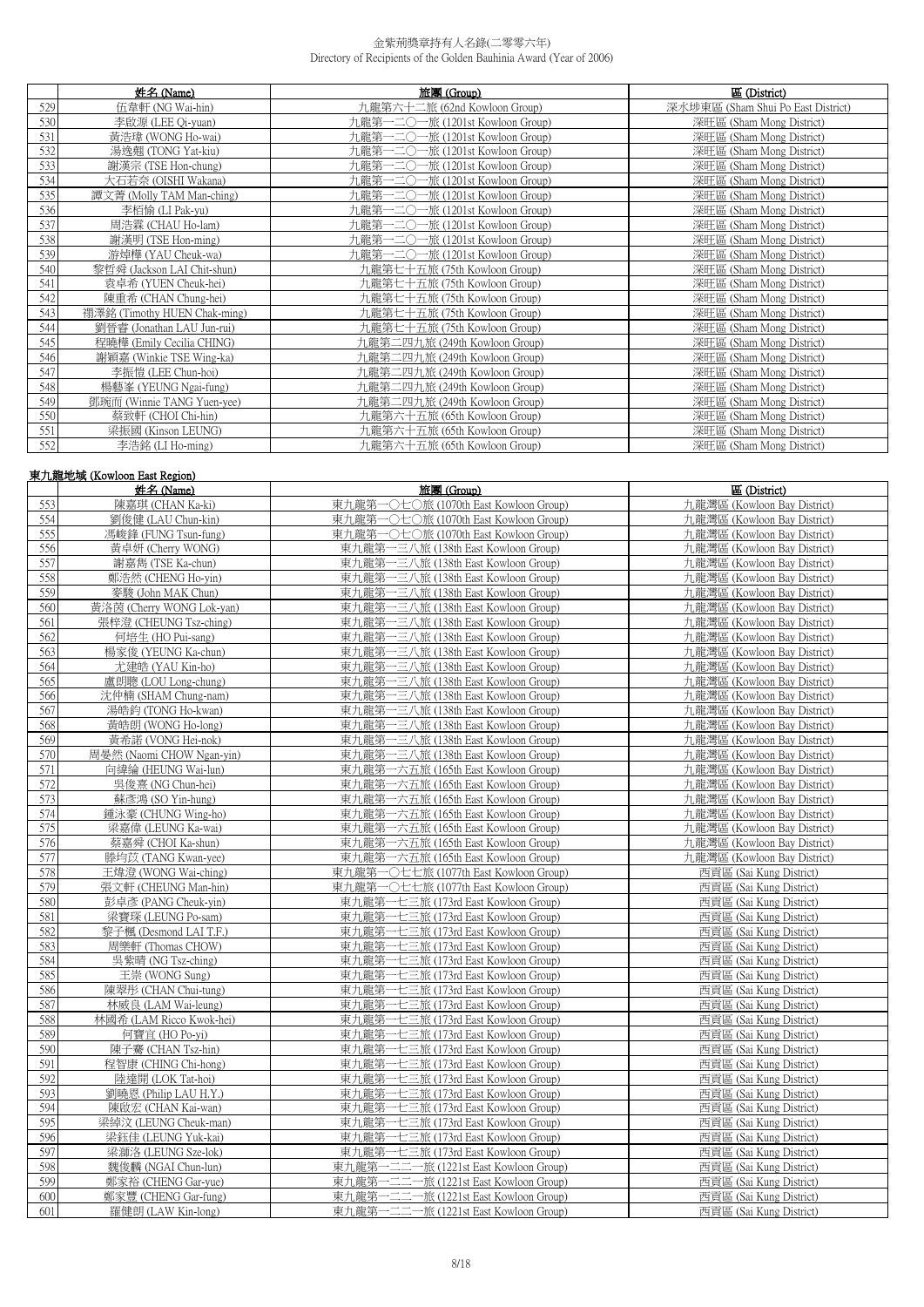|            | 姓名 (Name)                                | 旅團 (Group)                                                                     | 區 (District)                                                   |
|------------|------------------------------------------|--------------------------------------------------------------------------------|----------------------------------------------------------------|
| 602        | 王曉彤 (WONG Hiu-tung)                      | 一二二一旅 (1221st East Kowloon Group)<br>東九龍第-                                     | 西貢區 (Sai Kung District)                                        |
| 603        | 黃穎潛 (WONG Wing-chim)                     | 東九龍第一二二一旅 (1221st East Kowloon Group)                                          | 西貢區 (Sai Kung District)                                        |
| 604        | 何家樂 (HO Ka-lok)                          | 東九龍第一二二一旅 (1221st East Kowloon Group)                                          | 西貢區 (Sai Kung District)                                        |
| 605        | 王景熙 (WONG King-hei)                      | 東九龍第二八〇旅 (280th East Kowloon Group)                                            | 西貢區 (Sai Kung District)                                        |
| 606        | 洪可望 (HUNG Ho-mong)                       | 東九龍第二八〇旅 (280th East Kowloon Group)                                            | 西貢區 (Sai Kung District)                                        |
| 607        | 林良康 (LAM Leung-hong)                     | 東九龍第二八〇旅 (280th East Kowloon Group)                                            | 西貢區 (Sai Kung District)                                        |
|            |                                          |                                                                                |                                                                |
| 608        | 李汶詩 (LEE Man-sze)                        | 東九龍第二八〇旅 (280th East Kowloon Group)                                            | 西貢區 (Sai Kung District)                                        |
| 609        | 陳冠華 (CHAN Kwun-wa)                       | 東九龍第二八〇旅 (280th East Kowloon Group)                                            | 西貢區 (Sai Kung District)                                        |
| 610        | 鄭浩然 (CHENG Ho-yin)                       | 東九龍第二八一旅 (281st East Kowloon Group)                                            | 西貢區 (Sai Kung District)                                        |
| 611        | 李兆政 (LEE Siu-ching)                      | 東九龍第二八一旅 (281st East Kowloon Group)                                            | 西貢區 (Sai Kung District)                                        |
| 612        | 蘇卓生 (SO Cheuk-sang)                      | 東九龍第二八一旅 (281st East Kowloon Group)                                            | 西貢區 (Sai Kung District)                                        |
| 613        | 李璟易 (LEE King-yee)                       | 東九龍第二八一旅 (281st East Kowloon Group)                                            | 西貢區 (Sai Kung District)                                        |
| 614        | 郭德誠 (KWOK Tak-shing)                     | 東九龍第二八一旅 (281st East Kowloon Group)                                            | 西貢區 (Sai Kung District)                                        |
| 615        | 陳昉正 (CHAN Fong-ching)                    | 東九龍第二八一旅 (281st East Kowloon Group)                                            | 西貢區 (Sai Kung District)                                        |
| 616        | 方柏權 (FONG Pak-kuen)                      | 東九龍第二八一旅 (281st East Kowloon Group)                                            | 西貢區 (Sai Kung District)                                        |
| 617        | 朱柏霖 (CHU Pak-lam)                        | 東九龍第二八一旅 (281st East Kowloon Group)                                            | 西貢區 (Sai Kung District)                                        |
| 618        | 呂浩文 (LUI Ho-man)                         | 東九龍第四十四旅 (44th East Kowloon Group)                                             | 西貢區 (Sai Kung District)                                        |
| 619        | 蕭雪 (SIU Suet)                            | 東九龍第四十四旅 (44th East Kowloon Group)                                             | 西貢區 (Sai Kung District)                                        |
| 620        | 雷靖朗 (LUI Ching-long)                     | 東九龍第四十四旅 (44th East Kowloon Group)                                             | 西貢區 (Sai Kung District)                                        |
| 621        | 何宗祐 (HO Chung-yau)                       | 東九龍第四十四旅 (44th East Kowloon Group)                                             | 西貢區 (Sai Kung District)                                        |
| 622        | 梁嘉希 (LEUNG Ka-hei)                       | 東九龍第四十四旅 (44th East Kowloon Group)                                             | 西貢區 (Sai Kung District)                                        |
| 623        | 周建樺 (CHOW Kin-wah)                       | 東九龍第一九三旅 (193rd East Kowloon Group)                                            | 秀茂坪區 (Sau Mau Ping District)                                   |
| 624        | 倫霜茹 (LUN Seung-yu)                       | 東九龍第一八八旅 (188th East Kowloon Group)                                            | 秀茂坪區 (Sau Mau Ping District)                                   |
| 625        | 莫穎欣 (MOK Wing-yan)                       | 東九龍第一八八旅 (188th East Kowloon Group)                                            | 秀茂坪區 (Sau Mau Ping District)                                   |
| 626        | 鄭世杰 (CHENG Sai-kit)                      | 東九龍第二七八旅 (278th East Kowloon Group)                                            | 秀茂坪區 (Sau Mau Ping District)                                   |
| 627        | 李庭亮 (LEE Ting-leong)                     | 東九龍第三十五旅 (35th East Kowloon Group)                                             | 秀茂坪區 (Sau Mau Ping District)                                   |
| 628        | 關詠詩 (KWAN Wing-sze)                      | 東九龍第三十五旅 (35th East Kowloon Group)                                             | 秀茂坪區 (Sau Mau Ping District)                                   |
| 629        | 關嘉寶 (KWAN Ka-po)                         | 東九龍第三十五旅 (35th East Kowloon Group)                                             | 秀茂坪區 (Sau Mau Ping District)                                   |
| 630        | 王秀冰 (WONG Sau-ping)                      | 東九龍第三十五旅 (35th East Kowloon Group)                                             | 秀茂坪區 (Sau Mau Ping District)                                   |
| 631        | 徐曉彤 (HSU Hiu-tung)                       | 東九龍第三十五旅 (35th East Kowloon Group)                                             | 秀茂坪區 (Sau Mau Ping District)                                   |
| 632        | 李愉天 (LEE Yutine)                         | 東九龍第三十五旅 (35th East Kowloon Group)                                             | 秀茂坪區 (Sau Mau Ping District)                                   |
| 633        | 梁斯程 (Joey LEUNG Sze-ching)               | 東九龍第一一〇三旅 (1103rd East Kowloon Group)                                          | 將軍澳區 (Tseung Kwan O District)                                  |
| 634        | 招昭儀 (CHIU Chiu-yee)                      | 東九龍第一一〇三旅 (1103rd East Kowloon Group)                                          | 將軍澳區 (Tseung Kwan O District)                                  |
| 635        | 余天佑 (YU Tin-yau)                         | 東九龍第一一〇三旅 (1103rd East Kowloon Group)                                          | 將軍澳區 (Tseung Kwan O District)                                  |
| 636        | 黃澧霆 (WONG Lai-ting)                      | 東九龍第一一〇三旅 (1103rd East Kowloon Group)                                          | 將軍澳區 (Tseung Kwan O District)                                  |
| 637        | 譚仲暉 (TAM Chung-fai)                      | 東九龍第一一七八旅 (1178th East Kowloon Group)                                          | 將軍澳區 (Tseung Kwan O District)                                  |
| 638        | 譚煒彤 (TAM Wai-tung)                       | 東九龍第一一七八旅 (1178th East Kowloon Group)                                          | 將軍澳區 (Tseung Kwan O District)                                  |
|            |                                          | 東九龍第一一七八旅 (1178th East Kowloon Group)                                          |                                                                |
| 639        | 李芷晴 (LI Tsz-ching)                       | 東九龍第一一七八旅 (1178th East Kowloon Group)                                          | 將軍澳區 (Tseung Kwan O District)                                  |
| 640        | 李雋康 (Nicol LI Chun-hong)                 |                                                                                | 將軍澳區 (Tseung Kwan O District)                                  |
| 641        | 林凌志 (LAM Ling-chi)                       | 東九龍第一一七八旅 (1178th East Kowloon Group)                                          | 將軍澳區 (Tseung Kwan O District)                                  |
| 642        | 惲俊琳 (WAN Chun-lam)                       | 東九龍第一一七八旅 (1178th East Kowloon Group)                                          | 將軍澳區 (Tseung Kwan O District)                                  |
| 643        | 方希信 (FONG Hayson)<br>陸衍程 (LUK Yin-ching) | 東九龍第一一七八旅 (1178th East Kowloon Group)<br>東九龍第一一七八旅 (1178th East Kowloon Group) | 將軍澳區 (Tseung Kwan O District)<br>將軍澳區 (Tseung Kwan O District) |
| 644<br>645 | 盧曉豊 (LO Hiu-lai)                         | 東九龍第一一七八旅 (1178th East Kowloon Group)                                          | 將軍澳區 (Tseung Kwan O District)                                  |
| 646        | 姚卓悅 (Toby YIU Cheuk-yuet)                | 東九龍第一一七八旅 (1178th East Kowloon Group)                                          | 將軍澳區 (Tseung Kwan O District)                                  |
| 647        | 李穎姿 (Angel LEE Wing-chi)                 | 東九龍第一一七八旅 (1178th East Kowloon Group)                                          | 將軍澳區 (Tseung Kwan O District)                                  |
| 648        | 鄭晞彤 (CHENG Hei-tung)                     | 東九龍第一一七八旅 (1178th East Kowloon Group)                                          | 將軍澳區 (Tseung Kwan O District)                                  |
| 649        | 馮家瑋 (FUNG Ka-wai)                        | 東九龍第一六八旅 (168th East Kowloon Group)                                            | 將軍澳區 (Tseung Kwan O District)                                  |
| 650        | 焦衍慧 (CHIU Hin-well)                      | 東九龍第一六八旅 (168th East Kowloon Group)                                            | 將軍澳區 (Tseung Kwan O District)                                  |
| 651        | 何浩賢 (HO Ho-yin)                          | 東九龍第一六八旅 (168th East Kowloon Group)                                            | 將軍澳區 (Tseung Kwan O District)                                  |
| 652        | 梁浩樺 (LEUNG Ho-wa)                        | 東九龍第一海童軍旅 (1st East Kowloon Sea Scout Group)                                   | 將軍澳區 (Tseung Kwan O District)                                  |
| 653        | 鄭永亮 (CHENG Wing-leung)                   | 東九龍第一海童軍旅 (1st East Kowloon Sea Scout Group)                                   | 將軍澳區 (Tseung Kwan O District)                                  |
| 654        | 陳信衡 (CHAN Shun-hang)                     | 東九龍第五旅 (5th East Kowloon Group)                                                | 將軍澳區 (Tseung Kwan O District)                                  |
| 655        | 陳妍穎 (Vanessa CHAN In-wing)               | 東九龍第五旅 (5th East Kowloon Group)                                                | 將軍澳區 (Tseung Kwan O District)                                  |
| 656        | 楊汶豐 (YEUNG Man-fung)                     | 東九龍第五旅 (5th East Kowloon Group)                                                | 將軍澳區 (Tseung Kwan O District)                                  |
| 657        | 吳晉樑 (NG Chun-leung)                      | 東九龍第一一七旅 (117th East Kowloon Group)                                            | 黃大仙區 (Wong Tai Sin District)                                   |
| 658        | 程浩濂 (CHING Ho-lim)                       | ----七旅 (117th East Kowloon Group)<br>東九龍第一                                     | 黃大仙區 (Wong Tai Sin District)                                   |
| 659        | 陳思穎 (CHAN Sze-wing)                      | 東九龍第一一七旅 (117th East Kowloon Group)                                            | 黃大仙區 (Wong Tai Sin District)                                   |
| 660        | 黃曉潼 (WONG Hiu-tung)                      | 東九龍第一一七旅 (117th East Kowloon Group)                                            | 黃大仙區 (Wong Tai Sin District)                                   |
| 661        | 莫子欣 (Anna MOK Tze-yan)                   | 東九龍第一一七旅 (117th East Kowloon Group)                                            | 黃大仙區 (Wong Tai Sin District)                                   |
| 662        | 任苡玲 (YAM Yee-ling)                       | 東九龍第一一七旅 (117th East Kowloon Group)                                            | 黃大仙區 (Wong Tai Sin District)                                   |
| 663        | 陸嘉敏 (LUK Ka-man)                         | 東九龍第一一七旅 (117th East Kowloon Group)                                            | 黃大仙區 (Wong Tai Sin District)                                   |
| 664        | 李敏怡 (LEE Man-yee)                        | 東九龍第一一七旅 (117th East Kowloon Group)                                            | 黃大仙區 (Wong Tai Sin District)                                   |
| 665        | 張家銘 (CHEUNG Ka-ming)                     | 東九龍第一二七〇旅 (1270th East Kowloon Group)                                          | 黃大仙區 (Wong Tai Sin District)                                   |
| 666        | 王諾謙 (WONG Nok-him)                       | 東九龍第一二七〇旅 (1270th East Kowloon Group)                                          | 黃大仙區 (Wong Tai Sin District)                                   |
| 667        | 錢詠詩 (CHIN Wing-sze)                      | 東九龍第一二七〇旅 (1270th East Kowloon Group)                                          | 黃大仙區 (Wong Tai Sin District)                                   |
| 668        | 郭子藍 (KWOK Tsz-lam)                       | 東九龍第一二七〇旅 (1270th East Kowloon Group)                                          | 黃大仙區 (Wong Tai Sin District)                                   |
| 669        | 陳韋菕 (CHAN Wai-lun)                       | 東九龍第一二七〇旅 (1270th East Kowloon Group)                                          | 黃大仙區 (Wong Tai Sin District)                                   |
|            |                                          |                                                                                |                                                                |
| 670        | 楊詠絲 (YEUNG Wing-sze)                     | 東九龍第一二六旅 (126th East Kowloon Group)                                            | 黃大仙區 (Wong Tai Sin District)                                   |
| 671        | 譚柏烜 (TAM Pak-huen)                       | 東九龍第一二六旅 (126th East Kowloon Group)                                            | 黃大仙區 (Wong Tai Sin District)                                   |
| 672        | 陳婉瑤 (CHAN Yuen-yiu)                      | 東九龍第一二六旅 (126th East Kowloon Group)                                            | 黃大仙區 (Wong Tai Sin District)                                   |
| 673        | 莫泳嫻 (MOK Wing-han)                       | 東九龍第一二六旅 (126th East Kowloon Group)                                            | 黃大仙區 (Wong Tai Sin District)                                   |
| 674        | 陳穎妍 (CHAN Wing-yin)                      | 東九龍第一二六旅 (126th East Kowloon Group)                                            | 黃大仙區 (Wong Tai Sin District)                                   |
| 675        | 蔡穎彤 (TSOI Wing-tung)                     | 東九龍第一二六旅 (126th East Kowloon Group)                                            | 黃大仙區 (Wong Tai Sin District)                                   |
| 676        | 丘紫盈 (YAO Tsz-ying)                       | 東九龍第一二六旅 (126th East Kowloon Group)                                            | 黃大仙區 (Wong Tai Sin District)                                   |
| 677        | 黃芷瑩 (WONG Tsz-ying)                      | 東九龍第一二六旅 (126th East Kowloon Group)                                            | 黃大仙區 (Wong Tai Sin District)                                   |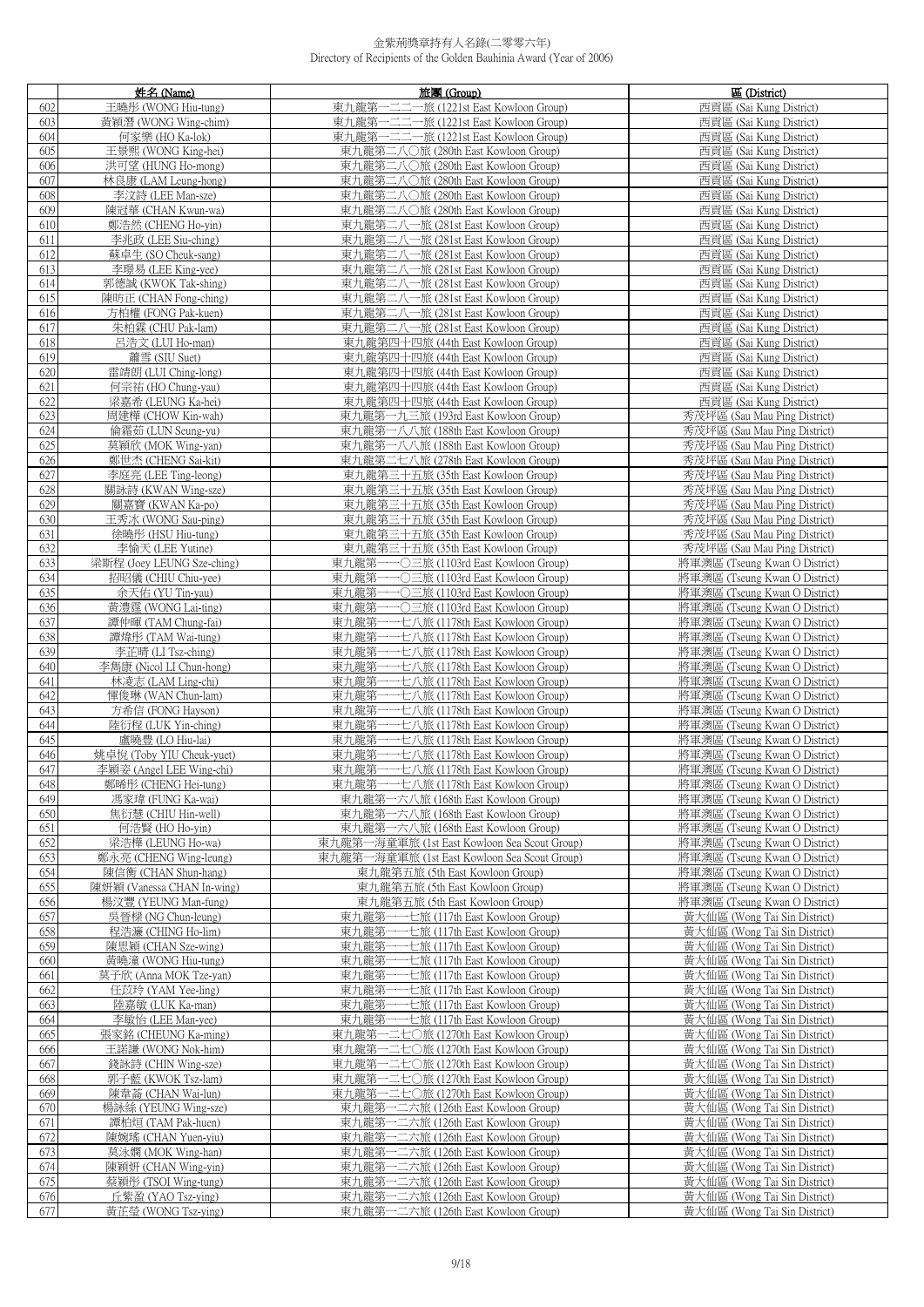|            | 姓名 (Name)                                    | 旅團 (Group)                                                               | 區 (District)                                                 |
|------------|----------------------------------------------|--------------------------------------------------------------------------|--------------------------------------------------------------|
| 678        | 葉若苓 (YIP Yeuk-ling)                          | 東九龍第一二六旅 (126th East Kowloon Group)                                      | 黃大仙區 (Wong Tai Sin District)                                 |
| 679        | 陳思凱 (CHAN Sze-hoi)                           | 東九龍第一二六旅 (126th East Kowloon Group)                                      | 黃大仙區 (Wong Tai Sin District)                                 |
| 680        | 葉浚文 (IP Tsun-man)                            | 東九龍第一二六旅 (126th East Kowloon Group)                                      | 黃大仙區 (Wong Tai Sin District)                                 |
| 681        | 陳凱珊 (CHAN Hoi-shan)                          | 東九龍第一八五旅 (185th East Kowloon Group)                                      | 黃大仙區 (Wong Tai Sin District)                                 |
| 682        | 郭詠琳 (KWOK Wing-lam)                          | 東九龍第一八五旅 (185th East Kowloon Group)                                      | 黃大仙區 (Wong Tai Sin District)                                 |
| 683        | 王穎琪 (WONG Wing-ki)                           | 東九龍第一八五旅 (185th East Kowloon Group)                                      | 黃大仙區 (Wong Tai Sin District)                                 |
| 684        | 趙凱形 (CHIU Hoi-tung)                          | 東九龍第一八五旅 (185th East Kowloon Group)                                      | 黃大仙區 (Wong Tai Sin District)                                 |
| 685        | 陳文瀚 (CHAN Man-hon)                           | 東九龍第一八五旅 (185th East Kowloon Group)                                      | 黃大仙區 (Wong Tai Sin District)                                 |
| 686        | 關沅彤 (KWAN Yuen-tung)                         | 東九龍第一八五旅 (185th East Kowloon Group)                                      | 黃大仙區 (Wong Tai Sin District)                                 |
| 687        | 方健恩 (FONG Kin-yan)                           | 東九龍第一八五旅 (185th East Kowloon Group)                                      | 黃大仙區 (Wong Tai Sin District)                                 |
|            | 黃瀚菅 (WONG Hon-huen)                          | 東九龍第一八五旅 (185th East Kowloon Group)                                      |                                                              |
| 688        |                                              |                                                                          | 黃大仙區 (Wong Tai Sin District)<br>黃大仙區 (Wong Tai Sin District) |
| 689        | 黃啟曦 (WONG Kai-hei)                           | 東九龍第二十七旅 (27th East Kowloon Group)                                       |                                                              |
| 690        | 鄭綽賢 (CHENG Cheuk-yin)                        | 東九龍第二十七旅 (27th East Kowloon Group)                                       | 黃大仙區 (Wong Tai Sin District)                                 |
| 691        | 鄧可程 (TANG Ho-ching)                          | 東九龍第二十七旅 (27th East Kowloon Group)                                       | 黃大仙區 (Wong Tai Sin District)                                 |
| 692        | 林嘉敏 (LAM Ka-man)                             | 東九龍第二十七旅 (27th East Kowloon Group)                                       | 黃大仙區 (Wong Tai Sin District)                                 |
| 693        | 鄭文蔚 (CHENG Man-wai)                          | 東九龍第二十七旅 (27th East Kowloon Group)                                       | 黃大仙區 (Wong Tai Sin District)                                 |
| 694        | 黃錦峰 (WONG Kam-fung)                          | 東九龍第二十七旅 (27th East Kowloon Group)                                       | 黃大仙區 (Wong Tai Sin District)                                 |
| 695        | 翁芷穎 (YUNG Tsz-wing)                          | 東九龍第二十旅 (20th East Kowloon Group)                                        | 黃大仙區 (Wong Tai Sin District)                                 |
| 696        | 巫永成 (MO Wing-shing)                          | 東九龍第二十旅 (20th East Kowloon Group)                                        | 黃大仙區 (Wong Tai Sin District)                                 |
| 697        | 梁蔚澄 (LEUNG Wai-ching)                        | 東九龍第二十旅 (20th East Kowloon Group)                                        | 黃大仙區 (Wong Tai Sin District)                                 |
| 698        | 孫惠麒 (SUEN Wai-ki)                            | 東九龍第二十旅 (20th East Kowloon Group)                                        | 黃大仙區 (Wong Tai Sin District)                                 |
| 699        | 高卉雅 (KO wai-nga)                             | 東九龍第十八旅 (18th East Kowloon Group)                                        | 黃大仙區 (Wong Tai Sin District)                                 |
| 700        | 張嘉樂 (CHEUNG Ka-lok)                          | 東九龍第十八旅 (18th East Kowloon Group)                                        | 黃大仙區 (Wong Tai Sin District)                                 |
| 701        | 鍾偉芹 (CHUNG Wai-kan)                          | 東九龍第十八旅 (18th East Kowloon Group)                                        | 黃大仙區 (Wong Tai Sin District)                                 |
| 702        | 林潔萍 (LAM Kit-ping)                           | 東九龍第十八旅 (18th East Kowloon Group)                                        | 黃大仙區 (Wong Tai Sin District)                                 |
| 703        | 梁凱富 (LEUNG Hoi-fu)                           | 東九龍第十八旅 (18th East Kowloon Group)                                        | 黃大仙區 (Wong Tai Sin District)                                 |
| 704        | 梁雋豐 (LEUNG Zen-fung)                         | 東九龍第十八旅 (18th East Kowloon Group)                                        | 黃大仙區 (Wong Tai Sin District)                                 |
| 705        | 莫子君 (MOK Tsz-kwan)                           | 東九龍第十八旅 (18th East Kowloon Group)                                        | 黃大仙區 (Wong Tai Sin District)                                 |
| 706        | 黃寶民 (WONG Po-man)                            | 東九龍第六十七旅 (67th East Kowloon Group)                                       | 黃大仙區 (Wong Tai Sin District)                                 |
| 707        | 吳穎妍 (NG Wing-yin)                            | 東九龍第六十七旅 (67th East Kowloon Group)                                       | 黃大仙區 (Wong Tai Sin District)                                 |
| 708        | 劉梓烽 (LAU Tsz-fung)                           | 東九龍第六十七旅 (67th East Kowloon Group)                                       | 黃大仙區 (Wong Tai Sin District)                                 |
| 709        | 李秋燕 (LI Chau-yin)                            | 東九龍第六十七旅 (67th East Kowloon Group)                                       | 黃大仙區 (Wong Tai Sin District)                                 |
| 710        | 溫舜雄 (WAN Shun-hung)                          | 東九龍第六十七旅 (67th East Kowloon Group)                                       | 黃大仙區 (Wong Tai Sin District)                                 |
| 711        | 邱建南 (YAU Kin-nam)                            | 東九龍第六十七旅 (67th East Kowloon Group)                                       | 黃大仙區 (Wong Tai Sin District)                                 |
| 712        | 馮天嵐 (FUNG Tin-laam)                          | 東九龍第六十七旅 (67th East Kowloon Group)                                       | 黃大仙區 (Wong Tai Sin District)                                 |
| 713        | 李靖嵐 (LI Ching-laam)                          | 東九龍第六十七旅 (67th East Kowloon Group)                                       | 黃大仙區 (Wong Tai Sin District)                                 |
| 714        | 鄭佩琳 (CHENG Pui-lam)                          | 東九龍第六十七旅 (67th East Kowloon Group)                                       | 黃大仙區 (Wong Tai Sin District)                                 |
| 715        | 呂美茵 (LUI Mei-yan)                            | 東九龍第六十七旅 (67th East Kowloon Group)                                       | 黃大仙區 (Wong Tai Sin District)                                 |
| 716        | 許家虹 (HUI Ka-hung)                            | 東九龍第六十七旅 (67th East Kowloon Group)                                       | 黃大仙區 (Wong Tai Sin District)                                 |
| 717<br>718 | 曾家發 (TSANG Ka-fat)<br>張曉亮 (CHEUNG Hiu-leung) | 東九龍第六十七旅 (67th East Kowloon Group)<br>東九龍第六十七旅 (67th East Kowloon Group) | 黃大仙區 (Wong Tai Sin District)<br>黃大仙區 (Wong Tai Sin District) |
| 719        | 朱葆 (CHU Po)                                  | 東九龍第六十七旅 (67th East Kowloon Group)                                       | 黃大仙區 (Wong Tai Sin District)                                 |
| 720        | 劉曉彤 (LAU Hiu-tung)                           | 東九龍第四十三旅 (43rd East Kowloon Group)                                       | 黃大仙區 (Wong Tai Sin District)                                 |
| 721        | 林灝怡 (LAM Ho-yi)                              | 東九龍第四十三旅 (43rd East Kowloon Group)                                       | 黃大仙區 (Wong Tai Sin District)                                 |
| 722        | 陳詠詩 (CHAN Wing-sze)                          | 東九龍第四十三旅 (43rd East Kowloon Group)                                       | 黃大仙區 (Wong Tai Sin District)                                 |
| 723        | 陳雅斯 (CHAN Nga-sze)                           | 東九龍第四十三旅 (43rd East Kowloon Group)                                       | 黃大仙區 (Wong Tai Sin District)                                 |
| 724        | 黃顯博 (WONG Hin-pok)                           | 東九龍第四十三旅 (43rd East Kowloon Group)                                       | 黃大仙區 (Wong Tai Sin District)                                 |
| 725        | 姚俊賢 (YIU Chun-yin)                           | 東九龍第一二〇二旅 (1202nd East Kowloon Group)                                    | 慈雲山區 (Tsz Wan Shan District)                                 |
| 726        | 林慧姿 (LAM Wai-chi)                            | 東九龍第一二〇二旅 (1202nd East Kowloon Group)                                    | 慈雲山區 (Tsz Wan Shan District)                                 |
| 727        | 廖宏傑 (LIU Wang-kit)                           | 東九龍第一二〇二旅 (1202nd East Kowloon Group)                                    | 慈雲山區 (Tsz Wan Shan District)                                 |
| 728        | 巫靜敏 (MO Ching-man)                           | 東九龍第一二〇二旅 (1202nd East Kowloon Group)                                    | 慈雲山區 (Tsz Wan Shan District)                                 |
| 729        | 林湛聰 (LAM Cham-chung)                         | 東九龍第一二〇二旅 (1202nd East Kowloon Group)                                    | 慈雲山區 (Tsz Wan Shan District)                                 |
| 730        | 何駿逸 (HO Chun-yat)                            | 東九龍第一二〇二旅 (1202nd East Kowloon Group)                                    | 慈雲山區 (Tsz Wan Shan District)                                 |
| 731        | 戴子揚 (TAI Tsz-yeung)                          | 東九龍第一四〇五旅 (1405th East Kowloon Group)                                    | 慈雲山區 (Tsz Wan Shan District)                                 |
| 732        | 李世軒 (LEE Sai-hin)                            | 東九龍第一四〇五旅 (1405th East Kowloon Group)                                    | 慈雲山區 (Tsz Wan Shan District)                                 |
| 733        | 陳思銘 (CHAN Sze-ming)                          | 東九龍第一四〇五旅 (1405th East Kowloon Group)                                    | 慈雲山區 (Tsz Wan Shan District)                                 |
| 734        | 劉佳林 (LAU Kai-lam)                            | 東九龍第一四〇五旅 (1405th East Kowloon Group)                                    | 慈雲山區 (Tsz Wan Shan District)                                 |
| 735        | 葉敬鴻 (YIP King-hung)                          | 東九龍第一四〇五旅 (1405th East Kowloon Group)                                    | 慈雲山區 (Tsz Wan Shan District)                                 |
| 736        | 郭司俊 (KWOK Sze-chun)                          | 東九龍第一四〇五旅 (1405th East Kowloon Group)                                    | 慈雲山區 (Tsz Wan Shan District)                                 |
| 737        | 鄧梓俊 (TANG Tsz-chun)                          | 東九龍第九十八旅 (98th East Kowloon Group)                                       | 慈雲山區 (Tsz Wan Shan District)                                 |
| 738        | 姚永亮 (YIU Wing-leong)                         | 東九龍第九十八旅 (98th East Kowloon Group)                                       | 慈雲山區 (Tsz Wan Shan District)                                 |
| 739        | 鍾政倫 (CHUNG Ching-lun)                        | 東九龍第九十八旅 (98th East Kowloon Group)                                       | 慈雲山區 (Tsz Wan Shan District)                                 |
| 740        | 羅卓熙 (LAW Cheuk-hei)                          | 東九龍第九十八旅 (98th East Kowloon Group)                                       | 慈雲山區 (Tsz Wan Shan District)                                 |
| 741        | 郭健智 (KWOK Kin-chi)                           | 東九龍第九十八旅 (98th East Kowloon Group)                                       | 慈雲山區 (Tsz Wan Shan District)                                 |
| 742        | 洪潤林 (HUNG Yun-lam)                           | 東九龍第九十八旅 (98th East Kowloon Group)                                       | 慈雲山區 (Tsz Wan Shan District)                                 |
| 743        | 鍾添倫 (CHUNG Tim-lun)                          | 東九龍第九十八旅 (98th East Kowloon Group)                                       | 慈雲山區 (Tsz Wan Shan District)                                 |
| 744        | 黎孔程 (RAY Hung-ching)                         | 東九龍第九十八旅 (98th East Kowloon Group)                                       | 慈雲山區 (Tsz Wan Shan District)                                 |
| 745        | 何駿健 (HO Chun-kin)                            | 東九龍第九十八旅 (98th East Kowloon Group)                                       | 慈雲山區 (Tsz Wan Shan District)                                 |
| 746        | 許晉瑋 (HUI Chun-wai)                           | 東九龍第九十八旅 (98th East Kowloon Group)                                       | 慈雲山區 (Tsz Wan Shan District)                                 |
| 747        | 葉鴻發 (YIP Hung-faat)                          | 東九龍第九十八旅 (98th East Kowloon Group)                                       | 慈雲山區 (Tsz Wan Shan District)                                 |
| 748        | 麥子健 (MAK Tsz-kin)                            | 東九龍第九十八旅 (98th East Kowloon Group)                                       | 慈雲山區 (Tsz Wan Shan District)                                 |
| 749        | 許思進 (HUI Sze-chun)                           | 東九龍第九十八旅 (98th East Kowloon Group)                                       | 慈雲山區 (Tsz Wan Shan District)                                 |
| 750        | 曾梓浚 (TSANG Tsz-tsun)                         | 東九龍第九十八旅 (98th East Kowloon Group)                                       | 慈雲山區 (Tsz Wan Shan District)                                 |
| 751        | 胡健希 (WU Kin-hei)                             | 東九龍第九十八旅 (98th East Kowloon Group)                                       | 慈雲山區 (Tsz Wan Shan District)                                 |
| 752        | 周晉傑 (CHOW Chun-kit)                          | 東九龍第九十八旅 (98th East Kowloon Group)                                       | 慈雲山區 (Tsz Wan Shan District)                                 |
| 753        | 洪文智 (HUNG Man-chi)                           | 東九龍第九十八旅 (98th East Kowloon Group)                                       | 慈雲山區 (Tsz Wan Shan District)                                 |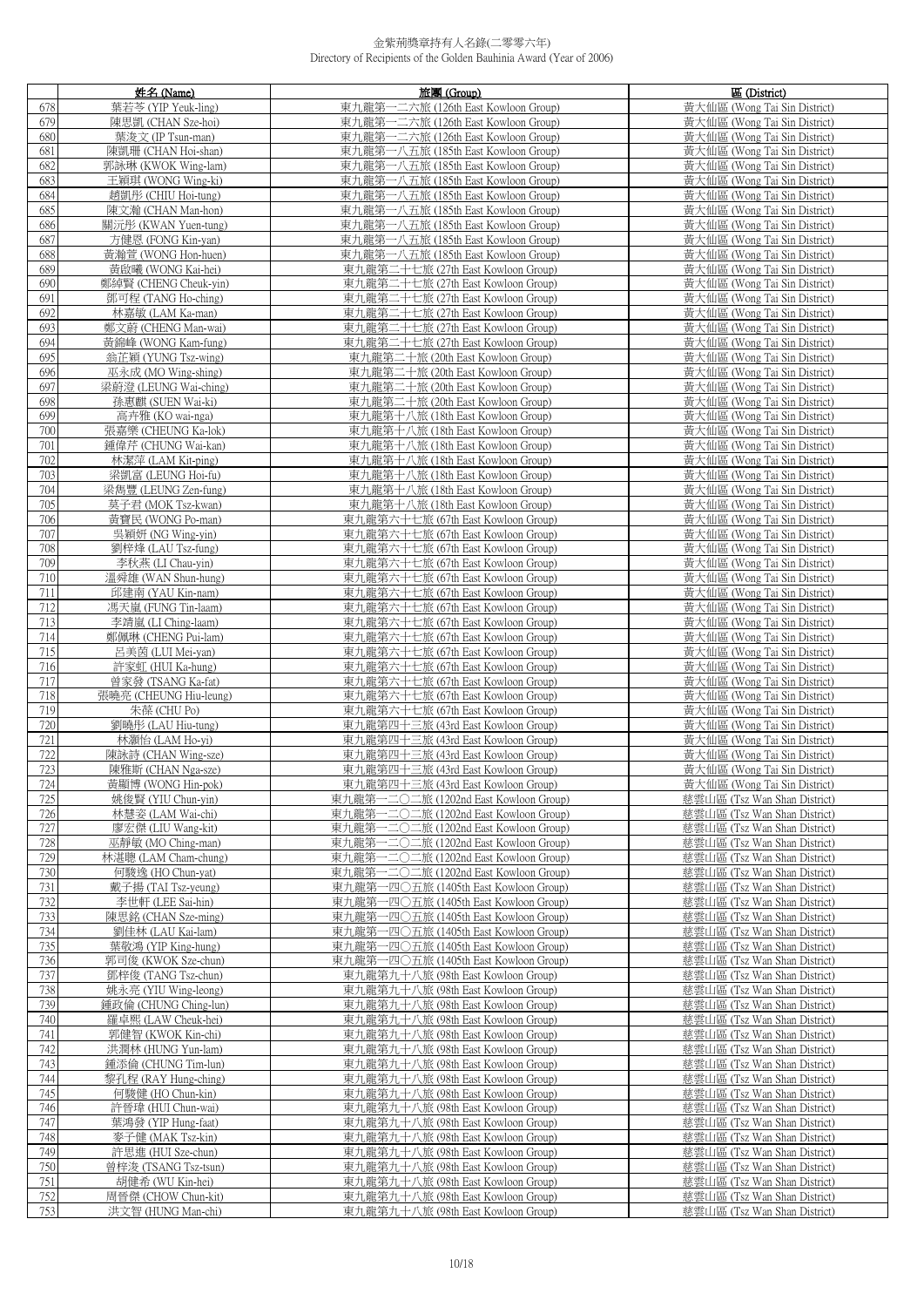|            | 姓名 (Name)                                         | 旅團 (Group)                                                               | 區 (District)                                               |
|------------|---------------------------------------------------|--------------------------------------------------------------------------|------------------------------------------------------------|
| 754        | 馮禮康 (FUNG Lai-hong)                               | 東九龍第九十八旅 (98th East Kowloon Group)                                       | 慈雲山區 (Tsz Wan Shan District)                               |
| 755        | 黎蘊芝 (LAI Wan-chi)                                 | 東九龍第二六四旅 (264th East Kowloon Group)                                      | 慈雲山區 (Tsz Wan Shan District)                               |
| 756        | 梁嘉琪 (LEUNG Ka-ki)                                 | 東九龍第二六四旅 (264th East Kowloon Group)                                      | 慈雲山區 (Tsz Wan Shan District)                               |
| 757        | 姚欣繕 (IU Yan-sin)                                  | 東九龍第二六四旅 (264th East Kowloon Group)                                      | 慈雲山區 (Tsz Wan Shan District)                               |
| 758        | 林雪盈 (LAM Suet-ying)                               | 東九龍第二六四旅 (264th East Kowloon Group)                                      | 慈雲山區 (Tsz Wan Shan District)                               |
| 759        | 羅子豪 (LO Chi-ho)                                   | 東九龍第二六四旅 (264th East Kowloon Group)                                      | 慈雲山區 (Tsz Wan Shan District)                               |
|            |                                                   |                                                                          |                                                            |
| 760        | 李慧巧 (LEE Wai-hau)                                 | 東九龍第二六四旅 (264th East Kowloon Group)                                      | 慈雲山區 (Tsz Wan Shan District)                               |
| 761        | 張廷峰 (CHEUNG Ting-fung)                            | 東九龍第一九五旅 (195th East Kowloon Group)                                      | 鯉魚門區 (Lei Yue Mun District)                                |
| 762        | 羅志威 (LAW Chi-wai)                                 | 東九龍第一九五旅 (195th East Kowloon Group)                                      | 鯉魚門區 (Lei Yue Mun District)                                |
| 763        | 李諾雯 (LI Lok-man)                                  | 東九龍第一九五旅 (195th East Kowloon Group)                                      | 鯉魚門區 (Lei Yue Mun District)                                |
| 764        | 唐寧蔚 (TONG Ling-wai)                               | 東九龍第一九五旅 (195th East Kowloon Group)                                      | 鯉魚門區 (Lei Yue Mun District)                                |
| 765        | 霍智妍 (FOK Chi-yin)                                 | 東九龍第一九五旅 (195th East Kowloon Group)                                      | 鯉魚門區 (Lei Yue Mun District)                                |
| 766        | 譚源泓 (TAM Yuen-wang)                               | 東九龍第一九五旅 (195th East Kowloon Group)                                      | 鯉魚門區 (Lei Yue Mun District)                                |
| 767        | 歐國基 (AU Kok-kei)                                  | 東九龍第一九五旅 (195th East Kowloon Group)                                      | 鯉魚門區 (Lei Yue Mun District)                                |
| 768        | 李珈俞 (LI Ka-yu)                                    | 東九龍第十旅 (10th East Kowloon Group)                                         | 鯉魚門區 (Lei Yue Mun District)                                |
| 769        | 謝漢威 (TSE Hon-wai)                                 | 東九龍第十旅 (10th East Kowloon Group)                                         | 鯉魚門區 (Lei Yue Mun District)                                |
| 770        | 張致遠 (CHEUNG Chi-yuen)                             | 東九龍第十旅 (10th East Kowloon Group)                                         | 鯉魚門區 (Lei Yue Mun District)                                |
| 771        | 黎蕙嵐 (LAI Wai-nam)                                 | 東九龍第十旅 (10th East Kowloon Group)                                         | 鯉魚門區 (Lei Yue Mun District)                                |
| 772        | 羅嘉欣 (LAW Ka-yan)                                  | 東九龍第十旅 (10th East Kowloon Group)                                         | 鯉魚門區 (Lei Yue Mun District)                                |
| 773        | 林俊豪 (LAM Chun-ho)                                 | 東九龍第十旅 (10th East Kowloon Group)                                         | 鯉魚門區 (Lei Yue Mun District)                                |
| 774        | 馬嘉寶 (MA Ka-po)                                    | 東九龍第十旅 (10th East Kowloon Group)                                         | 鯉魚門區 (Lei Yue Mun District)                                |
| 775        | 劉鎮浩 (LAU Chun-ho)                                 | 東九龍第十旅 (10th East Kowloon Group)                                         | 鯉魚門區 (Lei Yue Mun District)                                |
| 776        | 李文勇 (LEE Man-yung)                                | 東九龍第十旅 (10th East Kowloon Group)                                         | 鯉魚門區 (Lei Yue Mun District)                                |
| 777        | 梁頴茵 (LEUNG Wing-yan)                              | 東九龍第五十二旅 (52nd East Kowloon Group)                                       | 鯉魚門區 (Lei Yue Mun District)                                |
| 778        | 潘穎軒 (POON Wing-hin)                               | 東九龍第五十二旅 (52nd East Kowloon Group)                                       | 鯉魚門區 (Lei Yue Mun District)                                |
| 779        | 謝晉熙 (TSE Chun-hei)                                | 東九龍第五十二旅 (52nd East Kowloon Group)                                       | 鯉魚門區 (Lei Yue Mun District)                                |
| 780        | 蕭儁彥 (SIU Chun-yin)                                | 東九龍第五十二旅 (52nd East Kowloon Group)                                       | 鯉魚門區 (Lei Yue Mun District)                                |
| 781        | 黃詠儀 (WONG Wing-yee)                               | 東九龍第五十二旅 (52nd East Kowloon Group)                                       | 鯉魚門區 (Lei Yue Mun District)                                |
| 782        | 馬靄琳 (MA Oi-lam)                                   | 東九龍第五十二旅 (52nd East Kowloon Group)                                       | 鯉魚門區 (Lei Yue Mun District)                                |
| 783        | 陳泳欣 (CHAN Wing-yan)                               | 東九龍第五十二旅 (52nd East Kowloon Group)                                       | 鯉魚門區 (Lei Yue Mun District)                                |
| 784        | 郭禮軒 (KWOK Lai-hin)                                | 東九龍第五十二旅 (52nd East Kowloon Group)                                       | 鯉魚門區 (Lei Yue Mun District)                                |
| 785        | 陳承軒 (CHAN Shing-hin)                              | 東九龍第四十旅 (40th East Kowloon Group)                                        | 鯉魚門區 (Lei Yue Mun District)                                |
| 786<br>787 | 周焯朗(CHOW Cheuk-long)<br>鍾天朗 (Mike CHUNG Tin-long) | 東九龍第四十旅 (40th East Kowloon Group)<br>東九龍第四十旅 (40th East Kowloon Group)   | 鯉魚門區 (Lei Yue Mun District)<br>鯉魚門區 (Lei Yue Mun District) |
| 788        |                                                   |                                                                          | 鯉魚門區 (Lei Yue Mun District)                                |
| 789        | 陳嘉熙 (CHAN Ka-hei)<br>黃傑斌 (WONG Kit-pan)           | 東九龍第四十旅 (40th East Kowloon Group)<br>東九龍第一八二旅 (182nd East Kowloon Group) | 觀塘區 (Kwun Tong District)                                   |
| 790        | 潘舜瑜 (POON Shun-yu)                                | 東九龍第一八二旅 (182nd East Kowloon Group)                                      | 觀塘區 (Kwun Tong District)                                   |
| 791        | 梁卓勤 (LEUNG Cheuk-kan)                             | 東九龍第一八二旅 (182nd East Kowloon Group)                                      | 觀塘區 (Kwun Tong District)                                   |
| 792        | 翟愷欣 (TZAK Hoi-yan)                                | 東九龍第一八二旅 (182nd East Kowloon Group)                                      | 觀塘區 (Kwun Tong District)                                   |
| 793        | 岑浩榕 (SHAM Ho-yung)                                | 東九龍第一八二旅 (182nd East Kowloon Group)                                      | 觀塘區 (Kwun Tong District)                                   |
| 794        | 張卓曦 (CHEUNG Cheuk-hei)                            | 東九龍第一八二旅 (182nd East Kowloon Group)                                      | 觀塘區 (Kwun Tong District)                                   |
| 795        | 簡嘉慧 (KAN Ka-wai)                                  | 東九龍第一八二旅 (182nd East Kowloon Group)                                      | 觀塘區 (Kwun Tong District)                                   |
| 796        | 林佩瑜 (LAM Pui-yu)                                  | 東九龍第一八二旅 (182nd East Kowloon Group)                                      | 觀塘區 (Kwun Tong District)                                   |
| 797        | 黃展輝 (WONG Chin-fai)                               | 東九龍第一八二旅 (182nd East Kowloon Group)                                      | 觀塘區 (Kwun Tong District)                                   |
| 798        | 吳志泓 (NG Chi-wang)                                 | 東九龍第一八二旅 (182nd East Kowloon Group)                                      | 觀塘區 (Kwun Tong District)                                   |
| 799        | 余溢鏘 (YU Yat-cheong)                               | 東九龍第一三三旅 (133rd East Kowloon Group)                                      | 觀塘區 (Kwun Tong District)                                   |
| 800        | 勞雋軒 (LO Chun-hin)                                 | 東九龍第一三三旅 (133rd East Kowloon Group)                                      | 觀塘區 (Kwun Tong District)                                   |
| 801        | 黎洪成 (LAI Hung-shing)                              | 東九龍第一三三旅 (133rd East Kowloon Group)                                      | 觀塘區 (Kwun Tong District)                                   |
| 802        | 鄭永佑 (CHANG Wing-yau)                              | 東九龍第一三三旅 (133rd East Kowloon Group)                                      | 觀塘區 (Kwun Tong District)                                   |
| 803        | 黃學斌 (WONG Hok-pan)                                | 東九龍第一三三旅 (133rd East Kowloon Group)                                      | 觀塘區 (Kwun Tong District)                                   |
| 804        | 姚家恒 (YIU Ka-hang)                                 | 東九龍第一三三旅 (133rd East Kowloon Group)                                      | 觀塘區 (Kwun Tong District)                                   |
| 805        | 戴浩安 (TAI Ho-on)                                   | 東九龍第一三三旅 (133rd East Kowloon Group)                                      | 觀塘區 (Kwun Tong District)                                   |
| 806        | 甘仲華 (KAM Chung-wa)                                | 東九龍第一五九旅 (159th East Kowloon Group)                                      | 觀塘區 (Kwun Tong District)                                   |
| 807        | 林振聰 (LAM Chun-chung)                              | 東九龍第一五九旅 (159th East Kowloon Group)                                      | 觀塘區 (Kwun Tong District)                                   |
| 808        | 鄧凱仁 (TANG Hoi-yan)                                | 東九龍第一五九旅 (159th East Kowloon Group)                                      | 觀塘區 (Kwun Tong District)                                   |
| 809        | 黎曉晴 (LAI Hiu-ching)                               | 東九龍第一五九旅 (159th East Kowloon Group)                                      | 觀塘區 (Kwun Tong District)                                   |
| 810        | 梁海豐 (LEUNG Hoi-fung)                              | 東九龍第一五九旅 (159th East Kowloon Group)                                      | 觀塘區 (Kwun Tong District)                                   |
| 811        | 黃友成 (WONG Yau-shing)                              | 東九龍第一五九旅 (159th East Kowloon Group)                                      | 觀塘區 (Kwun Tong District)                                   |
| 812        | 陳希渟 (Ophelia CHAN Hay-ting)                       | 東九龍第一五九旅 (159th East Kowloon Group)                                      | 觀塘區 (Kwun Tong District)                                   |
| 813        | 鄺培森 (KWONG Pui-sum)                               | 東九龍第一五九旅 (159th East Kowloon Group)                                      | 觀塘區 (Kwun Tong District)                                   |
| 814        | 歐俊傑 (AU Chun-kit)                                 | 東九龍第一五九旅 (159th East Kowloon Group)                                      | 觀塘區 (Kwun Tong District)                                   |
| 815        | 余健逸 (YU Kin-yat)                                  | 東九龍第二十八旅 (28th East Kowloon Group)                                       | 觀塘區 (Kwun Tong District)                                   |
| 816        | 譚韞瑩 (TAM Wan-ying)                                | 東九龍第二十八旅 (28th East Kowloon Group)                                       | 觀塘區 (Kwun Tong District)                                   |
| 817        | 劉匯寶 (LAU Wui-po)                                  | 東九龍第二十八旅 (28th East Kowloon Group)                                       | 觀塘區 (Kwun Tong District)                                   |
| 818        | 區建立 (AU Kin-lap)                                  | 東九龍第二三〇旅 (230th East Kowloon Group)                                      | 觀塘區 (Kwun Tong District)                                   |
| 819        | 洪嘉豪 (HUNG Ka-ho)                                  | 東九龍第二三〇旅 (230th East Kowloon Group)                                      | 觀塘區 (Kwun Tong District)                                   |
| 820        | 陳采姍 (CHAN Choi-shan)                              | 東九龍第二三〇旅 (230th East Kowloon Group)                                      | 觀塘區 (Kwun Tong District)                                   |
| 821        | 吳慶延 (NG Hing-yin)                                 | 東九龍第二三〇旅 (230th East Kowloon Group)                                      | 觀塘區 (Kwun Tong District)                                   |
| 822        | 吳灝賢 (NG Ho-yin)                                   | 東九龍第二三〇旅 (230th East Kowloon Group)                                      | 觀塘區 (Kwun Tong District)                                   |
| 823        | 楊少昌 (YEUNG Siu-cheong)                            | 東九龍第二三〇旅 (230th East Kowloon Group)                                      | 觀塘區 (Kwun Tong District)                                   |
| 824        | 陳嘉亮 (CHAN Ka-leong)                               | 東九龍第十二旅 (12th East Kowloon Group)                                        | 觀塘區 (Kwun Tong District)                                   |
| 825        | 潘兆賢 (POON Siu-yin)                                | 東九龍第十二旅 (12th East Kowloon Group)                                        | 觀塘區 (Kwun Tong District)                                   |
| 826        | 陳俊傑 (CHAN Chun-kit)                               | 東九龍第十二旅 (12th East Kowloon Group)                                        | 觀塘區 (Kwun Tong District)                                   |
| 827        | 黃健明 (WONG Kin-ming)                               | 東九龍第十二旅 (12th East Kowloon Group)                                        | 觀塘區 (Kwun Tong District)                                   |
| 828        | 莫銳霆 (MOK Yui-ting)                                | 東九龍第十二旅 (12th East Kowloon Group)                                        | 觀塘區 (Kwun Tong District)                                   |
| 829        | 楊穎茵 (YEUNG Wing-yan)                              | 東九龍第十二旅 (12th East Kowloon Group)                                        | 觀塘區 (Kwun Tong District)                                   |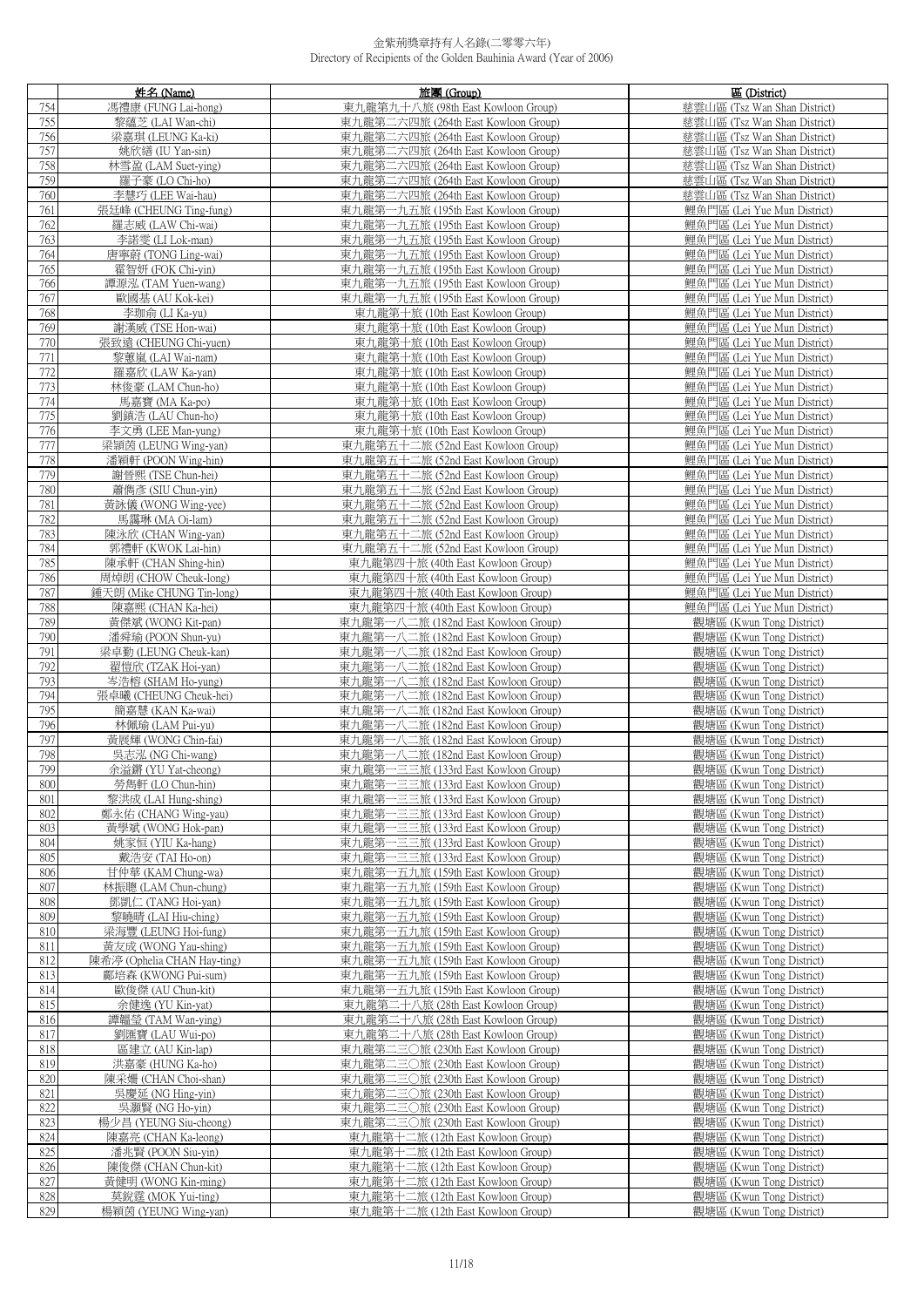|     | 姓名 (Name)             | 旅團 (Group)                        | 區 (District)             |
|-----|-----------------------|-----------------------------------|--------------------------|
| 830 | 劉浩邦 (LAU Ho-pong)     | 東九龍第十二旅 (12th East Kowloon Group) | 觀塘區 (Kwun Tong District) |
| 831 | 唐皓軒 (TONG Ho-hin)     | 東九龍第十二旅 (12th East Kowloon Group) | 觀塘區 (Kwun Tong District) |
| 832 | 張育才 (CHEUNG Yuk-choi) | 東九龍第十二旅 (12th East Kowloon Group) | 觀塘區 (Kwun Tong District) |

|            | 新界地域 (New Territories Region)                            |                                                                                    |                                                                  |  |  |
|------------|----------------------------------------------------------|------------------------------------------------------------------------------------|------------------------------------------------------------------|--|--|
|            | 姓名 (Name)                                                | 旅團 (Group)                                                                         | 區 (District)                                                     |  |  |
| 833        | 英光劭 (YING Kwong-shiu)                                    | 十八鄉第二旅 (2nd Shap Pat Heung Group)                                                  | 十八鄉區 (Shap Pat Heung District)                                   |  |  |
| 834        | 張璟軒 (CHEUNG King-hin)                                    | 十八鄉第二旅 (2nd Shap Pat Heung Group)                                                  | 十八鄉區 (Shap Pat Heung District)                                   |  |  |
| 835<br>836 | 曾子軒 (TSANG Tsz-hin)<br>吳柏希 (NG Pak-hei)                  | 十八鄉第二旅 (2nd Shap Pat Heung Group)<br>十八鄉第二旅 (2nd Shap Pat Heung Group)             | 十八鄉區 (Shap Pat Heung District)<br>十八鄉區 (Shap Pat Heung District) |  |  |
| 837        | 甄曉嵐 (YAN Hiu-laam)                                       | 十八鄉第二旅 (2nd Shap Pat Heung Group)                                                  | 十八鄉區 (Shap Pat Heung District)                                   |  |  |
| 838        | 莫止柔 (MOK Tsz-yau)                                        | 十八鄉第二旅 (2nd Shap Pat Heung Group)                                                  | 十八鄉區 (Shap Pat Heung District)                                   |  |  |
| 839        | 陳昊朗 (CHAN Ho-long)                                       | 十八鄉第二旅 (2nd Shap Pat Heung Group)                                                  | 十八鄉區 (Shap Pat Heung District)                                   |  |  |
| 840        | 吳浩賢 (NG Ho-yin)                                          | 十八鄉第二旅 (2nd Shap Pat Heung Group)                                                  | 十八鄉區 (Shap Pat Heung District)                                   |  |  |
| 841<br>842 | 黃清弦 (WONG Ching-yin)<br>李泳彤 (LEE Wing-tung)              | 十八鄉第二旅 (2nd Shap Pat Heung Group)<br>十八鄉第二旅 (2nd Shap Pat Heung Group)             | 十八鄉區 (Shap Pat Heung District)<br>十八鄉區 (Shap Pat Heung District) |  |  |
| 843        | 陳名妍 (CHAN Ming-yin)                                      | 十八鄉第二旅 (2nd Shap Pat Heung Group)                                                  | 十八鄉區 (Shap Pat Heung District)                                   |  |  |
| 844        | 陳冬怡 (CHAN Sharon)                                        | 十八鄉第二旅 (2nd Shap Pat Heung Group)                                                  | 十八鄉區 (Shap Pat Heung District)                                   |  |  |
| 845        | 尹哲謙 (WAN Chit-him)                                       | 新界第一三六四旅 (1364th New Territories Group)                                            | 十八鄉區 (Shap Pat Heung District)                                   |  |  |
| 846        | 黃己正 (WONG Kei-ching)                                     | 新界第一三六四旅 (1364th New Territories Group)                                            | 十八鄉區 (Shap Pat Heung District)                                   |  |  |
| 847        | 何智恒 (HO Chi-hang)                                        | 新界第一三六四旅 (1364th New Territories Group)                                            | 十八鄉區 (Shap Pat Heung District)                                   |  |  |
| 848<br>849 | 楊偉峰 (YEUNG Wai-fung)<br>郭文鏘 (KWOK Man-cheong)            | 新界第一三六四旅 (1364th New Territories Group)<br>新界第一三六四旅 (1364th New Territories Group) | 十八鄉區 (Shap Pat Heung District)<br>十八鄉區 (Shap Pat Heung District) |  |  |
| 850        | 黃浩林 (WONG Ho-lam)                                        | 新界第一三六四旅 (1364th New Territories Group)                                            | 十八鄉區 (Shap Pat Heung District)                                   |  |  |
| 851        | 黃澧汧 (WONG Lai-hin)                                       | 新界第一三六四旅 (1364th New Territories Group)                                            | 十八鄉區 (Shap Pat Heung District)                                   |  |  |
| 852        | 賴俊恩 (LAI Chun-van)                                       | 新界第一三六四旅 (1364th New Territories Group)                                            | 十八鄉區 (Shap Pat Heung District)                                   |  |  |
| 853<br>854 | 陳珮琳 (CHAN Pui-lam)                                       | 元朗西第七旅 (7th Yuen Long West Group)                                                  | 元朗西區 (Yuen Long West District)                                   |  |  |
| 855        | 蕭俊龍 (SIU Chun-lung)<br>周文謙 (CHOW Man-him)                | 元朗西第七旅 (7th Yuen Long West Group)<br>元朗西第七旅 (7th Yuen Long West Group)             | 元朗西區 (Yuen Long West District)<br>元朗西區 (Yuen Long West District) |  |  |
| 856        | 李曙毅 (LI Chu-ngai)                                        | 元朗西第七旅 (7th Yuen Long West Group)                                                  | 元朗西區 (Yuen Long West District)                                   |  |  |
| 857        | 布銘亮 (PO Ming-leong)                                      | 元朗西第七旅 (7th Yuen Long West Group)                                                  | 元朗西區 (Yuen Long West District)                                   |  |  |
| 858        | 鄭瑋 (Josephine CHENG Wai)                                 | 元朗西第七旅 (7th Yuen Long West Group)                                                  | 元朗西區 (Yuen Long West District)                                   |  |  |
| 859        | 劉子勤 (LAU Tsz-kan)                                        | 元朗西第七旅 (7th Yuen Long West Group)                                                  | 元朗西區 (Yuen Long West District)                                   |  |  |
| 860<br>861 | 莫湛豐 (MOK Jason William Cham-fung)<br>溫卓彥 (WAN Cheuk-yin) | 元朗西第七旅 (7th Yuen Long West Group)<br>元朗西第七旅 (7th Yuen Long West Group)             | 元朗西區 (Yuen Long West District)<br>元朗西區 (Yuen Long West District) |  |  |
| 862        | 文昶基 (MAN Chong-kei)                                      | 元朗西第七旅 (7th Yuen Long West Group)                                                  | 元朗西區 (Yuen Long West District)                                   |  |  |
| 863        | 尹詠賢 (WUN Wing-yin)                                       | 元朗西第七旅 (7th Yuen Long West Group)                                                  | 元朗西區 (Yuen Long West District)                                   |  |  |
| 864        | 李裕彤 (LI Yu-tung)                                         | 元朗西第七旅 (7th Yuen Long West Group)                                                  | 元朗西區 (Yuen Long West District)                                   |  |  |
| 865        | 連尉彤 (LIN Jade)                                           | 元朗西第七旅 (7th Yuen Long West Group)                                                  | 元朗西區 (Yuen Long West District)                                   |  |  |
| 866<br>867 | 麥訊霖 (MAK Shun-lam)<br>鄧仲兼 (TANG Chung-kim)               | 元朗西第七旅 (7th Yuen Long West Group)                                                  | 元朗西區 (Yuen Long West District)                                   |  |  |
| 868        | 王家璧 (WONG Ka-pik)                                        | 元朗西第七旅 (7th Yuen Long West Group)<br>元朗西第七旅 (7th Yuen Long West Group)             | 元朗西區 (Yuen Long West District)<br>元朗西區 (Yuen Long West District) |  |  |
| 869        | 蘇卓琪 (SO Cheuk-ki)                                        | 元朗西第七旅 (7th Yuen Long West Group)                                                  | 元朗西區 (Yuen Long West District)                                   |  |  |
| 870        | 黃思澄 (WONG Sze-ching)                                     | 元朗西第七旅 (7th Yuen Long West Group)                                                  | 元朗西區 (Yuen Long West District)                                   |  |  |
| 871        | 李銘謙 (LEE Ming-him)                                       | 元朗西第二十二旅 (22nd Yuen Long West Group)                                               | 元朗西區 (Yuen Long West District)                                   |  |  |
| 872<br>873 | 李穎軒 (LEE Wing-hin)<br>王洺賢 (WONG Ming-yin)                | 元朗西第二十二旅 (22nd Yuen Long West Group)<br>元朗西第二十二旅 (22nd Yuen Long West Group)       | 元朗西區 (Yuen Long West District)<br>元朗西區 (Yuen Long West District) |  |  |
| 874        | 梁志恒 (LEUNG Chi-hang)                                     | 元朗西第二十二旅 (22nd Yuen Long West Group)                                               | 元朗西區 (Yuen Long West District)                                   |  |  |
| 875        | 周敏儀 (CHOW Man-yee)                                       | 元朗西第二十二旅 (22nd Yuen Long West Group)                                               | 元朗西區 (Yuen Long West District)                                   |  |  |
| 876        | 呂嘉情 (LUI Ka-ching)                                       | 元朗西第二十二旅 (22nd Yuen Long West Group)                                               | 元朗西區 (Yuen Long West District)                                   |  |  |
| 877        | 江曉樺 (KONG Hiu-wah)                                       | 元朗西第二十四旅 (24th Yuen Long West Group)                                               | 元朗西區 (Yuen Long West District)                                   |  |  |
| 878<br>879 | 陳殷姍 (CHAN Yan-san)<br>危俊豪 (NGAI Chun-ho)                 | 元朗西第二十四旅 (24th Yuen Long West Group)<br>元朗西第二十四旅 (24th Yuen Long West Group)       | 元朗西區 (Yuen Long West District)<br>元朗西區 (Yuen Long West District) |  |  |
| 880        | 胡焯廷 (WU Cheuk-ting)                                      | 元朗西第二十四旅 (24th Yuen Long West Group)                                               | 元朗西區 (Yuen Long West District)                                   |  |  |
| 881        | 梁珀熙 (LEUNG Pak-hei)                                      | 元朗西第二十四旅 (24th Yuen Long West Group)                                               | 元朗西區 (Yuen Long West District)                                   |  |  |
| 882        | 羅仲琪 (LAW Chung-ki)                                       | 元朗西第二十四旅 (24th Yuen Long West Group)                                               | 元朗西區 (Yuen Long West District)                                   |  |  |
| 883        | 謝嘉俊 (TSE Ka-chun)                                        | 元朗西第二十四旅 (24th Yuen Long West Group)                                               | 元朗西區 (Yuen Long West District)                                   |  |  |
| 884<br>885 | 盧偉峯 (LO Wai-fung)<br>鄧芷筠 (Sindy TANG Tze-kwan)           | 元朗西第二十四旅 (24th Yuen Long West Group)<br>元朗西第二十四旅 (24th Yuen Long West Group)       | 元朗西區 (Yuen Long West District)<br>元朗西區 (Yuen Long West District) |  |  |
| 886        | 羅仲衡 (LAW Chung-hang)                                     | 元朗西第二十四旅 (24th Yuen Long West Group)                                               | 元朗西區 (Yuen Long West District)                                   |  |  |
| 887        | 李詠彤 (LI Wing-tung)                                       | 元朗西第二十四旅 (24th Yuen Long West Group)                                               | 元朗西區 (Yuen Long West District)                                   |  |  |
| 888        | 馮燕琪 (FUNG Yin-ki)                                        | 元朗西第二十四旅 (24th Yuen Long West Group)                                               | 元朗西區 (Yuen Long West District)                                   |  |  |
| 889        | 黃宗盛 (WONG Chung-shing)                                   | 元朗西第二十四旅 (24th Yuen Long West Group)                                               | 元朗西區 (Yuen Long West District)                                   |  |  |
| 890<br>891 | 馬蒨怡 (MA Sin-yee)<br>袁旭政 (YUEN Yuk-ching)                 | 元朗西第二十四旅 (24th Yuen Long West Group)<br>元朗西第二十四旅 (24th Yuen Long West Group)       | 元朗西區 (Yuen Long West District)<br>元朗西區 (Yuen Long West District) |  |  |
| 892        | 周寶裕 (CHOW Po-yu)                                         | 元朗西第二十四旅 (24th Yuen Long West Group)                                               | 元朗西區 (Yuen Long West District)                                   |  |  |
| 893        | 鄧至軒 (TANG Chi-hin)                                       | 元朗西第二十四旅 (24th Yuen Long West Group)                                               | 元朗西區 (Yuen Long West District)                                   |  |  |
| 894        | 吳家正 (NG Ka-ching)                                        | 元朗西第十二旅 (12th Yuen Long West Group)                                                | 元朗西區 (Yuen Long West District)                                   |  |  |
| 895        | 尹漢聰 (WAN Hon-chung)                                      | 元朗西第十二旅 (12th Yuen Long West Group)                                                | 元朗西區 (Yuen Long West District)                                   |  |  |
| 896<br>897 | 陸朗豐 (LUK Long-fung)<br>陳俊軒 (CHAN Chun-hin)               | 元朗西第十二旅 (12th Yuen Long West Group)<br>元朗西第十五旅 (15th Yuen Long West Group)         | 元朗西區 (Yuen Long West District)<br>元朗西區 (Yuen Long West District) |  |  |
| 898        | 陳俊洛 (CHAN Chun-lok)                                      | 元朗西第十五旅 (15th Yuen Long West Group)                                                | 元朗西區 (Yuen Long West District)                                   |  |  |
| 899        | 林煒量 (LAM Wai-leong)                                      | 元朗西第十五旅 (15th Yuen Long West Group)                                                | 元朗西區 (Yuen Long West District)                                   |  |  |
| 900        | 林浚鍵 (LAM Tsun-kin)                                       | 元朗西第十五旅 (15th Yuen Long West Group)                                                | 元朗西區 (Yuen Long West District)                                   |  |  |
| 901        | 郭庭熙 (KWOK Ting-hei)                                      | 元朗西第十五旅 (15th Yuen Long West Group)                                                | 元朗西區 (Yuen Long West District)                                   |  |  |
| 902        | 馬君林 (MA Kwan-lam)                                        | 元朗西第十五旅 (15th Yuen Long West Group)                                                | 元朗西區 (Yuen Long West District)                                   |  |  |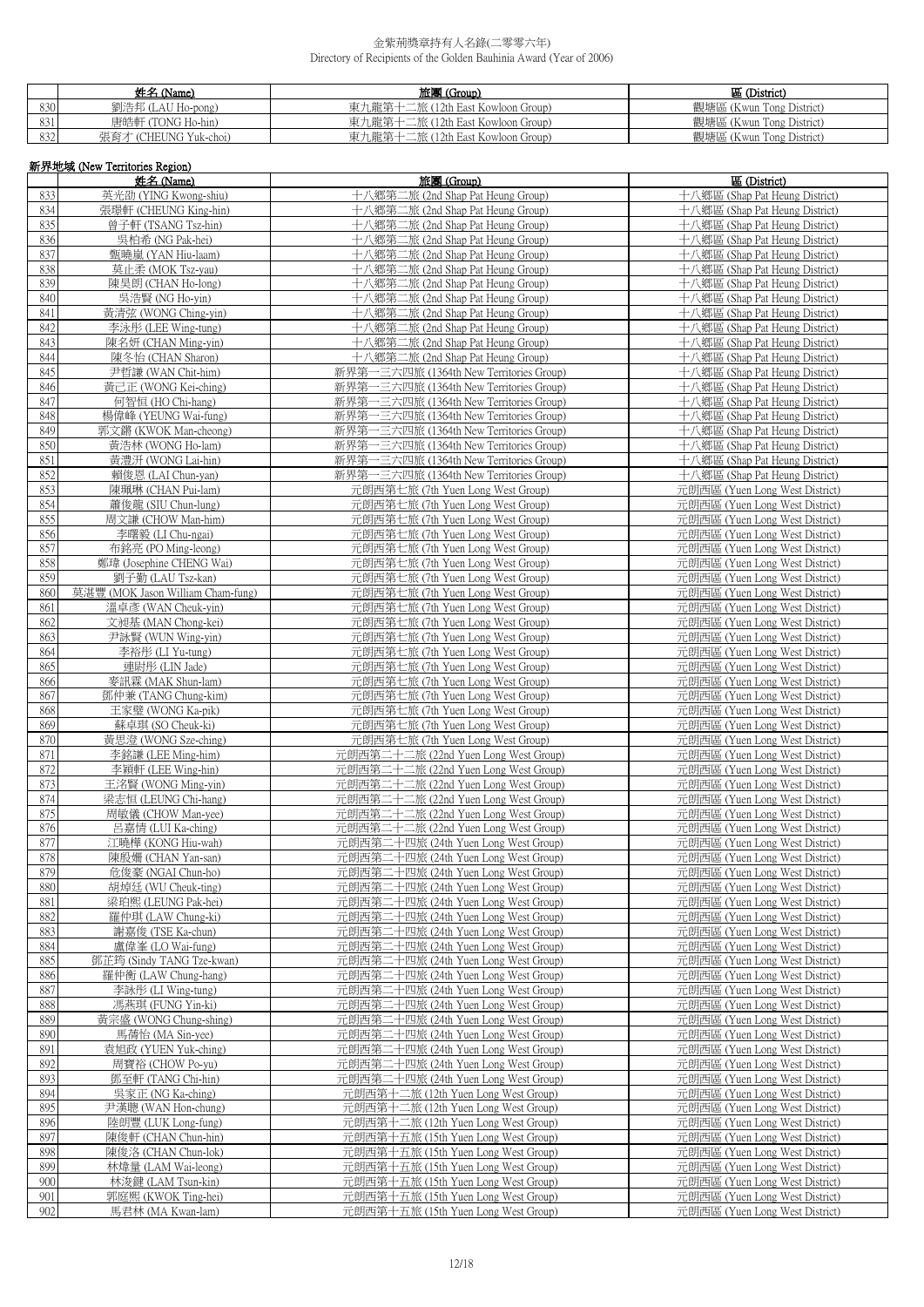|     | 姓名 (Name)                | 旅團 (Group)                                                                 | 區 (District)                   |
|-----|--------------------------|----------------------------------------------------------------------------|--------------------------------|
| 903 | 林洛熙 (LAM Lok-hei)        | 元朗西第十五旅 (15th Yuen Long West Group)                                        | 元朗西區 (Yuen Long West District) |
| 904 | 盧蔚斯 (LO Wai-si)          | 元朗西第十五旅 (15th Yuen Long West Group)                                        | 元朗西區 (Yuen Long West District) |
| 905 | 陳婉靖 (CHAN Yuen-ching)    | 元朗西第十五旅 (15th Yuen Long West Group)                                        | 元朗西區 (Yuen Long West District) |
| 906 | 張家維 (CHEUNG Ka-wai)      | 元朗西第十五旅 (15th Yuen Long West Group)                                        | 元朗西區 (Yuen Long West District) |
| 907 | 曾允瑜 (TSANG Wan-yu)       | 元朗西第十五旅 (15th Yuen Long West Group)                                        | 元朗西區 (Yuen Long West District) |
|     |                          |                                                                            |                                |
| 908 | 馬君松 (MA Kwan-chung)      | 元朗西第十五旅 (15th Yuen Long West Group)                                        | 元朗西區 (Yuen Long West District) |
| 909 | 王樂峰 (WONG Lok-fung)      | 元朗西第十四旅 (14th Yuen Long West Group)                                        | 元朗西區 (Yuen Long West District) |
| 910 | 吳嘉妍 (NG Ka-yin)          | 元朗西第十四旅 (14th Yuen Long West Group)                                        | 元朗西區 (Yuen Long West District) |
| 911 | 鄭俊賢 (CHENG Chun-yin)     | 元朗西第十四旅 (14th Yuen Long West Group)                                        | 元朗西區 (Yuen Long West District) |
| 912 | 李鎧然 (LEE Hoi-yin)        | 元朗西第十四旅 (14th Yuen Long West Group)                                        | 元朗西區 (Yuen Long West District) |
| 913 | 陳政瀚 (CHAN Ching-hon)     | 元朗西第十四旅 (14th Yuen Long West Group)                                        | 元朗西區 (Yuen Long West District) |
| 914 | 麥嘉晞 (MAK Ka-hei)         | 元朗西第十四旅 (14th Yuen Long West Group)                                        | 元朗西區 (Yuen Long West District) |
| 915 | 鄧展翹 (TANG Chin-kiu)      | 元朗西第十四旅 (14th Yuen Long West Group)                                        | 元朗西區 (Yuen Long West District) |
| 916 | 鄧家晉 (TANG Ka-chun)       | 元朗西第十四旅 (14th Yuen Long West Group)                                        | 元朗西區 (Yuen Long West District) |
| 917 | 張翠珊 (CHEUNG Chui-shan)   | 元朗西第十四旅 (14th Yuen Long West Group)                                        | 元朗西區 (Yuen Long West District) |
| 918 | 曾瑋賢 (TSANG Wai-yin)      | 元朗西第五十二旅 (52nd Yuen Long West Group)                                       | 元朗西區 (Yuen Long West District) |
| 919 | 陸輕思 (LUK Hin-sze)        | 元朗西第五十二旅 (52nd Yuen Long West Group)                                       | 元朗西區 (Yuen Long West District) |
| 920 | 陳朗芯 (CHAN Long-sum)      | 元朗西第五十二旅 (52nd Yuen Long West Group)                                       | 元朗西區 (Yuen Long West District) |
| 921 | 鄭凱廷 (CHENG Hoi-ting)     | 元朗西第五十二旅 (52nd Yuen Long West Group)                                       | 元朗西區 (Yuen Long West District) |
| 922 | 陸穎斯 (LUK Wing-sze)       | 元朗西第五十二旅 (52nd Yuen Long West Group)                                       | 元朗西區 (Yuen Long West District) |
| 923 | 何柱濠 (HO Chu-hoo)         | 元朗西第五十二旅 (52nd Yuen Long West Group)                                       | 元朗西區 (Yuen Long West District) |
| 924 | 謝浩文 (TSE Ho-man)         | 元朗西第五十二旅 (52nd Yuen Long West Group)                                       | 元朗西區 (Yuen Long West District) |
| 925 | 郭啟恒 (KWOK Kai-hang)      | 元朗西第五十二旅 (52nd Yuen Long West Group)                                       | 元朗西區 (Yuen Long West District) |
| 926 | 何耀麒 (HO Yiu-ki)          | 元朗西第五十二旅 (52nd Yuen Long West Group)                                       | 元朗西區 (Yuen Long West District) |
| 927 | 陳皓維 (CHAN Ho-wai)        | 元朗西第五十二旅 (52nd Yuen Long West Group)                                       | 元朗西區 (Yuen Long West District) |
|     |                          | 元朗西第五十二旅 (52nd Yuen Long West Group)                                       | 元朗西區 (Yuen Long West District) |
| 928 | 李靄瑩 (LEE Oi-ving)        |                                                                            |                                |
| 929 | 曾詠淳 (TSANG Wing-shun)    | 元朗西第五十二旅 (52nd Yuen Long West Group)                                       | 元朗西區 (Yuen Long West District) |
| 930 | 胡子雋 (WU Tsa-chun)        | 元朗西第五十二旅 (52nd Yuen Long West Group)                                       | 元朗西區 (Yuen Long West District) |
| 931 | 繆家豪 (MOW Ka-ho)          | 元朗西第四十二旅 (42nd Yuen Long West Group)                                       | 元朗西區 (Yuen Long West District) |
| 932 | 甘俊穎 (KAM Chun-wing)      | 元朗西第四十二旅 (42nd Yuen Long West Group)                                       | 元朗西區 (Yuen Long West District) |
| 933 | 王永麟 (WONG Wing-lun)      | 元朗西第四十二旅 (42nd Yuen Long West Group)                                       | 元朗西區 (Yuen Long West District) |
| 934 | 王欣琪 (WONG Yan-ki)        | 元朗西第四十二旅 (42nd Yuen Long West Group)                                       | 元朗西區 (Yuen Long West District) |
| 935 | 郭琬琳 (KWOK Yuen-lam)      | 元朗西第四十二旅 (42nd Yuen Long West Group)                                       | 元朗西區 (Yuen Long West District) |
| 936 | 梁籍文 (LEUNG Chik-man)     | 元朗西第四十二旅 (42nd Yuen Long West Group)                                       | 元朗西區 (Yuen Long West District) |
| 937 | 余俊希 (YU Chun-hei)        | 元朗西第四十二旅 (42nd Yuen Long West Group)                                       | 元朗西區 (Yuen Long West District) |
| 938 | 黃雲峰 (WONG Wan-fung)      | 元朗西第四十二旅 (42nd Yuen Long West Group)                                       | 元朗西區 (Yuen Long West District) |
| 939 | 葉俊延 (IP Chun-yin)        | 元朗西第四十二旅 (42nd Yuen Long West Group)                                       | 元朗西區 (Yuen Long West District) |
| 940 | 陳曉盈 (CHAN Hiu-ying)      | 元朗西第四十二旅 (42nd Yuen Long West Group)                                       | 元朗西區 (Yuen Long West District) |
| 941 | 吳梓彰 (NG Tsz-cheung)      | 新界第一四二七旅 (1427th New Territories Group)                                    | 元朗東區 (Yuen Long East District) |
| 942 | 胡浩揚 (WU Ho-yeung)        | 新界第一四二七旅 (1427th New Territories Group)                                    | 元朗東區 (Yuen Long East District) |
| 943 | 李莉筠 (LEE Lee-kwan)       | 屯門西第二十一旅 (21st Tuen Mun West Group)                                        | 屯門西區 (Tuen Mun West District)  |
| 944 | 吳思穎 (NG Sze-wing)        | 中門西第二十一旅 (21st Tuen Mun West Group)                                        | 屯門西區 (Tuen Mun West District)  |
| 945 | 唐詠嫻 (TONG Wing-han)      | 屯門西第二十一旅 (21st Tuen Mun West Group)                                        | 屯門西區 (Tuen Mun West District)  |
| 946 | 何卓蕴 (HO Cheuk-wan)       | 屯門西第二十一旅 (21st Tuen Mun West Group)                                        | 屯門西區 (Tuen Mun West District)  |
| 947 | 李昊天 (Harold LI Ho-tin)   | 屯門西第二十一旅 (21st Tuen Mun West Group)                                        | 屯門西區 (Tuen Mun West District)  |
| 948 | 陳樹華 (CHAN Shu-wa)        | 屯門西第二十一旅 (21st Tuen Mun West Group)                                        | 屯門西區 (Tuen Mun West District)  |
| 949 | 馮菁林 (FUNG Ching-lam)     | 屯門西第二十一旅 (21st Tuen Mun West Group)                                        | 屯門西區 (Tuen Mun West District)  |
| 950 | 黃俊穎 (WONG Chun-wing)     | 屯門西第二十一旅 (21st Tuen Mun West Group)                                        | 屯門西區 (Tuen Mun West District)  |
| 951 | 陶芷澄 (TO Tsz-ching)       | 屯門西第二十一旅 (21st Tuen Mun West Group)                                        | 屯門西區 (Tuen Mun West District)  |
| 952 | 布浩彰 (PO Ho-cheung)       | 屯門西第二十一旅 (21st Tuen Mun West Group)                                        | 屯門西區 (Tuen Mun West District)  |
| 953 | 關淑敏 (KWAN Shuk-man)      | 屯門西第二十一旅 (21st Tuen Mun West Group)                                        | 屯門西區 (Tuen Mun West District)  |
| 954 | 劉倩華 (LAU Sin-wa)         | 屯門西第二十一旅 (21st Tuen Mun West Group)                                        | 屯門西區 (Tuen Mun West District)  |
| 955 | 溫俊瑋 (WAN Chun-wai)       | 屯門西第十八旅 (18th Tuen Mun West Group)                                         | 屯門西區 (Tuen Mun West District)  |
| 956 | 梁紫瑩 (LEUNG Tsz-ying)     | 屯門西第十八旅 (18th Tuen Mun West Group)                                         | 屯門西區 (Tuen Mun West District)  |
| 957 | 陳恉丰 (CHAN Tsz-fung)      | 屯門西第十八旅 (18th Tuen Mun West Group)                                         | 屯門西區 (Tuen Mun West District)  |
| 958 | 歐陽煒筠 (AU YEUNG Wai-kwan) | 屯門西第三十一旅 (31st Tuen Mun West Group)                                        | 屯門西區 (Tuen Mun West District)  |
| 959 | 謝振峰 (TSE Chun-fung)      | 屯門西第三十一旅 (31st Tuen Mun West Group)                                        | 屯門西區 (Tuen Mun West District)  |
| 960 | 藍皓倫 (LAM Ho-lun)         | 屯門西第三十一旅 (31st Tuen Mun West Group)                                        | 屯門西區 (Tuen Mun West District)  |
|     |                          |                                                                            |                                |
| 961 | 姜詠恩 (KEUNG Wing-yan)     | 屯門西第三十一旅 (31st Tuen Mun West Group)<br>屯門西第三十一旅 (31st Tuen Mun West Group) | 屯門西區 (Tuen Mun West District)  |
| 962 | 吳煒瑩 (NG Wai-ying)        |                                                                            | 屯門西區 (Tuen Mun West District)  |
| 963 | 李家穎 (LI Ka-wing)         | 屯門西第三十一旅 (31st Tuen Mun West Group)                                        | 屯門西區 (Tuen Mun West District)  |
| 964 | 陳建洋 (CHAN Kin-yeung)     | 屯門西第三十一旅 (31st Tuen Mun West Group)                                        | 屯門西區 (Tuen Mun West District)  |
| 965 | 盧鎵瑤 (LO Ka-yiu)          | 屯門西第三十一旅 (31st Tuen Mun West Group)                                        | 屯門西區 (Tuen Mun West District)  |
| 966 | 廖天航 (LIU Tin-hong)       | 屯門西第三十一旅 (31st Tuen Mun West Group)                                        | 屯門西區 (Tuen Mun West District)  |
| 967 | 蘇峻樂 (SO Tsun-lok)        | 屯門西第三十一旅 (31st Tuen Mun West Group)                                        | 屯門西區 (Tuen Mun West District)  |
| 968 | 吳卓深 (NG Cheuk-sum)       | 屯門西第三十一旅 (31st Tuen Mun West Group)                                        | 屯門西區 (Tuen Mun West District)  |
| 969 | 林銘衡 (LAM Ming-hang)      | 屯門西第三十一旅 (31st Tuen Mun West Group)                                        | 屯門西區 (Tuen Mun West District)  |
| 970 | 黃廣俊 (VOANG Kwong-chun)   | 屯門西第三十一旅 (31st Tuen Mun West Group)                                        | 屯門西區 (Tuen Mun West District)  |
| 971 | 陳倬賢 (CHAN Cheuk-yin)     | 屯門西第五十四旅 (54th Tuen Mun West Group)                                        | 屯門西區 (Tuen Mun West District)  |
| 972 | 張均樂 (CHEUNG Kwan-lok)    | 屯門西第五十四旅 (54th Tuen Mun West Group)                                        | 屯門西區 (Tuen Mun West District)  |
| 973 | 倪倬傑 (NGAI Chuek-kit)     | 屯門西第五十四旅 (54th Tuen Mun West Group)                                        | 屯門西區 (Tuen Mun West District)  |
| 974 | 梁芷蕙 (LEUNG Tsz-wai)      | 屯門西第五十四旅 (54th Tuen Mun West Group)                                        | 屯門西區 (Tuen Mun West District)  |
| 975 | 阮穎樂 (YUEN Wing-lok)      | 屯門西第五十四旅 (54th Tuen Mun West Group)                                        | 屯門西區 (Tuen Mun West District)  |
| 976 | 李迪生 (LEE Tik-sang)       | 屯門西第五十四旅 (54th Tuen Mun West Group)                                        | 屯門西區 (Tuen Mun West District)  |
| 977 | 白懿叡 (PAK Yi-yui)         | 屯門西第五十四旅 (54th Tuen Mun West Group)                                        | 屯門西區 (Tuen Mun West District)  |
| 978 | 崔藝齡 (CHUI Ngai-ling)     | 屯門西第四十一旅 (41st Tuen Mun West Group)                                        | 屯門西區 (Tuen Mun West District)  |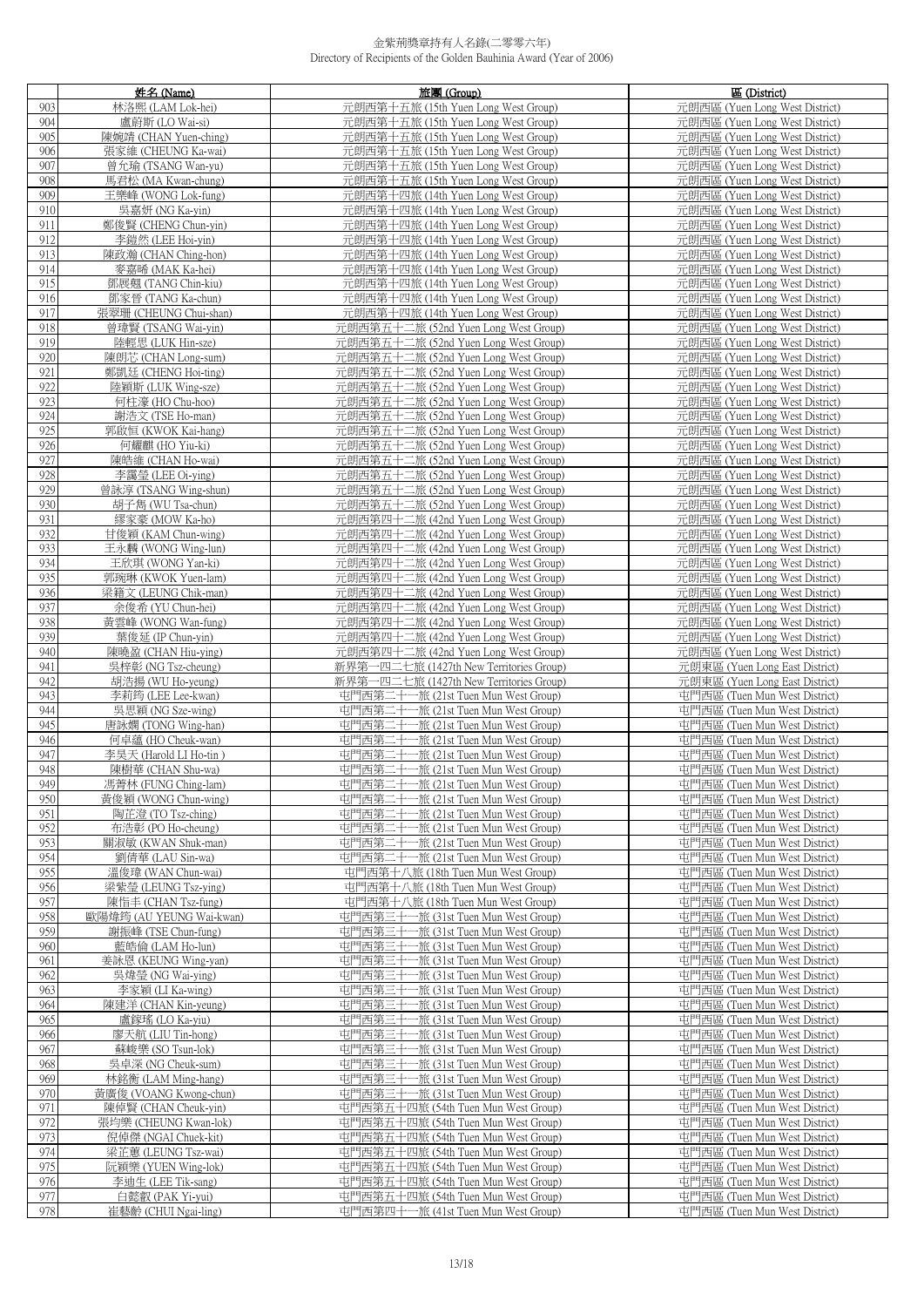|              | 姓名 (Name)                                | 旅團 (Group)                                                                 | 區 (District)                                                   |
|--------------|------------------------------------------|----------------------------------------------------------------------------|----------------------------------------------------------------|
| 979          | 周浩賢 (CHOW Ho-yin)                        | 屯門西第四十一旅 (41st Tuen Mun West Group)                                        | 屯門西區 (Tuen Mun West District)                                  |
| 980          | 林仁傑 (LAM Yan-kit)                        | 屯門西第四十一旅 (41st Tuen Mun West Group)                                        | 屯門西區 (Tuen Mun West District)                                  |
| 981          | 梁諾昕 (LEUNG Nok-yan)                      | 屯門西第四十一旅 (41st Tuen Mun West Group)                                        | 屯門西區 (Tuen Mun West District)                                  |
| 982          | 馮可欣 (FUNG Ho-yan)                        | 屯門西第四十一旅 (41st Tuen Mun West Group)                                        | 屯門西區 (Tuen Mun West District)                                  |
| 983          | 廖愷盈 (LIU Hoi-ying)                       | 屯門西第四十一旅 (41st Tuen Mun West Group)                                        | 屯門西區 (Tuen Mun West District)                                  |
| 984          | 馬靜 (MA Ching)                            | 屯門西第四十一旅 (41st Tuen Mun West Group)                                        | 屯門西區 (Tuen Mun West District)                                  |
| 985          | 李卓穎 (LI Cheuk-wing)                      | 屯門西第四十九旅 (49th Tuen Mun West Group)                                        | 屯門西區 (Tuen Mun West District)                                  |
| 986          | 吳穎芯 (NG Wing-sum)                        | 屯門西第四十九旅 (49th Tuen Mun West Group)                                        | 屯門西區 (Tuen Mun West District)                                  |
| 987          | 李懌懃 (LEE Yik-kan)                        | 屯門西第四十九旅 (49th Tuen Mun West Group)                                        | 屯門西區 (Tuen Mun West District)                                  |
| 988          | 袁樂汶 (YUEN Lok-man)                       | 屯門西第四十九旅 (49th Tuen Mun West Group)                                        | 屯門西區 (Tuen Mun West District)                                  |
| 989          |                                          |                                                                            |                                                                |
| 990          | 黃嘉熙 (WONG Ka-hai)                        | 屯門西第四十九旅 (49th Tuen Mun West Group)                                        | 屯門西區 (Tuen Mun West District)                                  |
|              | 何希雯 (HO Hei-man)                         | 屯門西第四十九旅 (49th Tuen Mun West Group)                                        | 屯門西區 (Tuen Mun West District)                                  |
| 991          | 李偉樂 (LEE Wai-lok)                        | 屯門西第四十九旅 (49th Tuen Mun West Group)                                        | 屯門西區 (Tuen Mun West District)                                  |
| 992          | 陳詠雪 (CHAN Wing-suet)                     | 屯門西第四十九旅 (49th Tuen Mun West Group)                                        | 屯門西區 (Tuen Mun West District)                                  |
| 993          | 程思朗 (CHEANG Sze-long)                    | 屯門西第四十九旅 (49th Tuen Mun West Group)                                        | 屯門西區 (Tuen Mun West District)                                  |
| 994          | 李彥浩 (LEE Yin-ho)                         | 屯門西第四十九旅 (49th Tuen Mun West Group)                                        | 屯門西區 (Tuen Mun West District)                                  |
| 995          | 關凱誼 (KWAN Hoi-yi)                        | 屯門西第四十九旅 (49th Tuen Mun West Group)                                        | 屯門西區 (Tuen Mun West District)                                  |
| 996          | 陳善言 (CHAN Shin-yin)                      | 屯門西第四十九旅 (49th Tuen Mun West Group)                                        | 屯門西區 (Tuen Mun West District)                                  |
| 997          | 楊詠彤 (YEUNG Wing-tung)                    | 新界第一一○○旅 (1100th New Territories Group)                                    | 屯門西區 (Tuen Mun West District)                                  |
| 998          | 駱浩民 (LOCK Ho-man)                        | 新界第一一○○旅 (1100th New Territories Group)                                    | 屯門西區 (Tuen Mun West District)                                  |
| 999          | 阮泳茵 (YUEN Wing-yan)                      | 新界第一一〇〇旅 (1100th New Territories Group)                                    | 屯門西區 (Tuen Mun West District)                                  |
| 1000         | 阮泳淇 (YUEN Wing-ki)                       | 新界第一一○○旅 (1100th New Territories Group)                                    | 屯門西區 (Tuen Mun West District)                                  |
| 1001         | 姜曉瑩 (KEUNG Hiu-ying)                     | 新界第一一○○旅 (1100th New Territories Group)                                    | 屯門西區 (Tuen Mun West District)                                  |
| 1002         | 張俊蔚 (CHEUNG Chun-wai)                    | 新界第一一〇〇旅 (1100th New Territories Group)                                    | 屯門西區 (Tuen Mun West District)                                  |
| 1003         | 梁焯岐 (LEUNG Cheuk-ki)                     | 新界第一一○○旅 (1100th New Territories Group)                                    | 屯門西區 (Tuen Mun West District)                                  |
| 1004         | 麥皓明 (MAK Ho-ming)                        | 新界第一一○○旅 (1100th New Territories Group)                                    | 屯門西區 (Tuen Mun West District)                                  |
| 1005         | 黃進偉 (WONG Chun-wai)                      | 新界第一一○○旅 (1100th New Territories Group)                                    | 屯門西區 (Tuen Mun West District)                                  |
| 1006         | 陳卓希 (CHAN Cheuk-hei)                     | 屯門東第二十一旅 (21st Tuen Mun East Group)                                        | 屯門東區 (Tuen Mun East District)                                  |
| 1007         | 黃廸康 (WONG Dick-hong)                     | 屯門東第二十一旅 (21st Tuen Mun East Group)                                        | 屯門東區 (Tuen Mun East District)                                  |
| 1008         | 朱殷龍 (CHU Yan-lung)                       | 屯門東第二十一旅 (21st Tuen Mun East Group)                                        | 屯門東區 (Tuen Mun East District)                                  |
| 1009         | 黃錫輝 (WONG Sik-fai)                       | 屯門東第二十一旅 (21st Tuen Mun East Group)                                        | 屯門東區 (Tuen Mun East District)                                  |
| 1010         | 胡駿添 (WU Chun-tim)                        | 屯門東第二十一旅 (21st Tuen Mun East Group)                                        | 屯門東區 (Tuen Mun East District)                                  |
| 1011         | 翁心誼 (YUNG Sum-yi)                        | 屯門東第二十一旅 (21st Tuen Mun East Group)                                        | 屯門東區 (Tuen Mun East District)                                  |
| 1012<br>1013 | 郭曉敏 (KWOK Hiu-man)<br>黃梓軒 (WONG Tsz-hin) | 屯門東第二十一旅 (21st Tuen Mun East Group)<br>屯門東第二十一旅 (21st Tuen Mun East Group) | 屯門東區 (Tuen Mun East District)<br>屯門東區 (Tuen Mun East District) |
| 1014         | 黎雅文 (LAI Nga-man)                        | 屯門東第二十一旅 (21st Tuen Mun East Group)                                        | 屯門東區 (Tuen Mun East District)                                  |
| 1015         | 練晴曦 (LIN Ching-hei)                      | 屯門東第二十一旅 (21st Tuen Mun East Group)                                        | 屯門東區 (Tuen Mun East District)                                  |
| 1016         | 林泳希 (LAM Wing-hei)                       | 屯門東第二十一旅 (21st Tuen Mun East Group)                                        | 屯門東區 (Tuen Mun East District)                                  |
| 1017         | 陶軒麟 (TOO Hin-lun)                        | 屯門東第二十一旅 (21st Tuen Mun East Group)                                        | 屯門東區 (Tuen Mun East District)                                  |
| 1018         | 陳民鋒 (CHAN Man-fung)                      | 屯門東第二十一旅 (21st Tuen Mun East Group)                                        | 屯門東區 (Tuen Mun East District)                                  |
| 1019         | 黃卓恆 (WONG Cheuk-hang)                    | 屯門東第二十八旅 (28th Tuen Mun East Group)                                        | 屯門東區 (Tuen Mun East District)                                  |
| 1020         | 黃乃翹 (WONG Nai-kiu)                       | 屯門東第二十八旅 (28th Tuen Mun East Group)                                        | 屯門東區 (Tuen Mun East District)                                  |
| 1021         | 鄭展韜 (CHENG Chin-to)                      | 屯門東第二十八旅 (28th Tuen Mun East Group)                                        | 屯門東區 (Tuen Mun East District)                                  |
| 1022         | 程焯煒 (CHING Cheuk-wai)                    | 屯門東第二十八旅 (28th Tuen Mun East Group)                                        | 屯門東區 (Tuen Mun East District)                                  |
| 1023         | 符竣翔 (FU Chun-cheung)                     | 屯門東第二十八旅 (28th Tuen Mun East Group)                                        | 屯門東區 (Tuen Mun East District)                                  |
| 1024         | 歐君卓 (AU Kwan-cheuk)                      | 屯門東第二十八旅 (28th Tuen Mun East Group)                                        | 屯門東區 (Tuen Mun East District)                                  |
| 1025         | 黃浩淦 (WONG Ho-kam)                        | 屯門東第十旅 (10th Tuen Mun East Group)                                          | 屯門東區 (Tuen Mun East District)                                  |
| 1026         | 吳朗謙 (NG Long-him)                        | 屯門東第十旅 (10th Tuen Mun East Group)                                          | 屯門東區 (Tuen Mun East District)                                  |
| 1027         | 鍾嘉偉 (CHUNG Ka-wai)                       | 中門東第十旅 (10th Tuen Mun East Group)                                          | 屯門東區 (Tuen Mun East District)                                  |
| 1028         | 關紫雯 (KWAN Tsz-man)                       | 屯門東第十旅 (10th Tuen Mun East Group)                                          | 屯門東區 (Tuen Mun East District)                                  |
| 1029         | 關卓傑 (Jacky KWAN Cheuk-kit)               | 屯門東第十旅 (10th Tuen Mun East Group)                                          | 屯門東區 (Tuen Mun East District)                                  |
| 1030         | 馬頌熹 (MA Chung-hei)                       | 屯門東第十旅 (10th Tuen Mun East Group)                                          | 屯門東區 (Tuen Mun East District)                                  |
| 1031         | 袁浩泯 (YUEN Ho-man)                        | 屯門東第三十五旅 (35th Tuen Mun East Group)                                        | 屯門東區 (Tuen Mun East District)                                  |
| 1032         | 林智傑 (LAM Chi-kit)                        | 屯門東第三十五旅 (35th Tuen Mun East Group)                                        | 屯門東區 (Tuen Mun East District)                                  |
| 1033         | 姚浩光 (YIU Ho-kwong)                       | 屯門東第三十五旅 (35th Tuen Mun East Group)                                        | 屯門東區 (Tuen Mun East District)                                  |
| 1034         | 盧文樂 (LO Man-lok)                         | 屯門東第三十五旅 (35th Tuen Mun East Group)                                        | 屯門東區 (Tuen Mun East District)                                  |
| 1035         | 葉國林 (YIP Kwok-lam)                       | 屯門東第三十五旅 (35th Tuen Mun East Group)                                        | 屯門東區 (Tuen Mun East District)                                  |
| 1036         | 黃曼容 (WONG Man-yung)                      | 屯門東第五十七旅 (57th Tuen Mun East Group)                                        | 屯門東區 (Tuen Mun East District)                                  |
| 1037         | 梁軍浩 (LEUNG Kwan-ho)                      | 屯門東第五十七旅 (57th Tuen Mun East Group)                                        | 屯門東區 (Tuen Mun East District)                                  |
| 1038         | 廖嘉瑜 (LIU Ka-yu)                          | 屯門東第五十七旅 (57th Tuen Mun East Group)                                        | 屯門東區 (Tuen Mun East District)                                  |
| 1039         | 潘曉茵 (POON Hiu-yan)                       | 屯門東第五十七旅 (57th Tuen Mun East Group)                                        | 屯門東區 (Tuen Mun East District)                                  |
| 1040         | 陳可怡 (CHAN Ho-yi)                         | 屯門東第五十七旅 (57th Tuen Mun East Group)                                        | 屯門東區 (Tuen Mun East District)                                  |
| 1041         | 何子榮 (HO Tsz-wing)                        | 新界第一二六一旅 (1261st New Territories Group)                                    | 屯門東區 (Tuen Mun East District)                                  |
| 1042         | 鄧亮輝 (TANG Leong-fai)                     | 新界第一二六一旅 (1261st New Territories Group)                                    | 屯門東區 (Tuen Mun East District)                                  |
| 1043         | 李靖彥 (LEE Ching-yin)                      | 新界第一五三八旅 (1538th New Territories Group)                                    | 屯門東區 (Tuen Mun East District)                                  |
| 1044         | 劉心愉 (LAU Sum-yu)                         | 新界第一五三八旅 (1538th New Territories Group)                                    | 屯門東區 (Tuen Mun East District)                                  |
| 1045         | 張冠杰 (CHEUNG Kwun-kit)                    | 新界第一五三八旅 (1538th New Territories Group)                                    | 屯門東區 (Tuen Mun East District)                                  |
| 1046         | 蘇梓浚 (SO Tsz-tsun)                        | 北葵涌第十旅 (10th North Kwai Chung Group)                                       | 北葵涌區 (North Kwai Chung District)                               |
| 1047         | 周穎欣 (CHAU Wing-yan)                      | 新界第一四三一旅 (1431st New Territories Group)                                    | 北葵涌區 (North Kwai Chung District)                               |
| 1048         | 曾芷蕙 (TSANG Tsz-wai)                      | 新界第一四三一旅 (1431st New Territories Group)                                    | 北葵涌區 (North Kwai Chung District)                               |
| 1049<br>1050 | 鄒樂民 (CHOW Lok-man)                       | 新界第一四三一旅 (1431st New Territories Group)<br>青衣第三十旅 (30th Tsing Yi Group)    | 北葵涌區 (North Kwai Chung District)                               |
|              | 蕭梓祺 (SHAO Tsz-ki)<br>吳卓熹 (NG Cheuk-hei)  | 青衣第三十旅 (30th Tsing Yi Group)                                               | 青衣區 (Tsing Yi District)<br>青衣區 (Tsing Yi District)             |
| 1051<br>1052 | 張世晴 (CHEUNG Sai-ching)                   | 青衣第三十旅 (30th Tsing Yi Group)                                               | 青衣區 (Tsing Yi District)                                        |
| 1053         | 何栢曦 (HO Pak-hei)                         | 青衣第三十旅 (30th Tsing Yi Group)                                               | 青衣區 (Tsing Yi District)                                        |
| 1054         | 陳君諾 (CHAN Jun-lok)                       | 青衣第三旅 (3rd Tsing Yi Group)                                                 | 青衣區 (Tsing Yi District)                                        |
|              |                                          |                                                                            |                                                                |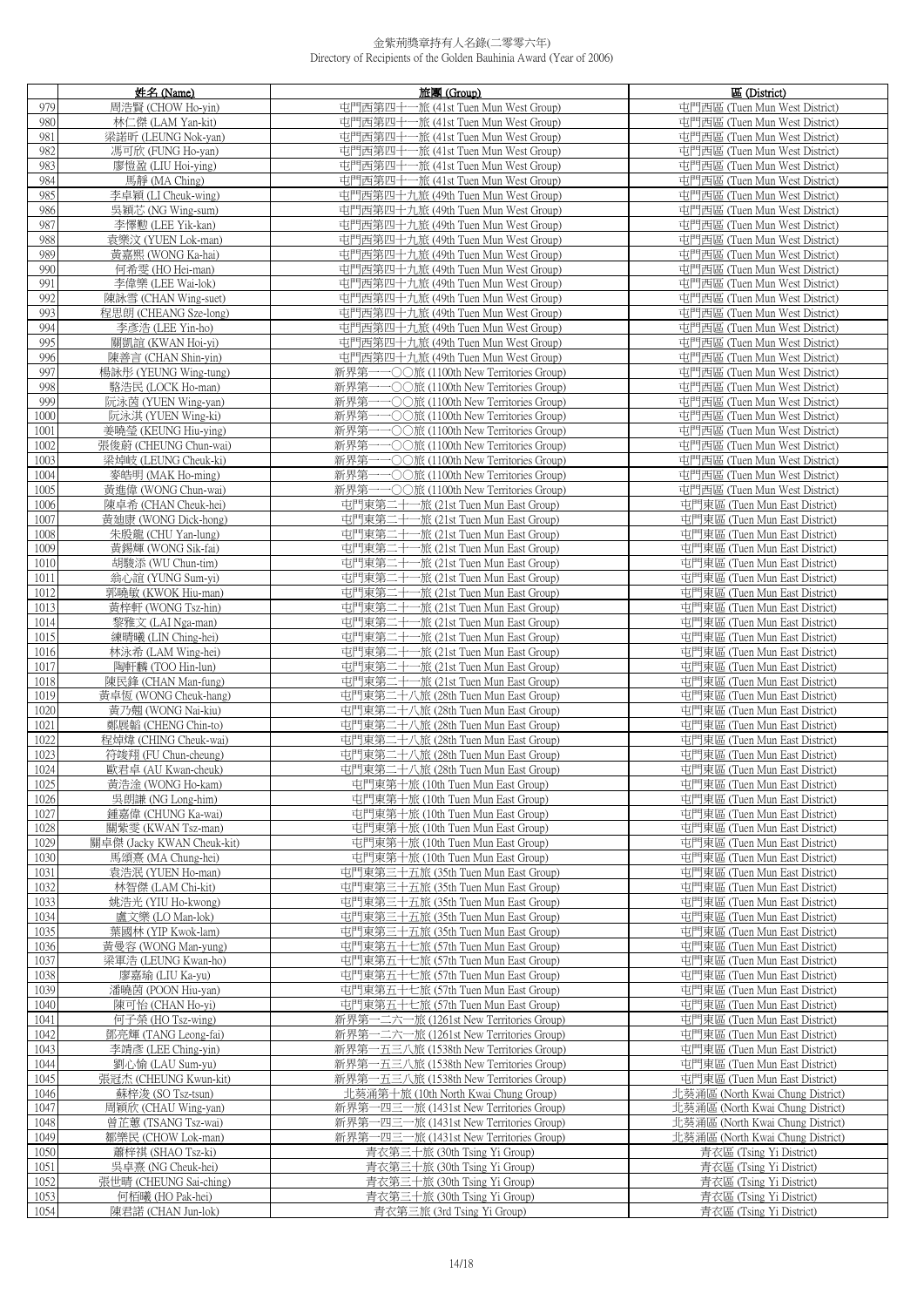|              | 姓名 (Name)                                        | 旅團 (Group)                                                                         | 區 (District)                                                         |
|--------------|--------------------------------------------------|------------------------------------------------------------------------------------|----------------------------------------------------------------------|
| 1055         | 馮偉謙 (FUNG Wai-him)                               | 青衣第三旅 (3rd Tsing Yi Group)                                                         | 青衣區 (Tsing Yi District)                                              |
| 1056         | 郭俊威 (KWOK Chun-wai)                              | 新界第一一七三旅 (1173rd New Territories Group)                                            | 青衣區 (Tsing Yi District)                                              |
| 1057         | 蔡詠彤 (TSOI Wing-tung)                             | 新界第一一七三旅 (1173rd New Territories Group)                                            | 青衣區 (Tsing Yi District)                                              |
| 1058         | 李奕媚 (Katherine LEE Yik-mei)                      | 新界第一一七三旅 (1173rd New Territories Group)                                            | 青衣區 (Tsing Yi District)                                              |
| 1059         | 劉曉陽 (LAU Hiu-yeung)                              | 新界第一一七三旅 (1173rd New Territories Group)                                            | 青衣區 (Tsing Yi District)                                              |
| 1060         | 江詠雯 (KONG Wing-man)                              | 新界第一一七三旅 (1173rd New Territories Group)                                            | 青衣區 (Tsing Yi District)                                              |
| 1061         | 勞潔心 (LO Kit-sum)                                 | 新界第一一七三旅 (1173rd New Territories Group)                                            | 青衣區 (Tsing Yi District)                                              |
| 1062         | 黎家華 (LAI Ka-wa)                                  | 新界第一一七三旅 (1173rd New Territories Group)                                            | 青衣區 (Tsing Yi District)                                              |
| 1063         | 何靜嫻 (HO Ching-han)                               | 新界第一一七三旅 (1173rd New Territories Group)                                            | 青衣區 (Tsing Yi District)                                              |
| 1064         | 林正泰 (Pot LAM Ching-tai)                          | 新界第一一七三旅 (1173rd New Territories Group)                                            | 青衣區 (Tsing Yi District)                                              |
| 1065         | 盧國軒 (LO Kwok-hin)                                | 新界第一一七三旅 (1173rd New Territories Group)                                            | 青衣區 (Tsing Yi District)                                              |
| 1066         | 林穎思 (LAM Wing-sze)                               | 新界第一一九九旅 (1199th New Territories Group)                                            | 青衣區 (Tsing Yi District)                                              |
| 1067         | 馮健恒 (FUNG Kin-hang)<br>馬青心 (MA Ching-sum)        | 新界第一二三七旅 (1237th New Territories Group)<br>新界第一二三六旅 (1236th New Territories Group) | 青衣區 (Tsing Yi District)                                              |
| 1068<br>1069 | 陳嘉斌 (CHAN Ka-pan)                                | 新界第一二三六旅 (1236th New Territories Group)                                            | 青衣區 (Tsing Yi District)<br>青衣區 (Tsing Yi District)                   |
| 1070         | 蔡雅瑤 (CHOI Nga-yiu)                               | 新界第一二三六旅 (1236th New Territories Group)                                            | 青衣區 (Tsing Yi District)                                              |
| 1071         | 朱俊怡 (CHU Chun-yi)                                | 新界第一二三六旅 (1236th New Territories Group)                                            | 青衣區 (Tsing Yi District)                                              |
| 1072         | 陸天恩 (LOCK Tin-yan)                               | 新界第一四三九旅 (1439th New Territories Group)                                            | 青衣區 (Tsing Yi District)                                              |
| 1073         | 陸家怡 (LUK Ka-yee)                                 | 新界第一四三九旅 (1439th New Territories Group)                                            | 青衣區 (Tsing Yi District)                                              |
| 1074         | 陳鉅盛 (CHAN Kui-shing)                             | 新界第一四三九旅 (1439th New Territories Group)                                            | 青衣區 (Tsing Yi District)                                              |
| 1075         | 曾展樂 (TSANG Chin-lok)                             | 新界第一四三九旅 (1439th New Territories Group)                                            | 青衣區 (Tsing Yi District)                                              |
| 1076         | 古以諾 (KO Enoch)                                   | 新界第一四三九旅 (1439th New Territories Group)                                            | 青衣區 (Tsing Yi District)                                              |
| 1077         | 梁逸俊 (LEUNG Yat-chun)                             | 新界第一四三九旅 (1439th New Territories Group)                                            | 青衣區 (Tsing Yi District)                                              |
| 1078         | 何曉東 (HO Hiu-tung)                                | 新界第一四三九旅 (1439th New Territories Group)                                            | 青衣區 (Tsing Yi District)                                              |
| 1079         | 吳卓盈 (NG Cheuk-ying)                              | 新界第一四三九旅 (1439th New Territories Group)                                            | 青衣區 (Tsing Yi District)                                              |
| 1080         | 黃詩敏 (WONG Sze-man)                               | 南葵涌第二十四旅 (24th South Kwai Chung Group)                                             | 南葵涌區 (South Kwai Chung District)                                     |
| 1081         | 鄧穎軒 (TANG Wing-hin)                              | 南葵涌第二十四旅 (24th South Kwai Chung Group)                                             | 南葵涌區 (South Kwai Chung District)                                     |
| 1082         | 歐倚彤 (AU Yee-tung)                                | 南葵涌第二十四旅 (24th South Kwai Chung Group)                                             | 南葵涌區 (South Kwai Chung District)                                     |
| 1083         | 彭淳欣 (PANG Shun-yan)                              | 南葵涌第二十四旅 (24th South Kwai Chung Group)                                             | 南葵涌區 (South Kwai Chung District)                                     |
| 1084         | 黃思蕙 (WONG Sze-wai)                               | 南葵涌第二十四旅 (24th South Kwai Chung Group)                                             | 南葵涌區 (South Kwai Chung District)                                     |
| 1085         | 王穎瑤 (WONG Wing-yiu)<br>鄭兆霖 (CHANG Siu-lam)       | 南葵涌第二十四旅 (24th South Kwai Chung Group)<br>南葵涌第二十四旅 (24th South Kwai Chung Group)   | 南葵涌區 (South Kwai Chung District)<br>南葵涌區 (South Kwai Chung District) |
| 1086<br>1087 | 梁凱怡 (LEUNG Hoi-yi)                               | 南葵涌第二十四旅 (24th South Kwai Chung Group)                                             | 南葵涌區 (South Kwai Chung District)                                     |
| 1088         | 陳卓楓 (Toby CHAN Cheuk-fung)                       | 南葵涌第二十四旅 (24th South Kwai Chung Group)                                             | 南葵涌區 (South Kwai Chung District)                                     |
| 1089         | 鍾楚浩 (CHUNG Cho-ho)                               | 南葵涌第八旅 (8th South Kwai Chung Group)                                                | 南葵涌區 (South Kwai Chung District)                                     |
| 1090         | 劉穎賢 (LAU Wing-yin)                               | 南葵涌第八旅 (8th South Kwai Chung Group)                                                | 南葵涌區 (South Kwai Chung District)                                     |
| 1091         | 曾樂然 (TSANG Lok-yin)                              | 南葵涌第八旅 (8th South Kwai Chung Group)                                                | 南葵涌區 (South Kwai Chung District)                                     |
| 1092         | 趙溢堅 (CHIU Yat-kin)                               | 南葵涌第八旅 (8th South Kwai Chung Group)                                                | 南葵涌區 (South Kwai Chung District)                                     |
| 1093         | 馮詠謙 (FUNG Wing-him)                              | 南葵涌第八旅 (8th South Kwai Chung Group)                                                | 南葵涌區 (South Kwai Chung District)                                     |
| 1094         | 鄧可澄 (TANG Ho-ching)                              | 南葵涌第八旅 (8th South Kwai Chung Group)                                                | 南葵涌區 (South Kwai Chung District)                                     |
| 1095         | 羅浩天 (LAW Ho-tin)                                 | 新界第一一〇一旅 (1101st New Territories Group)                                            | 南葵涌區 (South Kwai Chung District)                                     |
| 1096         | 李立熙 (LI Lap-hei)                                 | 新界第一一〇一旅 (1101st New Territories Group)                                            | 南葵涌區 (South Kwai Chung District)                                     |
| 1097         | 莊生玲 (CHONG Sang-ling)                            | 新界第一一〇一旅 (1101st New Territories Group)                                            | 南葵涌區 (South Kwai Chung District)                                     |
| 1098         | 吳鈞業 (NG Kwan-yip)                                | 新界第一一〇一旅 (1101st New Territories Group)                                            | 南葵涌區 (South Kwai Chung District)<br>南葵涌區 (South Kwai Chung District) |
| 1099<br>1100 | 夏穎雯 (Hannifer HA Wing-man)<br>黃珮樂 (WONG Pui-lok) | 新界第一四八〇旅 (1480th New Territories Group)<br>荃灣第二十三旅 (23rd Tsuen Wan Group)          | 荃灣區 (Tsuen Wan District)                                             |
| 1101         | 湯詠聰 (TONG Wing-chung)                            | 荃灣第二十三旅 (23rd Tsuen Wan Group)                                                     | 荃灣區 (Tsuen Wan District)                                             |
| 1102         | 陳翊琳 (CHAN Yick-lam)                              | 荃灣第二十三旅 (23rd Tsuen Wan Group)                                                     | 荃灣區 (Tsuen Wan District)                                             |
| 1103         | 鄭芷澄 (CHENG Tsz-ching)                            | 荃灣第二十三旅 (23rd Tsuen Wan Group)                                                     | 荃灣區 (Tsuen Wan District)                                             |
| 1104         | 陳翼徽 (CHAN Yik-fai)                               | 荃灣第二十三旅 (23rd Tsuen Wan Group)                                                     | 荃灣區 (Tsuen Wan District)                                             |
| 1105         | 黃俊朗 (WONG Chun-long)                             | 荃灣第二十三旅 (23rd Tsuen Wan Group)                                                     | 荃灣區 (Tsuen Wan District)                                             |
| 1106         | 蔡嘉敏 (CHOI Ka-man)                                | 荃灣第二十三旅 (23rd Tsuen Wan Group)                                                     | 荃灣區 (Tsuen Wan District)                                             |
| 1107         | 黃潔雯 (WONG Kit-man)                               | 荃灣第二十三旅 (23rd Tsuen Wan Group)                                                     | 荃灣區 (Tsuen Wan District)                                             |
| 1108         | 朱汶清 (CHU Man-ching)                              | 荃灣第二十三旅 (23rd Tsuen Wan Group)                                                     | 荃灣區 (Tsuen Wan District)                                             |
| 1109         | 楊德晉 (YEUNG Tak-chun)                             | 荃灣第二十三旅 (23rd Tsuen Wan Group)                                                     | 荃灣區 (Tsuen Wan District)                                             |
| 1110         | 陳梓健 (CHAN Tsz-kin)                               | 荃灣第二十三旅 (23rd Tsuen Wan Group)                                                     | 荃灣區 (Tsuen Wan District)                                             |
| 1111         | 梁月臻 (LEUNG Yuet-chun)<br>容浩恩 (YUNG Ho-yan)       | 荃灣第八旅 (8th Tsuen Wan Group)<br>荃灣第八旅 (8th Tsuen Wan Group)                         | 荃灣區 (Tsuen Wan District)<br>荃灣區 (Tsuen Wan District)                 |
| 1112<br>1113 | 陳樂頤 (CHAN Lok-yee)                               | 荃灣第八旅 (8th Tsuen Wan Group)                                                        | 荃灣區 (Tsuen Wan District)                                             |
| 1114         | 吳欣喬 (NG Yan-kiu)                                 | 荃灣第八旅 (8th Tsuen Wan Group)                                                        | 荃灣區 (Tsuen Wan District)                                             |
| 1115         | 梁芷清 (LEUNG Tsz-ching)                            | 荃灣第八旅 (8th Tsuen Wan Group)                                                        | 荃灣區 (Tsuen Wan District)                                             |
| 1116         | 王俊熙 (WONG Chun-hei)                              | 荃灣第八旅 (8th Tsuen Wan Group)                                                        | 荃灣區 (Tsuen Wan District)                                             |
| 1117         | 鮑珮汶 (PAO Pui-man)                                | 荃灣第十一旅 (11th Tsuen Wan Group)                                                      | 荃灣區 (Tsuen Wan District)                                             |
| 1118         | 馬鈞浩 (Jacky MA Kwan-ho)                           | 荃灣第十一旅 (11th Tsuen Wan Group)                                                      | 荃灣區 (Tsuen Wan District)                                             |
| 1119         | 何灼宜 (HO Cheuk-yi)                                | 荃灣第十一旅 (11th Tsuen Wan Group)                                                      | 荃灣區 (Tsuen Wan District)                                             |
| 1120         | 譚詩穎 (TAM Sze-wing)                               | 荃灣第十一旅 (11th Tsuen Wan Group)                                                      | 荃灣區 (Tsuen Wan District)                                             |
| 1121         | 梁卓軒 (LEUNG Cheuk-hin)                            | 荃灣第十四旅 (14th Tsuen Wan Group)                                                      | 荃灣區 (Tsuen Wan District)                                             |
| 1122         | 唐浩源 (TONG Ho-yuen)                               | 荃灣第十四旅 (14th Tsuen Wan Group)                                                      | 荃灣區 (Tsuen Wan District)                                             |
| 1123         | 羅奕彤 (LAW Yik-tung)                               | 荃灣第十四旅 (14th Tsuen Wan Group)                                                      | 荃灣區 (Tsuen Wan District)                                             |
| 1124<br>1125 | 蘇梓維 (SO Tze-wai)                                 | 荃灣第十四旅 (14th Tsuen Wan Group)<br>荃灣第三旅 (3rd Tsuen Wan Group)                       | 荃灣區 (Tsuen Wan District)<br>荃灣區 (Tsuen Wan District)                 |
| 1126         | 李鈺淇 (LEE Yuk-ki)<br>黎穎蓉 (LAI Wing-yung)          | 荃灣第三旅 (3rd Tsuen Wan Group)                                                        | 荃灣區 (Tsuen Wan District)                                             |
| 1127         | 張漢霖 (CHEUNG Hon-lam)                             | 荃灣第三旅 (3rd Tsuen Wan Group)                                                        | 荃灣區 (Tsuen Wan District)                                             |
| 1128         | 蔡倩蘅 (CHOI Sin-hang)                              | 荃灣第三旅 (3rd Tsuen Wan Group)                                                        | 荃灣區 (Tsuen Wan District)                                             |
| 1129         | 何子欣 (HO Tsz-yan)                                 | 荃灣第三旅 (3rd Tsuen Wan Group)                                                        | 荃灣區 (Tsuen Wan District)                                             |
| 1130         | 湯惠嵐 (TONG Wai-laam)                              | 荃灣第三旅 (3rd Tsuen Wan Group)                                                        | 荃灣區 (Tsuen Wan District)                                             |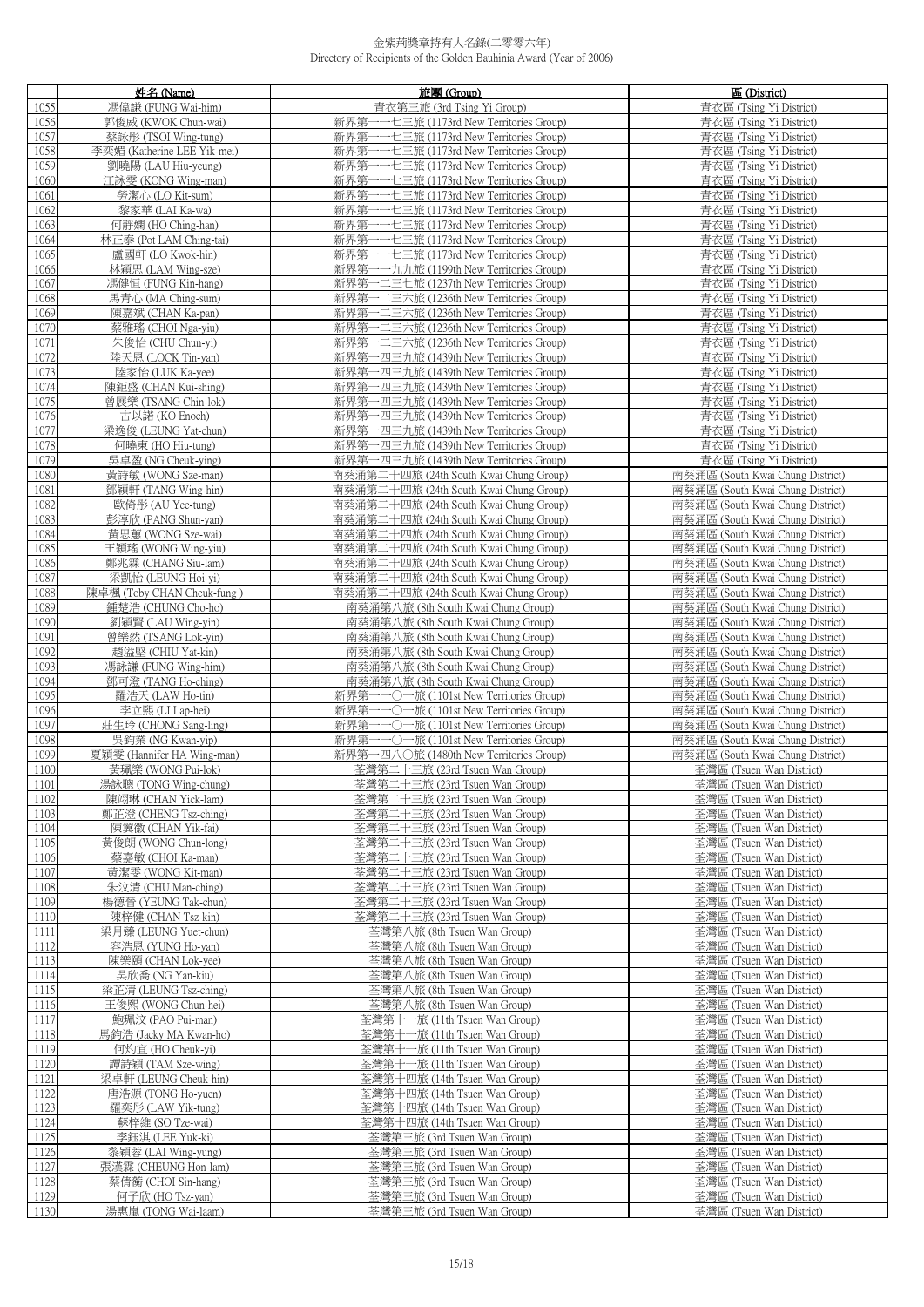|      | 姓名 (Name)                 | 旅團 (Group)                                  | 區 (District)             |
|------|---------------------------|---------------------------------------------|--------------------------|
| 1131 | 陳樂遙 (CHAN Lok-yiu)        | 荃灣第三旅 (3rd Tsuen Wan Group)                 | 荃灣區 (Tsuen Wan District) |
| 1132 | 朱詠彤 (CHU Wing-tung)       | 荃灣第五旅 (5th Tsuen Wan Group)                 | 荃灣區 (Tsuen Wan District) |
| 1133 | 鄭樂晴 (CHENG Lok-ching)     | 荃灣第五旅 (5th Tsuen Wan Group)                 | 荃灣區 (Tsuen Wan District) |
| 1134 | 余敖俙 (YUE Ngo-hi)          | 荃灣第四十六旅 (46th Tsuen Wan Group)              | 荃灣區 (Tsuen Wan District) |
| 1135 | 羅皓誠 (Benjamin Albert LAW) | 荃灣第四十六旅 (46th Tsuen Wan Group)              | 荃灣區 (Tsuen Wan District) |
| 1136 | 李瑋婷 (LEE Wai-ting)        | 新界第一〇八三旅 (1083rd New Territories Group)     | 荃灣區 (Tsuen Wan District) |
| 1137 | 鄧天欣 (TANG Tin-yan)        | ○八三旅 (1083rd New Territories Group)<br>新界第一 | 荃灣區 (Tsuen Wan District) |
| 1138 | 雷樂恒 (LUI Lok-hang)        | 新界第一〇八三旅 (1083rd New Territories Group)     | 荃灣區 (Tsuen Wan District) |
| 1139 | 羅宛汶 (LAW Yuen-man)        | 新界第-<br>○八三旅 (1083rd New Territories Group) | 荃灣區 (Tsuen Wan District) |
| 1140 | 鍾朗榮 (CHUNG Long-wing)     | 新界第-<br>○八三旅 (1083rd New Territories Group) | 荃灣區 (Tsuen Wan District) |
| 1141 | 莊卓男 (CHONG Cheuk-nam)     | 新界第一〇八三旅 (1083rd New Territories Group)     | 荃灣區 (Tsuen Wan District) |
| 1142 | 施酉南 (SZE Yau-nam)         | 新界第一○八三旅 (1083rd New Territories Group)     | 荃灣區 (Tsuen Wan District) |
| 1143 | 吳文宓 (NG Man-fuk)          | 新界第一四〇九旅 (1409th New Territories Group)     | 荃灣區 (Tsuen Wan District) |
| 1144 | 蔡創永 (CHOI Chong-wing)     | 新界第一四〇九旅 (1409th New Territories Group)     | 荃灣區 (Tsuen Wan District) |
| 1145 | 陳安琪 (CHAN On-ki)          | 離島第二十二旅 (22nd Islands Group)                | 離島區 (Island District)    |
| 1146 | 何浚傑 (HO Tsun-kit)         | 離島第十八旅 (18th Islands Group)                 | 離島區 (Island District)    |
| 1147 | 董惠瑤 (TUNG Wai-yiu)        | 離島第十八旅 (18th Islands Group)                 | 離島區 (Island District)    |
| 1148 | 曾子然 (TSANG Tsz-yin)       | 離島第十八旅 (18th Islands Group)                 | 離島區 (Island District)    |
| 1149 | 黃穎芝 (Sasiwan WONG)        | 離島第十八旅 (18th Islands Group)                 | 離島區 (Island District)    |
| 1150 | 梁師蘊 (LEUNG Sze-wan)       | 離島第十三旅 (13th Islands Group)                 | 離島區 (Island District)    |
| 1151 | 盧永彥 (LO Wing-yin)         | 離島第十三旅 (13th Islands Group)                 | 離島區 (Island District)    |
| 1152 | 姚淑穎 (YIU Shuk-wing)       | 離島第十三旅 (13th Islands Group)                 | 離島區 (Island District)    |
| 1153 | 鄺立言 (KWONG Lap-yin)       | 離島第十三旅 (13th Islands Group)                 | 離島區 (Island District)    |
| 1154 | 劉家瑋 (LAU Ka-wai)          | 離島第十三旅 (13th Islands Group)                 | 離島區 (Island District)    |
| 1155 | 甘佩恩 (KAM Pui-yan)         | 離島第十三旅 (13th Islands Group)                 | 離島區 (Island District)    |
| 1156 | 洪晉 (HUNG Chun)            | 離島第十三旅 (13th Islands Group)                 | 離島區 (Island District)    |
| 1157 | 賴梓玲 (Marina LAI Chi-ling) | 離島第十三旅 (13th Islands Group)                 | 離島區 (Island District)    |

#### 新界東地域 (New Territories East Region)

|              | MIT A ALOW TULIWIRS LAST INSIDE<br>姓名 (Name) | 旅團 (Group)                                                             | 區 (District)                                                 |
|--------------|----------------------------------------------|------------------------------------------------------------------------|--------------------------------------------------------------|
| 1158         | 陳綺穎 (CHAN Yee-wing)                          | 大埔北第十七旅 (17th Tai Po North Group)                                      | 大埔北區 (Tai Po North District)                                 |
| 1159         | 溫紹熙 (WAN Siu-hei)                            | 大埔北第十七旅 (17th Tai Po North Group)                                      | 大埔北區 (Tai Po North District)                                 |
| 1160         | 吴璟熙 (NG King-hei)                            | 大埔北第十七旅 (17th Tai Po North Group)                                      | 大埔北區 (Tai Po North District)                                 |
| 1161         | 王湋恆 (WONG Wai-hang)                          | 大埔北第十七旅 (17th Tai Po North Group)                                      | 大埔北區 (Tai Po North District)                                 |
| 1162         | 李偉濤 (LEE Wai-to)                             | 大埔北第十七旅 (17th Tai Po North Group)                                      | 大埔北區 (Tai Po North District)                                 |
| 1163         | 劉承鋒 (LAU Shing-fung)                         | 大埔北第十七旅 (17th Tai Po North Group)                                      | 大埔北區 (Tai Po North District)                                 |
| 1164         | 馮達臻 (FUNG Tat-tseung)                        | 大埔北第十七旅 (17th Tai Po North Group)                                      | 大埔北區 (Tai Po North District)                                 |
| 1165         | 黃俊喬 (WONG Chun-kiu)                          | 大埔北第十七旅 (17th Tai Po North Group)                                      | 大埔北區 (Tai Po North District)                                 |
| 1166         | 謝樂賢 (TSE Lok-yin)                            | 大埔北第十七旅 (17th Tai Po North Group)                                      | 大埔北區 (Tai Po North District)                                 |
| 1167         | 朱國華 (Alex CHU Kwok-wah)                      | 大埔北第十七旅 (17th Tai Po North Group)                                      | 大埔北區 (Tai Po North District)                                 |
| 1168         | 馬嘉蔚 (MA Ka-wai)                              | 大埔北第十七旅 (17th Tai Po North Group)                                      | 大埔北區 (Tai Po North District)                                 |
| 1169         | 何俊滙 (HO Chun-wui)                            | 大埔北第十七旅 (17th Tai Po North Group)                                      | 大埔北區 (Tai Po North District)                                 |
| 1170         | 何俊朗 (HO Chun-long)                           | 大埔北第十七旅 (17th Tai Po North Group)                                      | 大埔北區 (Tai Po North District)                                 |
| 1171         | 吳銘澤 (NG Ming-chak)                           | 大埔北第十七旅 (17th Tai Po North Group)                                      | 大埔北區 (Tai Po North District)                                 |
| 1172         | 鄭浩延 (CHENG Ho-yin)                           | 大埔北第十七旅 (17th Tai Po North Group)                                      | 大埔北區 (Tai Po North District)                                 |
| 1173         | 文家樂 (MAN Ka-lok)                             | 大埔北第十七旅 (17th Tai Po North Group)                                      | 大埔北區 (Tai Po North District)                                 |
| 1174         | 郭穎曦 (KWOK Wing-hei)                          | 大埔北第十七旅 (17th Tai Po North Group)                                      | 大埔北區 (Tai Po North District)                                 |
| 1175         | 黎友豪 (LAI Yau-ho)                             | 大埔北第十七旅 (17th Tai Po North Group)                                      | 大埔北區 (Tai Po North District)                                 |
| 1176         | 羅霜莛 (LAW Sheung-ting)                        | 大埔北第十七旅 (17th Tai Po North Group)                                      | 大埔北區 (Tai Po North District)                                 |
| 1177         | 符嘉詠 (FU Ka-wing)                             | 大埔北第十七旅 (17th Tai Po North Group)                                      | 大埔北區 (Tai Po North District)                                 |
| 1178         | 盧子舜 (Regan LO)                               | 大埔北第十七旅 (17th Tai Po North Group)                                      | 大埔北區 (Tai Po North District)                                 |
| 1179         | 詹梓麒 (CHIM Tsz-ki)                            | 大埔北第十七旅 (17th Tai Po North Group)                                      | 大埔北區 (Tai Po North District)                                 |
| 1180         | 梁穎心 (LEUNG Wing-sum)                         | 大埔北第十七旅 (17th Tai Po North Group)                                      | 大埔北區 (Tai Po North District)                                 |
| 1181         | 鍾諾兒 (CHUNG Nok-yee)                          | 大埔北第十七旅 (17th Tai Po North Group)                                      | 大埔北區 (Tai Po North District)                                 |
| 1182         | 何朗曦 (HO Long-hei)                            | 大埔北第十七旅 (17th Tai Po North Group)                                      | 大埔北區 (Tai Po North District)                                 |
| 1183         | 何軒熲 (HO Hin-wing)                            | 大埔北第十七旅 (17th Tai Po North Group)                                      | 大埔北區 (Tai Po North District)                                 |
| 1184         | 蘇致充 (SO Chi-chung)                           | 大埔北第十七旅 (17th Tai Po North Group)                                      | 大埔北區 (Tai Po North District)                                 |
| 1185         | 阮家翹 (YUEN Ka-kiu)                            | 大埔北第十七旅 (17th Tai Po North Group)                                      | 大埔北區 (Tai Po North District)                                 |
| 1186         | 蔡誦謙 (CHOI Chung-him)                         | 大埔北第十七旅 (17th Tai Po North Group)                                      | 大埔北區 (Tai Po North District)                                 |
| 1187         | 潘凱明 (POON Hoi-ming)                          | 大埔北第十七旅 (17th Tai Po North Group)                                      | 大埔北區 (Tai Po North District)                                 |
| 1188         | 童彥儒 (TUNG Yin-yu)                            | 大埔北第十七旅 (17th Tai Po North Group)                                      | 大埔北區 (Tai Po North District)                                 |
| 1189         | 陳熙文 (CHAN Hei-man)                           | 大埔北第十七旅 (17th Tai Po North Group)                                      | 大埔北區 (Tai Po North District)                                 |
| 1190         | 余樂林 (YU Lok-lam)                             | 大埔北第十七旅 (17th Tai Po North Group)                                      | 大埔北區 (Tai Po North District)                                 |
| 1191         | 麥紹晞 (MAK Siu-hei)                            | 大埔北第十七旅 (17th Tai Po North Group)                                      | 大埔北區 (Tai Po North District)                                 |
| 1192         | 何藹盈 (Valerie HO Oi-ving)                     | 大埔北第十七旅 (17th Tai Po North Group)                                      | 大埔北區 (Tai Po North District)                                 |
| 1193         | 盧穎雅 (LO Wing-nga)                            | 大埔北第十七旅 (17th Tai Po North Group)                                      | 大埔北區 (Tai Po North District)                                 |
| 1194         | 林敏兒 (LAM Man-yi)                             | 大埔北第十七旅 (17th Tai Po North Group)                                      | 大埔北區 (Tai Po North District)                                 |
| 1195         | 孔泳淇 (HUNG Wing-ki)                           | 大埔北第十七旅 (17th Tai Po North Group)                                      | 大埔北區 (Tai Po North District)                                 |
| 1196         | 曾匯賢 (TSANG Wui-yin)                          | 大埔北第十七旅 (17th Tai Po North Group)                                      | 大埔北區 (Tai Po North District)                                 |
| 1197         | 李穎嫻 (LI Wing-han)                            | 大埔北第十七旅 (17th Tai Po North Group)                                      | 大埔北區 (Tai Po North District)                                 |
| 1198<br>1199 | 徐洛言 (CHUI Lok-yin)                           | 大埔北第十七旅 (17th Tai Po North Group)                                      | 大埔北區 (Tai Po North District)                                 |
|              | 何采樺 (HO Tsoi-wa)                             | 大埔北第十七旅 (17th Tai Po North Group)                                      | 大埔北區 (Tai Po North District)                                 |
| 1200<br>1201 | 黃淇濂 (WONG Ki-lim)<br>唐浩文 (TONG Ho-man)       | 大埔北第十七旅 (17th Tai Po North Group)<br>大埔北第十七旅 (17th Tai Po North Group) | 大埔北區 (Tai Po North District)<br>大埔北區 (Tai Po North District) |
| 1202         | 康建威 (HONG Kin-wai)                           | 大埔北第十七旅 (17th Tai Po North Group)                                      | 大埔北區 (Tai Po North District)                                 |
| 1203         | 鄧堯安 (TANG Yin-on)                            | 大埔北第十七旅 (17th Tai Po North Group)                                      | 大埔北區 (Tai Po North District)                                 |
|              |                                              |                                                                        |                                                              |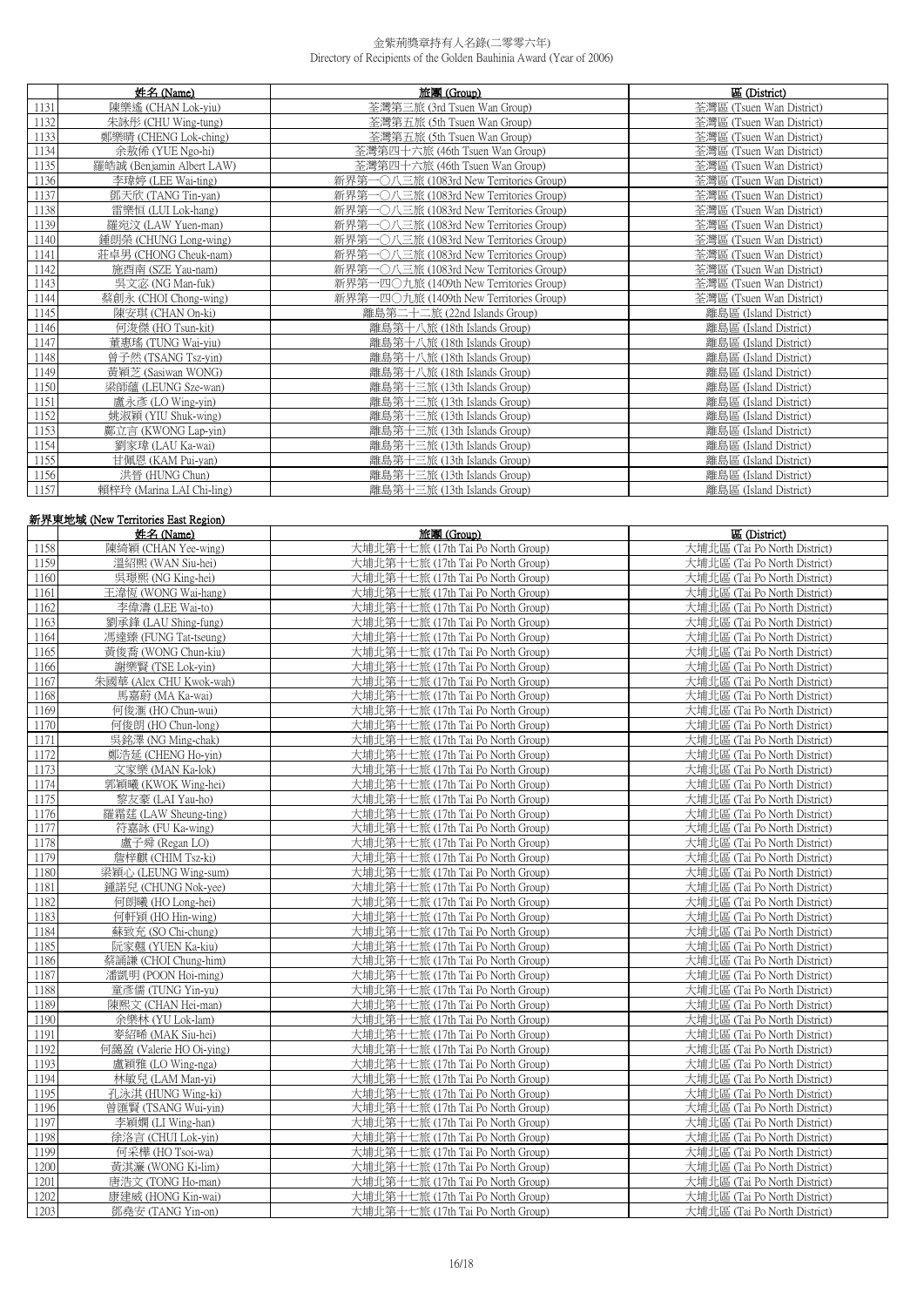|      | 姓名(Name)                    | 旅團(Group)                                     | 區 (District)                 |
|------|-----------------------------|-----------------------------------------------|------------------------------|
| 1204 | 陳韋然 (CHAN Wai-yin)          | 大埔北第十八旅 (18th Tai Po North Group)             | 大埔北區 (Tai Po North District) |
| 1205 | 劉鈞揚 (LAU Kwan-yeung)        | 大埔北第十八旅 (18th Tai Po North Group)             | 大埔北區 (Tai Po North District) |
|      |                             |                                               |                              |
| 1206 | 梁蘊思 (LEUNG Wan-sze)         | 大埔北第五十五旅 (55th Tai Po North Group)            | 大埔北區 (Tai Po North District) |
| 1207 | 陳鎧汶 (CHAN Hoi-man)          | 大埔北第五十五旅 (55th Tai Po North Group)            | 大埔北區 (Tai Po North District) |
| 1208 | 譚靜筠 (TAM Ching-kwan)        | 大埔北第五十五旅 (55th Tai Po North Group)            | 大埔北區 (Tai Po North District) |
| 1209 | 何勁濠 (HO King-ho)            | 大埔北第五十五旅 (55th Tai Po North Group)            | 大埔北區 (Tai Po North District) |
| 1210 | 鍾博文 (CHUNG Pok-man)         | 大埔北第五十五旅 (55th Tai Po North Group)            | 大埔北區 (Tai Po North District) |
| 1211 | 魯健桑 (LO Kin-san)            | 新界東第一四七六旅 (1476th New Territories East Group) | 大埔北區 (Tai Po North District) |
| 1212 | 麥鎮添 (MAK Chun-tim)          | 新界東第一四七六旅 (1476th New Territories East Group) | 大埔北區 (Tai Po North District) |
| 1213 | 孫漢榮 (SUEN Hon-wing)         | 新界東第一四七六旅 (1476th New Territories East Group) | 大埔北區 (Tai Po North District) |
| 1214 | 高德成 (KO Tak-shing)          | 新界東第一四七六旅 (1476th New Territories East Group) | 大埔北區 (Tai Po North District) |
| 1215 | 羅加惠 (LAW Ka-wai)            | 大埔南第二十一旅 (21st Tai Po South Group)            | 大埔南區 (Tai Po South District) |
| 1216 | 蔡嘉寶 (CHOI Ka-po)            | 大埔南第二十一旅 (21st Tai Po South Group)            | 大埔南區 (Tai Po South District) |
|      |                             |                                               |                              |
| 1217 | 胡敏靈 (WOO Man-ling)          | 大埔南第二十一旅 (21st Tai Po South Group)            | 大埔南區 (Tai Po South District) |
| 1218 | 鄭純亮 (John CHENG Shun-leong) | 大埔南第二旅 (2nd Tai Po South Group)               | 大埔南區 (Tai Po South District) |
| 1219 | 區卓然 (AU Cheuk-yin)          | 大埔南第二旅 (2nd Tai Po South Group)               | 大埔南區 (Tai Po South District) |
| 1220 | 李俊賢 (LEE Chun-yin)          | 大埔南第二旅 (2nd Tai Po South Group)               | 大埔南區 (Tai Po South District) |
| 1221 | 徐偉榮 (CHUI Wai-wing)         | 大埔南第二旅 (2nd Tai Po South Group)               | 大埔南區 (Tai Po South District) |
| 1222 | 文卓奇 (MAN Cheuk-ki)          | 大埔南第二旅 (2nd Tai Po South Group)               | 大埔南區 (Tai Po South District) |
| 1223 | 區卓琳 (AU Cheuk-lam)          | 大埔南第二旅 (2nd Tai Po South Group)               | 大埔南區 (Tai Po South District) |
| 1224 | 羅重賢 (LO Chung-yin)          | 大埔南第十七旅 (17th Tai Po South Group)             | 大埔南區 (Tai Po South District) |
| 1225 | 李景盈 (LEE King-ying)         | 大埔南第十七旅 (17th Tai Po South Group)             | 大埔南區 (Tai Po South District) |
| 1226 | 黃鈞彤 (WONG Kwan-tung)        | 大埔南第十七旅 (17th Tai Po South Group)             | 大埔南區 (Tai Po South District) |
| 1227 | 賴凱欣 (LAI Hoi-yan)           | 大埔南第十七旅 (17th Tai Po South Group)             | 大埔南區 (Tai Po South District) |
| 1228 | 黃浩彥 (WONG Ho-yin)           | 大埔南第十七旅 (17th Tai Po South Group)             | 大埔南區 (Tai Po South District) |
| 1229 | 李穎兒 (LI Wing-yi)            | 大埔南第十七旅 (17th Tai Po South Group)             | 大埔南區 (Tai Po South District) |
| 1230 | 黎蘊銘 (LAI Wan-ming)          | 大埔南第十七旅 (17th Tai Po South Group)             | 大埔南區 (Tai Po South District) |
|      | 黃曉婷 (WONG Hiu-ting)         |                                               |                              |
| 1231 |                             | 大埔南第十七旅 (17th Tai Po South Group)             | 大埔南區 (Tai Po South District) |
| 1232 | 方綺琪 (FONG Yee-ki)           | 大埔南第十七旅 (17th Tai Po South Group)             | 大埔南區 (Tai Po South District) |
| 1233 | 廖倚旋 (LIU Yee-shuen)         | 大埔南第十七旅 (17th Tai Po South Group)             | 大埔南區 (Tai Po South District) |
| 1234 | 陳昱廷 (CHAN Yuk-ting)         | 大埔南第十七旅 (17th Tai Po South Group)             | 大埔南區 (Tai Po South District) |
| 1235 | 錢子略 (CHIN Tsz-leuk)         | 大埔南第十七旅 (17th Tai Po South Group)             | 大埔南區 (Tai Po South District) |
| 1236 | 丘愷旼 (YAU Hoi-man)           | 大埔南第十七旅 (17th Tai Po South Group)             | 大埔南區 (Tai Po South District) |
| 1237 | 郭文晧 (KWOK Man-ho)           | 大埔南第十七旅 (17th Tai Po South Group)             | 大埔南區 (Tai Po South District) |
| 1238 | 林芷慧 (Athena LAM Tze-wai)    | 大埔南第十七旅 (17th Tai Po South Group)             | 大埔南區 (Tai Po South District) |
| 1239 | 黃樂兒 (WONG Lok-yi)           | 大埔南第十七旅 (17th Tai Po South Group)             | 大埔南區 (Tai Po South District) |
| 1240 | 梅海詩 (MUI Hoi-sze)           | 大埔南第十七旅 (17th Tai Po South Group)             | 大埔南區 (Tai Po South District) |
| 1241 | 楊家偉 (YEUNG Ka-wai)          | 大埔南第十七旅 (17th Tai Po South Group)             | 大埔南區 (Tai Po South District) |
| 1242 | 曾穎心 (TSANG Wing-sum)        | 大埔南第十七旅 (17th Tai Po South Group)             | 大埔南區 (Tai Po South District) |
| 1243 | 謝諾行 (TSE Nok-hang)          | 大埔南第十七旅 (17th Tai Po South Group)             | 大埔南區 (Tai Po South District) |
| 1244 | 鍾采彤 (CHUNG Choi-tung)       | 大埔南第三十七旅 (37th Tai Po South Group)            | 大埔南區 (Tai Po South District) |
| 1245 | 盧子傑 (LO Tsz-kit)            |                                               | 大埔南區 (Tai Po South District) |
|      | 黃文俊 (WONG Man-chun)         | 大埔南第三十七旅 (37th Tai Po South Group)            |                              |
| 1246 |                             | 大埔南第三十七旅 (37th Tai Po South Group)            | 大埔南區 (Tai Po South District) |
| 1247 | 詹璧華 (GIM Pik-wah)           | 大埔南第三十七旅 (37th Tai Po South Group)            | 大埔南區 (Tai Po South District) |
| 1248 | 謝瀚霆 (Jonathan TSE Hon-ting) | 大埔南第三十七旅 (37th Tai Po South Group)            | 大埔南區 (Tai Po South District) |
| 1249 | 陳瑋濠 (CHAN Wai-ho)           | 大埔南第四十一旅 (41st Tai Po South Group)            | 大埔南區 (Tai Po South District) |
| 1250 | 陳文俊 (CHAN Man-chun)         | 大埔南第四十一旅 (41st Tai Po South Group)            | 大埔南區 (Tai Po South District) |
| 1251 | 許卉聰 (HUI Wai-chung)         | 大埔南第四十一旅 (41st Tai Po South Group)            | 大埔南區 (Tai Po South District) |
| 1252 | 陳俊遠 (CHAN Chun-yuen)        | 大埔南第四十一旅 (41st Tai Po South Group)            | 大埔南區 (Tai Po South District) |
| 1253 | 梁盈康 (LEUNG Ying-hong)       | 大埔南第四十一旅 (41st Tai Po South Group)            | 大埔南區 (Tai Po South District) |
| 1254 | 黃智培 (WONG Chi-pui)          | 大埔南第四十旅 (40th Tai Po South Group)             | 大埔南區 (Tai Po South District) |
| 1255 | 黃正耀 (WONG Ching-yiu)        | 大埔南第四十旅 (40th Tai Po South Group)             | 大埔南區 (Tai Po South District) |
| 1256 | 歐美君 (AU Mei-kwan)           | 大埔南第四十旅 (40th Tai Po South Group)             | 大埔南區 (Tai Po South District) |
| 1257 | 盧芷昕 (LO Tsz-yan)            | 大埔南第四十旅 (40th Tai Po South Group)             | 大埔南區 (Tai Po South District) |
| 1258 | 馮子謙 (FUNG Tze-him)          | 大埔南第四十旅 (40th Tai Po South Group)             | 大埔南區 (Tai Po South District) |
| 1259 | 方子樂 (FONG Tsz-lok)          | 大埔南第四十旅 (40th Tai Po South Group)             | 大埔南區 (Tai Po South District) |
| 1260 | 鄭芷恩 (CHENG Tsz-yan)         | 大埔南第四十旅 (40th Tai Po South Group)             | 大埔南區 (Tai Po South District) |
| 1261 | 陳凱欣 (CHAN Hoi-yan)          | 大埔南第四十旅 (40th Tai Po South Group)             | 大埔南區 (Tai Po South District) |
| 1262 | 謝主恩 (TSE Chu-yan)           | 新界東第一〇五六旅 (1056th New Territories East Group) | 大埔南區 (Tai Po South District) |
| 1263 | 盧美瑜 (LO Mei-vu)             | 新界東第一〇五六旅 (1056th New Territories East Group) | 大埔南區 (Tai Po South District) |
| 1264 | 簡卓浩 (KAN Cheuk-ho)          | 新界東第一三六九旅 (1369th New Territories East Group) | 大埔南區 (Tai Po South District) |
|      |                             |                                               |                              |
| 1265 | 廖駿希 (LIU Chun-hei)          | 新界東第一四三六旅 (1436th New Territories East Group) | 大埔南區 (Tai Po South District) |
| 1266 | 鄧福謙 (TANG Fook-him)         | 新界東第一四三六旅 (1436th New Territories East Group) | 大埔南區 (Tai Po South District) |
| 1267 | 殷紫陽 (YAN Tse-yeung)         | 新界東第一四三六旅 (1436th New Territories East Group) | 大埔南區 (Tai Po South District) |
| 1268 | 陳葦珈 (CHAN Wai-ka)           | 新界東第一四三六旅 (1436th New Territories East Group) | 大埔南區 (Tai Po South District) |
| 1269 | 杜家裕 (TO Ka-yu)              | 沙田北第十九旅 (19th Shatin North Group)             | 沙田北區 (Shatin North District) |
| 1270 | 陳曉欣 (CHAN Hiu-yan)          | 沙田北第五旅 (5th Shatin North Group)               | 沙田北區 (Shatin North District) |
| 1271 | 張家駿 (CHEUNG Ka-chun)        | 沙田北第五旅 (5th Shatin North Group)               | 沙田北區 (Shatin North District) |
| 1272 | 葉浩俊 (IP Ho-chun)            | 沙田北第五旅 (5th Shatin North Group)               | 沙田北區 (Shatin North District) |
| 1273 | 曾俊杰 (TSANG Chun-kit)        | 沙田北第五旅 (5th Shatin North Group)               | 沙田北區 (Shatin North District) |
| 1274 | 朱曼盈 (CHU Man-ying)          | 新界東第一二〇九旅 (1209th New Territories East Group) | 沙田北區 (Shatin North District) |
| 1275 | 趙梓晧 (CHIU Tsz-ho)           | 新界東第一二〇九旅 (1209th New Territories East Group) | 沙田北區 (Shatin North District) |
| 1276 | 姜柏臣 (KEUNG Pak-son)         | 新界東第一二〇九旅 (1209th New Territories East Group) | 沙田北區 (Shatin North District) |
| 1277 | 余敏聰 (YU Man-chung)          | 沙田西第十旅 (10th Shatin West Group)               | 沙田西區 (Shatin West District)  |
| 1278 | 林紫晴 (LAM Tsz-ching)         | 沙田西第十旅 (10th Shatin West Group)               | 沙田西區 (Shatin West District)  |
|      | 余志滔 (YU Tsz-to)             | 沙田西第十旅 (10th Shatin West Group)               | 沙田西區 (Shatin West District)  |
| 1279 |                             |                                               |                              |